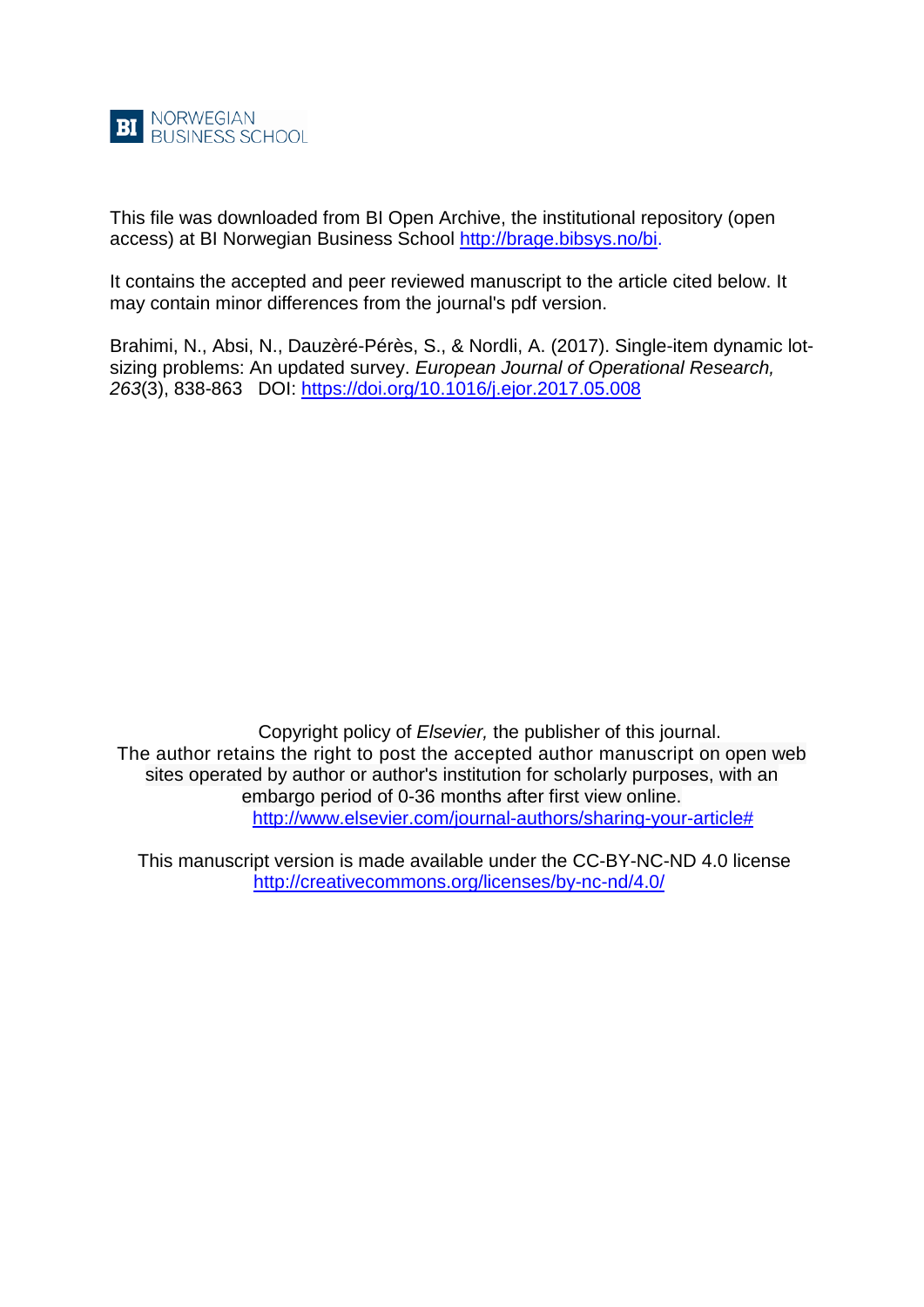# Single-Item Dynamic Lot-Sizing Problems: An Updated Survey

Nadjib Brahimi<sup>1</sup> Nabil Absi<sup>2</sup> Stéphane Dauzère-Pérès<sup>2,3</sup> Atle Nordli<sup>3</sup>

> <sup>1</sup> Department of Supply Chain Management Rennes School of Business F-35065 Rennes, France E-mail: nadjib.brahimi@esc-rennes.com

<sup>2</sup>Department of Manufacturing Sciences and Logistics, CMP Ecole des Mines de Saint-Etienne, CNRS UMR 6158 LIMOS, F-13541 Gardanne, France E-mail: absi@emse.fr, dauzere-peres@emse.fr

<sup>3</sup>Department of Accounting, Auditing and Business Analytics BI Norwegian Business School, 0484 Oslo, Norway Email: atle.nordli@bi.no

## Abstract

Following our previous paper (Brahimi, N., Dauzère-Pérès, S., Najid, N. M., and Nordli, A. Single item lot sizing problems. European Journal of Operational Research, 168(1):1-16, 2006), we present an updated and extended survey of Single-Item Lot-Sizing Problems with focus on publications from 2004 to 2015. Exact and heuristic solution procedures are surveyed. A concise and comprehensive summary of different extensions of the problem is given. The classification of the extensions is based on different characteristics such as resource limitations, assumptions on demand and cost structure. The large number of surveyed papers shows the increased interest of researchers in lot-sizing problems in general and in single-item problems in particular. The survey and the proposed classification should help researchers to identify new research topics, to propose relevant problems and/or novel solution approaches.

Keywords: Production; Planning; Lot Sizing; Single Item; Dynamic Demand

### 1. Introduction

Since the publication of the seminal work of [Wagner and Whitin](#page-44-0) [\(1958\)](#page-44-0) in 1958, a lot of research has been conducted on the Single-Item Lot-Sizing Problem (SILSP) and its extensions. The SILSP is interesting in itself to model some tactical production and distribution planning problems, e.g. when planning the replenishment of one raw material with fixed and variable ordering and transportation costs. It is also important to efficiently solve the SILSP because it appears as a subproblem in the solution procedures of many complex lot-sizing problems such as capacitated multi-item problems. Extensions of the SILSP include production capacity, remanufacturing, backlogging, lost sales, demand and production time windows, bounded inventory, perishability, etc. The large number of publications on the SILSP and the large variety of its applications and extensions call for a literature review to put together all the relevant references and classify them. This will allow researchers in the field to more easily identify research trends and gaps to be filled in lot sizing in particular and in production and distribution planning in general. This survey is an extension and an update of a previous survey published by three of the authors in European Journal of Operational Research in 2006 [\(Brahimi et al.](#page-32-0) [\(2006\)](#page-32-0)). Since this survey was published, there has been a growing interest in the study of the SILSP. There were at least 100 publications on the SILSP and its extensions in the past 8 years. The objective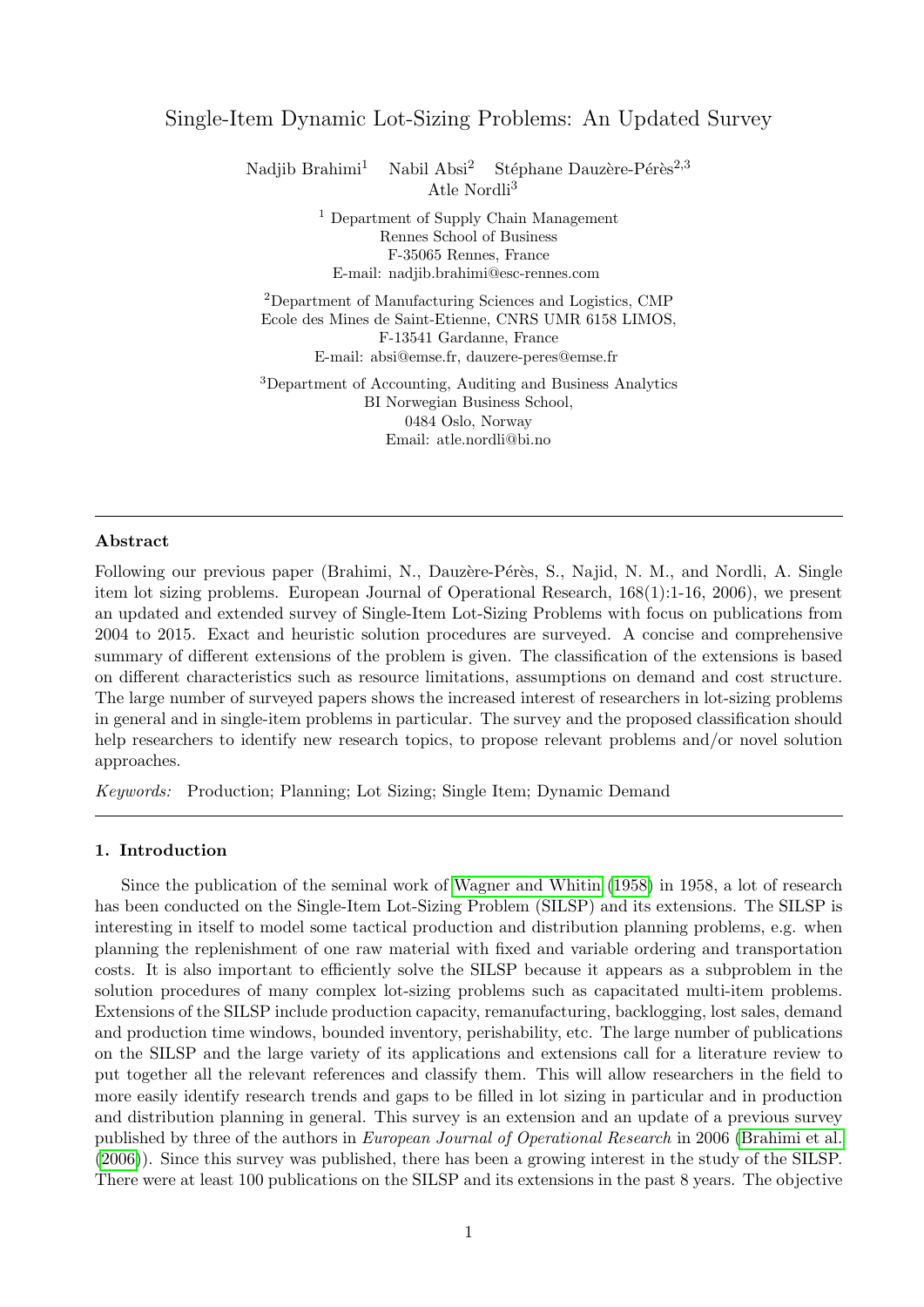of this paper is to update the previous literature review and enrich it with the new research in the area. To avoid repetition and for space reasons, most of the references and details in [\(Brahimi et al.](#page-32-0)  $(2006)$  are omitted.

The SILSP can be defined as a planning problem in which there is time-varying demand for a single product over a planning horizon of  $T$  periods. The objective is to determine periods where production will take place and the quantities that have to be produced in these periods. The total production should satisfy the demands while minimizing the total costs. The basic costs are the unit production cost  $p_t$  (where  $t = 1, ..., T$  is the period); the setup cost  $s_t$ , which is a fixed cost incurred if a production process is started in a period t, and the unit inventory holding cost  $h_t$ . Extensions might include, for example, a capacity limitation  $C_t$  or inventory bound  $I^{max}$ .

The classification of lot-sizing problems can be done based on several criteria or characteristics such as: Nature of data (deterministic or stochastic), nature of the time scale (continuous or discrete), number of machines, number of production stages (levels), capacity constraints and their nature (fixed or variable), length of production periods, etc. In addition to the classifications proposed in [\(Brahimi](#page-32-0) [et al.](#page-32-0) [\(2006\)](#page-32-0), in their book, [Pochet and Wolsey](#page-40-0) [\(2006\)](#page-40-0) discuss models for different lot sizing and production planning problems.

This paper focuses on discrete time models. For surveys on continuous time models, we invite the reader to consult [Holmbom and Segerstedt](#page-36-0) [\(2014\)](#page-36-0), for example. There are also some surveys on discrete time lot-sizing problems. The majority of these surveys deal with multi-item and multi-level problems, some of which are cited here in chronological order: [Bahl et al.](#page-31-0) [\(1987\)](#page-31-0), [Karimi et al.](#page-37-0) [\(2003\)](#page-37-0), [Pochet and Wolsey](#page-40-0) [\(2006\)](#page-40-0), [Jans and Degraeve](#page-37-1) [\(2008\)](#page-37-1), Buschkühl et al. [\(2010\)](#page-32-1), Diaz-Madroñero et al. [\(2014\)](#page-34-0).

In this paper, we restrict ourselves to the single-item dynamic lot-sizing problem and its extensions. This survey is an update of previously published survey [\(Brahimi et al.](#page-32-0) [\(2006\)](#page-32-0)). It is motivated by several recent extensions of the single-item lot-sizing problem such as: Remanufacturing, stochastic versions, bounded inventories, carbon emission constraints, minimum order quantities, batch sizes, etc. We do not claim to have an exhaustive list of papers in the area of the single-item lot-sizing problem and its extensions. Since the number of references in this area is huge, we apologize in advance if we missed any relevant publication. Through this work we wanted to give a general overview of studied problems and their importance. Papers are not classified in a chronological order but cited when needed in the closely linked section.

By looking closely at all surveyed papers since 1958, we found that more than 50% of the papers were published during the last 10 years. Furthermore, the main journals publishing on this topic, totaling more than 50% of all publications, are European Journal of Operational Research, Management Science, Operations Research, International Journal of Production Economics, and International Journal of Production Research.

The paper is organized as follows. Section [2](#page-2-0) deals with basic formulations of the classical singleitem lot-sizing problem. Section [3](#page-4-0) gives a quick overview of used solution methods. In Section [4](#page-7-0) we propose a classification of single-item lot-sizing problems and a quantitative analysis of the bibliography. Section [5](#page-8-0) deals with papers addressing assumption on demands such as backlogging, lost sales, time windows, stochastic demand, elastic demand and profits. In Section [6,](#page-10-0) we address resource constraints such as capacity, inventory, lot-sizes constraints. Section [7](#page-15-0) regroups single-item lot-sizing problems with complex structures like multi-level, multi-echelon and remanufacturing structures. Section [8](#page-17-0) addresses single-item lot-sizing problems that integrate other decision levels such as scheduling, warehouse location, transportation, vehicle routing, etc. Section [9](#page-19-0) gathers several extensions such as pricing, cost structures, co-production, environmental issues, stochastic parameters, etc. The last section concludes the paper and provides some promising research directions.

### <span id="page-2-0"></span>2. Formulations of the basic problem

Traditionally, Mixed Integer Programming (MIP) formulations are not directly used to solve the uncapacitated SILSP. But, as already mentioned, the SILSP is very often solved as a sub-problem in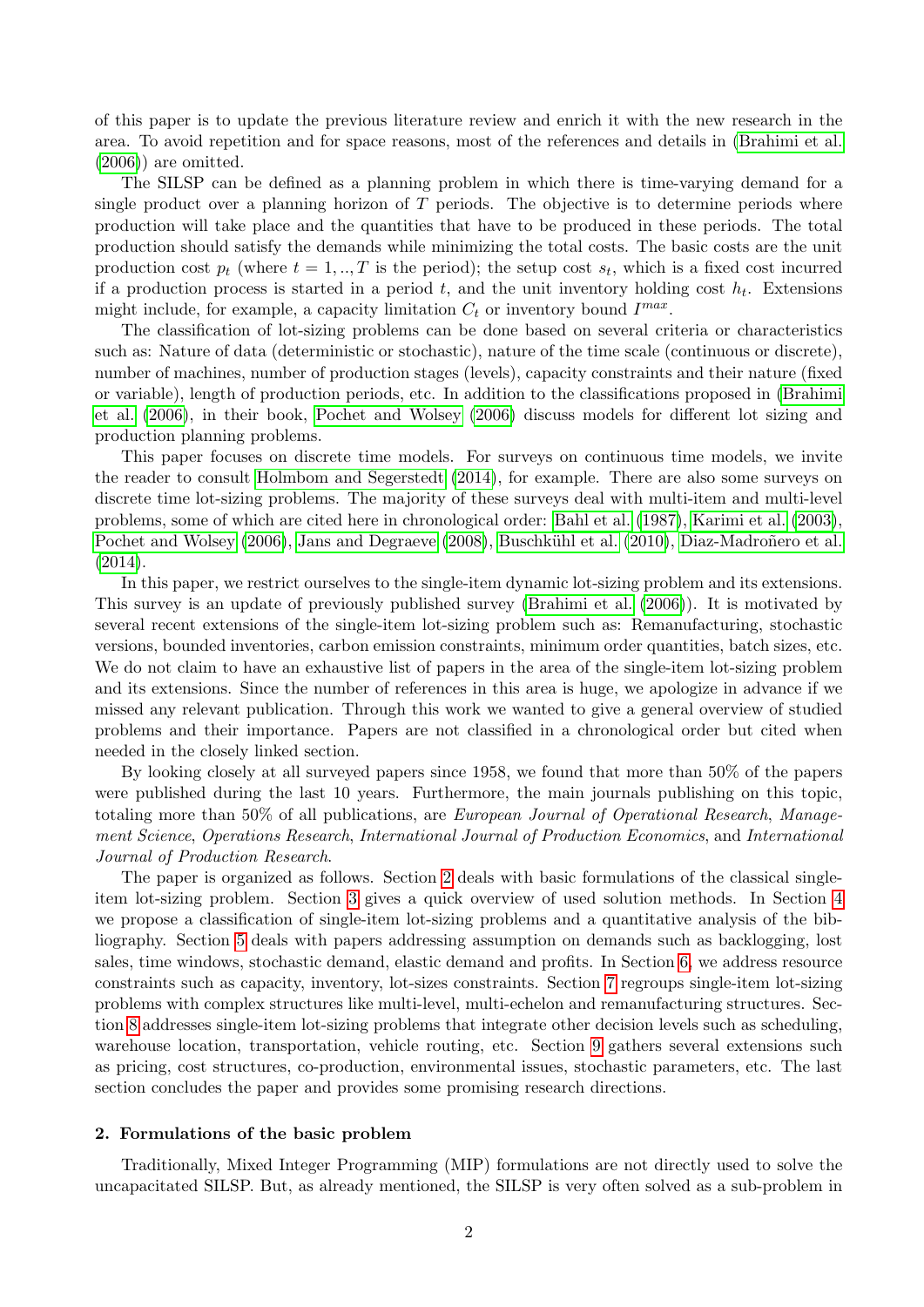several algorithms for more complex lot-sizing problems, which are often modeled as Mixed Integer Programs. This is why we present the different MIP formulations of the uncapacitated SILSP. Also, some authors derive Dynamic Programming (DP) algorithms using some structural properties of these formulations.

First, we introduce a general model that does not make any assumptions on the shape of production and inventory holding costs, then we present straightforward compact formulation that provides a weak linear relaxation. We then briefly discuss two reformulations and an extended formulation with the so-called  $(l, S)$ -inequalities.

Let T be the length of the planning horizon and  $d_t$  be the deterministic demand in period t (t =  $1, ..., T$ ).  $f_t^p$  $t_t^{p}(.)$  and  $f_t^h(.)$  are respectively the production cost and the holding cost functions at period  $t (t = 1, ..., T)$ . The goal is to decide when to produce and how much to produce in order to satisfy demands and minimize the total production and holding costs. The decision variables are:  $X_t$ , the quantity to be produced in period t and  $I_t$ , the inventory level at the end of period t  $(t = 1, ..., T)$ . We assume, without loss of generality, that the stock at the beginning and the stock at the end of the planning horizon are zero.

### <span id="page-3-3"></span>2.1. A general model

The most general formulation of the uncapacitated SILSP that does not make any assumptions on the structure of functions  $f_t^p$  $t_t^p(.)$  and  $f_t^h(.)$  can be written as follows:

<span id="page-3-0"></span>Minimize 
$$
\sum_{t=1}^{T} (f_t^p(X_t) + f_t^h(I_t))
$$
 (1)

Subject to:

<span id="page-3-2"></span><span id="page-3-1"></span>
$$
I_{t-1} + X_t = d_t + I_t \qquad \qquad \forall t
$$
  
\n
$$
I_t, X_t \ge 0 \qquad \qquad \forall t
$$
  
\n(2)

The objective function [\(1\)](#page-3-0) minimizes the total production and holding costs over the horizon of T periods. Constraints [\(2\)](#page-3-1) are the inventory balance equations. They express that the entering stock  $(I_{t-1})$  added to the current period production  $(X_t)$  are used to satisfy the demand  $(d_t)$ , and what remains is kept in stock at the end of the period  $(I_t)$ . Constraints [\(3\)](#page-3-2) define the continuous production variables  $X_t$  and inventory levels  $I_t$ .

In this section, we limit the discussion to functions  $f_t^p$  $f_t^p(.)$  and  $f_t^h(.)$  of the form:  $f_t^p$  $t_t^p(x_t) = s_t \delta(x(t)) +$  $p_t x_t$  and  $f_t^h(I_t) = h_t I_t$ , where  $p_t$  is the unit production cost in each period t,  $h_t$  is the unit holding cost in each period t,  $s_t$  is the fixed setup cost incurred once in a period if production occurs, and  $\delta(x(t)) = 1$ if  $x_t > 0$  and zero otherwise. This is actually the most frequently encountered form of these functions in the lot-sizing literature. Moreover, there is a special case where the unit production and holding costs satisfy the condition  $p_{t-1}+h_{t-1} \geq p_t$  for all periods, i.e. it is always optimal to produce as late as possible (ignoring setup costs). In the literature, this is often referred as the case without speculative motives to hold inventory or the case with Wagner-Whitin costs. The uncapacitated SILSP with no speculative motives is known to be solvable in  $O(T)$ . Note that there are many practical instances having such cost structure [\(Wolsey](#page-44-1) [\(1995\)](#page-44-1)). Finally, and to simplify the presentation, we replace function  $\delta(x(t))$  with a binary decision variable  $Y_t$ .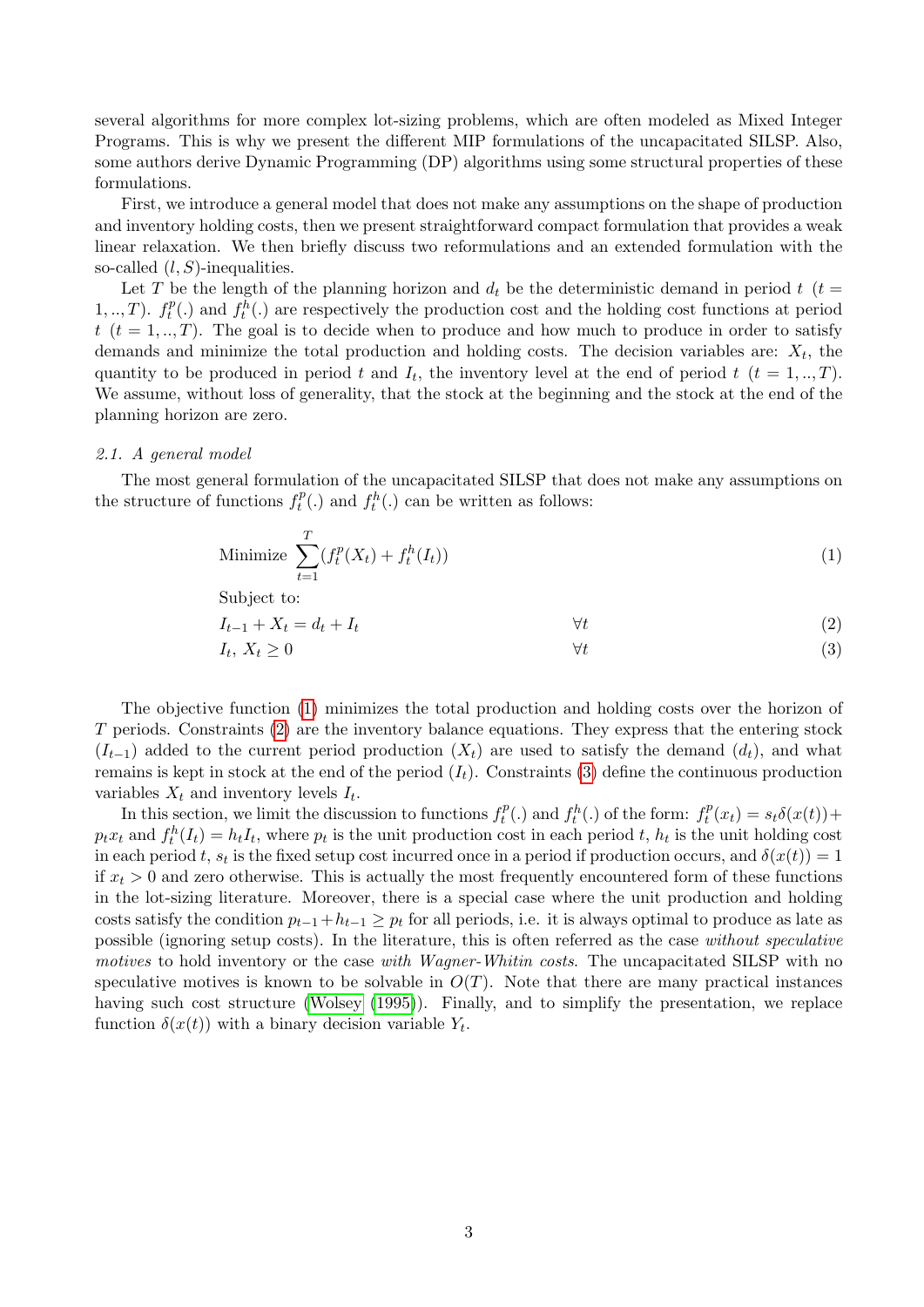# <span id="page-4-7"></span>2.2. Aggregate formulation (AGG)

Let  $d_{\tau t} = d_{\tau} + d_{\tau+1} + ... + d_t$ . Using the simplified production and holding cost functions, the following aggregate (AGG) formulation can be written:

<span id="page-4-1"></span>Minimize 
$$
\sum_{t=1}^{T} (s_t Y_t + p_t X_t + h_t I_t)
$$
 (4)

Subject to:

 $I_{t-1} + X_t = d_t + I_t$   $\forall t$  (5)

<span id="page-4-3"></span><span id="page-4-2"></span>
$$
X_t \le Y_t d_{tT} \tag{6}
$$

<span id="page-4-5"></span><span id="page-4-4"></span>
$$
Y_t \in \{0, 1\} \qquad \qquad \forall t \tag{7}
$$

$$
I_t, X_t \ge 0 \qquad \qquad \forall t \tag{8}
$$

This formulation is called *aggregate* in contrast with disaggregated formulations such as facility location problem based formulation and the shortest path problem based formulation, to which we refer as FAL and SHP, respectively. In FAL and SHP formulations production variables are split and presented in a less intuitive way than the variables  $X_t$  above. The objective function [\(4\)](#page-4-1) minimizes the sum of the setup, production and inventory holding costs. Constraints [\(5\)](#page-4-2) are the inventory balance equations. Constraints [\(6\)](#page-4-3) relate the continuous production variables  $X_t$  to the binary setup variables  $Y_t$ . Constraints [\(7\)](#page-4-4) and [\(8\)](#page-4-5) define the decision variables.

In the above formulation, using the fact that  $I_t = \sum_{\tau=1}^t X_\tau - \sum_{\tau=1}^t d_\tau$ ,  $t = 1, ...T$  and combining this with constraint  $I_t \geq 0$  ( $\forall t$ ) and constraints [\(5\)](#page-4-2), one can derive a formulation without inventory variables.

### 2.3. Strong Formulations

FAL and SHP formulations (see [Brahimi et al.](#page-32-0) [\(2006\)](#page-32-0) and the references therein for details) are considered as tight formulations because their LP relaxations have optimal solutions in which the variables Y are integer. Some fast dynamic programming algorithms were drived based on these formulations in the 1990s.

FAL and SHP are reformulations of the problem as the original variables (production variables in this case) are replaced with new variables. By adding valid inequalities to AGG formulation, it is possible to develop strong formulations with the original decision variables. [Barany et al.](#page-31-1) [\(1984\)](#page-31-1) introduced  $(l, S)$  inequalities defined as:

<span id="page-4-6"></span>
$$
\sum_{t \in S} X_t + \sum_{t \in \bar{S}} d_{tl} Y_t \ge d_{1l} \tag{9}
$$

where  $l \in \{1, ..., T\}, S \subseteq \{1, ..., l\}$  and  $\bar{S} = \{1, ..., l\} \setminus S$ .

[Barany et al.](#page-31-1) [\(1984\)](#page-31-1) showed that combining  $(4)-(8)$  $(4)-(8)$  $(4)-(8)$  with the  $(l, S)$ -inequalities [\(9\)](#page-4-6) provides a complete polyhedral description of the convex hull of the uncapacitated SILSP. The new formulation would contain an exponential number of valid inequalities. However, they can be used in a cutting plane approach to solve the problem.

#### <span id="page-4-0"></span>3. Complexity and solution approaches

Most of the literature of the basic SILSP and its extensions has been on exact solution methods. Such methods include dynamic programming, polyhedral approaches, branch-and-cut and branch-andbound algorithms. Nevertheless, heuristic methods such as simple construction heuristics, approximation algorithms, and some improvement heuristics have also been developed. These have played an important role in developing heuristics for more complex lot-sizing problems.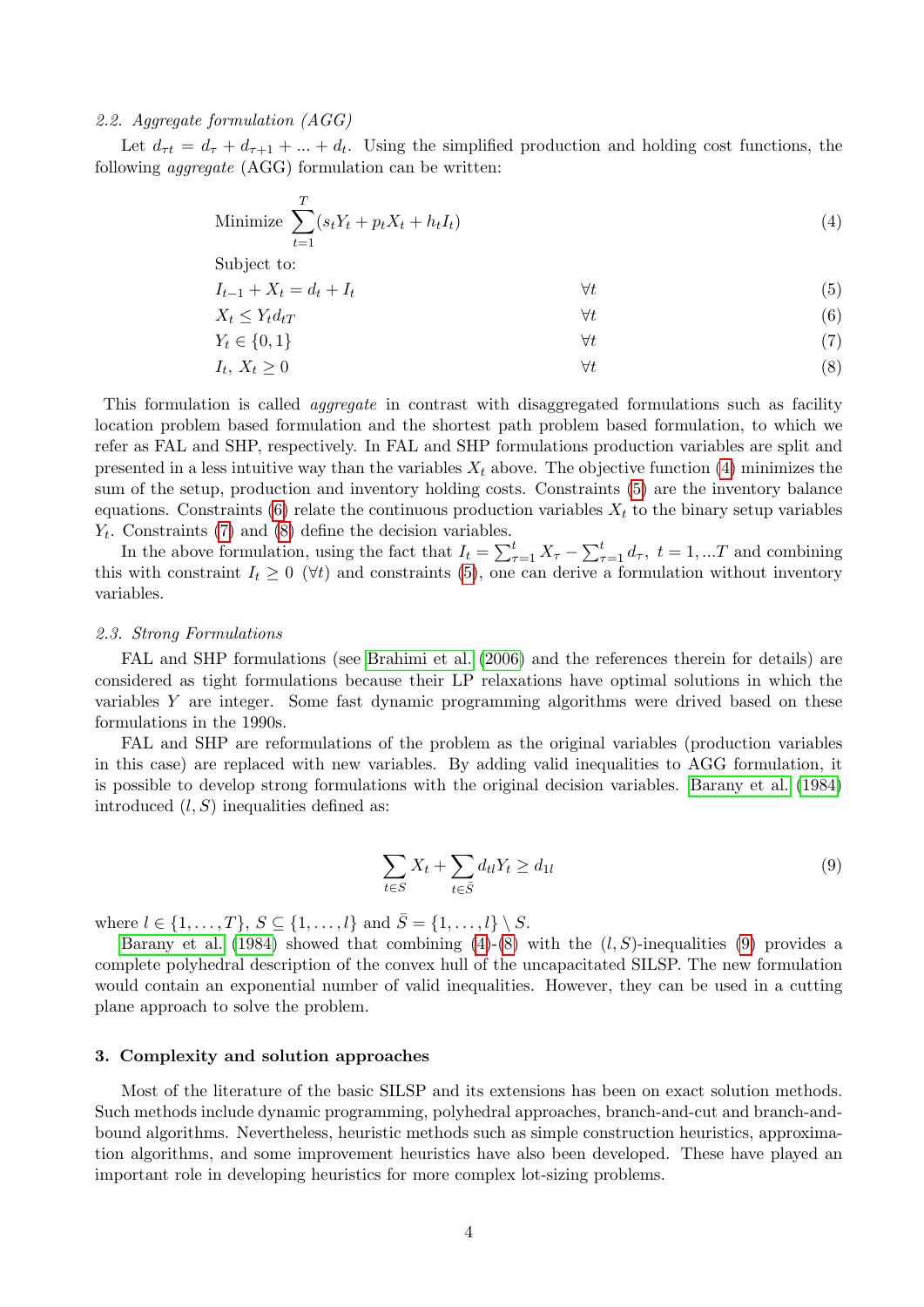It is worth mentioning that it is possible to derive a closed-form expression for the optimal solution of the very special case of the SILSP where demand is constant [\(Ganas and Papachristos](#page-35-0) [\(2005\)](#page-35-0)). Some studies focused on classifying SILSPs based on their computational complexity.

In what follows, we start with the presentation of the complexity of the SILSP; then we present the most popular solution methods, first exact methods and then heuristics.

### 3.1. Complexity

The basic uncapacitated SILSP is an "easy" problem that can be solved in  $O(T \log T)$  in general and in  $O(T)$  with some assumptions, in particular without speculative motives to hold inventory. However, some of the extensions of the SILSP are NP-hard. In addition to complexity studies presented in [Brahimi et al.](#page-32-0) [\(2006\)](#page-32-0) on the capacitated SILSP, recent studies include [Akbalik and Rapine](#page-30-0) [\(2013\)](#page-30-0) for the problems with constraints on batch sizes, and [Guan](#page-35-1) [\(2011\)](#page-35-1) for stochastic problems. Details about these studies will be presented in the corresponding section of each extension.

# 3.2. Dynamic Programming

The first exact algorithm developed for the uncapacitated SILSP is the dynamic programming algorithm proposed by [Wagner and Whitin](#page-44-0) [\(1958\)](#page-44-0) (WW). It is a forward dynamic programming algorithm that runs in  $O(T^2)$ . Using the the Zero Inventory Ordering (ZIO) property, the search space is reduced to at most  $T(T + 1)/2$ .

A natural consequence of the ZIO property is: There exists an optimal solution in which if  $X_t > 0$ , then  $X_t = \sum_{i=t}^{t+k} d_i$  for some  $k \geq 0$ , i.e. each production period satisfies the demands of  $k+1$ consecutive periods starting from period t.

Let  $G(k)$  be the minimum cost of the subproblem from periods 1 up to k. In such a solution, if t is the last period in which production occurs, then  $X_t = d_{t,k}$ . Thus, the recursive equation is:

$$
G(k) = \min_{1 \le t \le k} \{ G(t-1) + s_t + p_t d_{t,k} + \sum_{\tau=t}^{k-1} h_{\tau} d_{\tau+1,k} \}
$$
(10)

Then, initializing  $G(0)$  to 0 and calculating  $G(k)$  for  $k = 1, \ldots, T$  leads to the value  $G(T)$  of the optimal solution. This is done in  $O(T^2)$  if the values  $G(1), G(2), \ldots, G(T)$  are evaluated in the simplest way. Finally, by starting from  $G(T)$  and going backward, the corresponding optimal solution is derived in  $O(T)$  additional time.

Some researchers attempted to improve the WW algorithm through various efficient implementations [\(Zabel](#page-45-0) [\(1964\)](#page-45-0), [Bahl and Taj](#page-31-2) [\(1991\)](#page-31-2)). However, these implementations do not improve the complexity of the WW algorithm.

By the end of the 1980's, three groups of researchers independently developed three different dynamic programming algorithms each of which can solve the classical WW problem in  $O(T \log T)$ (See [Brahimi et al.](#page-32-0) [\(2006\)](#page-32-0)).

We will also see in Sections [5–](#page-8-0)[8](#page-17-0) that dynamic programming is extensively used to solve different extensions of the SILSP.

#### 3.3. Branch-and-bound methods and dual algorithms

Unlike dynamic programming, very few researchers developed Branch-and-Bound (B&B) procedures for the SILSP. For the SILSP with capacity constraint, B&B algorithms were developed by [Erenguc and Tufekci](#page-34-1) [\(1987\)](#page-34-1), [Erenguc and Aksoy](#page-34-2) [\(1990\)](#page-34-2), and [Lotfi and Yoon](#page-39-0) [\(1994\)](#page-39-0). In [Chung et al.](#page-33-0) [\(1994\)](#page-33-0), an exact algorithm that combines B&B and dynamic programming was presented. Finally, developing good bounds for capacitated SILSPs improves the performance of branch-and-bound algorithms. [Hardin et al.](#page-36-1) [\(2007\)](#page-36-1) propose procedures to quickly generate upper and lower bounds for a special class of capacitated SILSPs.

Two different efficient dual-based optimization algorithms are proposed in [van Hoesel et al.](#page-43-0) [\(1991\)](#page-43-0) and [Levi et al.](#page-38-0) [\(2006\)](#page-38-0). The algorithm in [van Hoesel et al.](#page-43-0) [\(1991\)](#page-43-0) is based on the formulation proposed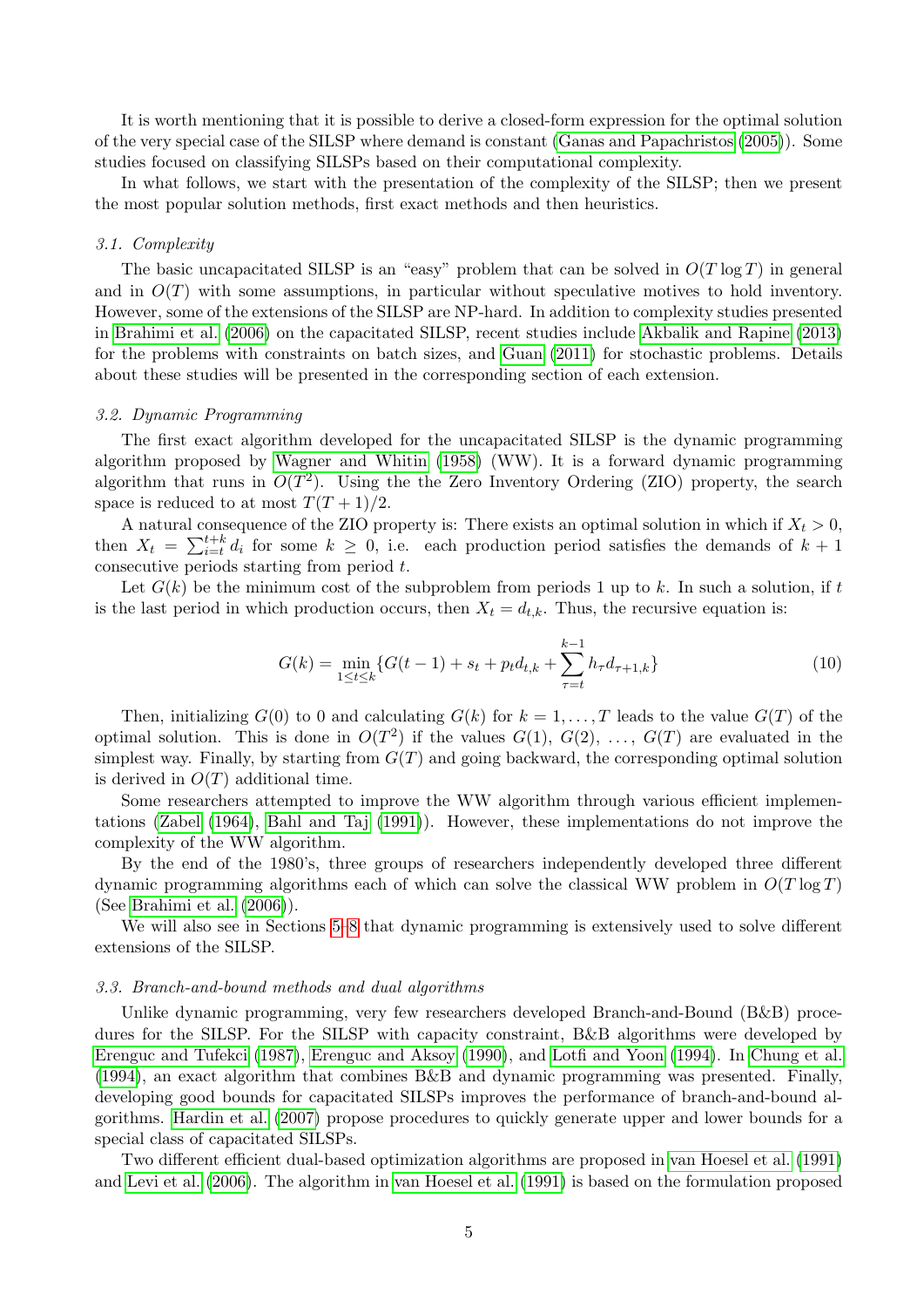by [Barany et al.](#page-31-1) [\(1984\)](#page-31-1). The primal-dual algorithm in [Levi et al.](#page-38-0) [\(2006\)](#page-38-0) is quite simple and is derived from a primal-dual algorithm proposed for the more complex joint replenishment problem.

### 3.4. Valid inequalities and branch-and-cut methods

The polyhedral structure of SILSPs was considerably studied in the literature. The first purpose is to directly use MIP solvers on extended formulations; that is formulations with added valid inequalities. The second purpose of these studies is to solve the problem using branch-and-cut (B&C) algorithms. A lot of research was carried out on the development of different types of valid inequalities for different classes of SILSPs. The earliest research on this topic is the paper of [Barany et al.](#page-31-1) [\(1984\)](#page-31-1) on the uncapacited SILSP. Other studies include, for example, [Wolsey](#page-44-2) [\(1989\)](#page-44-2) who presents families of strong valid inequalities for the uncapacited SILSP with startup costs. [Di Summa and Wolsey](#page-34-3) [\(2010\)](#page-34-3), [Escalante et al.](#page-34-4) [\(2011\)](#page-34-4), Küçükyavuz and Pochet [\(2009\)](#page-38-1), [Pochet and Wolsey](#page-40-1) [\(1993\)](#page-40-1) and [van Vyve](#page-43-1) [\(2006\)](#page-43-1) develop extended formulations whose LP relaxation solves the lot-sizing problem. [Pereira and](#page-40-2) [Wolsey](#page-40-2) [\(2001\)](#page-40-2) define facets and prove that the face of optimal solutions is found in  $O(T^2)$ . [Loparic](#page-39-1) [et al.](#page-39-1) [\(2003\)](#page-39-1) use knapsack inequalities as strong valid inequalities for some capacitated SILSPs. Readers interested in this topic can refer to the book of [Pochet and Wolsey](#page-40-0) [\(2006\)](#page-40-0). Valid inequalities that are developed for SILSPs can be used to strengthen the LP relaxation of richer and harder lot-sizing problems such as those dealing with multiple items.

# <span id="page-6-0"></span>3.5. Simple Heuristics

The simplest way to solve the uncapacitated SILSP is the lot-for-lot procedure where production at each period is equal to the demand at that period. Another simple heuristic to the uncapacitated SILSP is based on the Economic Order Quantity (EOQ) formula. The EOQ is calculated based on the demand, holding cost and setup cost that are averaged over the T periods of the planning horizon. If the production must be positive at a given period  $t$   $(X_t > 0)$ , then  $X_t = EOQ$ . Another alternative is to set  $X_t = d_{t\tau}$  ( $\tau \geq t$ ) such that  $d_{t,\tau}$  is the closest value to EOQ.

The heuristic proposed by [Silver and Meal](#page-41-0) [\(1973\)](#page-41-0) is a forward method that requires determining the average cost per period as a function of the number of periods whose demand is to be produced in the current period, and stopping the computation when this function first increases. The Least Unit Cost heuristic is a modified version of the Silver and Meal heuristic which minimizes the cost per unit of demand. Finally, one of the most popular heuristics is the Part Period Balancing algorithm [\(DeMatteis](#page-34-5) [\(1968\)](#page-34-5), Wemmerlöv [\(1983\)](#page-44-3)). It consists in setting the horizon (number of periods) on which to order to the number of periods that most closely matches the total holding cost with the setup cost over that period. A new heuristic was proposed in [van den Heuvel and Wagelmans](#page-43-2) [\(2009\)](#page-43-2) with a similar worst case ratio. [van den Heuvel and Wagelmans](#page-43-3) [\(2010\)](#page-43-3) proved that a worst case ratio of 2 is actually the best possible result for any myopic heuristic. Reviews and comparisons of these heuristics and others are presented in [Benli et al.](#page-31-3) [\(1988\)](#page-31-3), [Nydick and Weiss](#page-39-2) [\(1989\)](#page-39-2), [Coleman](#page-33-1) [\(1992\)](#page-33-1), [Vachani](#page-43-4) [\(1992\)](#page-43-4), and [Baciarello et al.](#page-31-4) [\(2013\)](#page-31-4).

Knowing that there exist fast exact algorithms in  $O(T \log T)$  to solve the uncapacitated SILSP, one might claim that simple heuristics are of limited interest in practice, even though their complexity is usually  $O(T)$ . Actually heuristics have at least three advantages. Firstly, they can be used for academic purposes to introduce students to production planning concepts. Secondly, heuristics are used in practical applications to directly solve single-item problems or complex industrial problems as they can be more easily adapted. Many heuristics are integrated into some ERP (Enterprise Resource Planning) systems (see for example [Bahl and Neelam](#page-31-5) [\(2009\)](#page-31-5)). As a third advantage, [Blackburn](#page-31-6) [and Millen](#page-31-6) [\(1980\)](#page-31-6) showed that at least some of the simple heuristics (including the Silver and Meal heuristic) are more efficient than the Wagner-Whitin algorithm for rolling horizon problems. This is an important point as most real applications are dynamic in nature and new solutions have to be computed frequently as more accurate information (e.g. on demand) becomes available. However, it seems that this last advantage of heuristics is no longer relevant as [Stadtler](#page-42-0) [\(2000\)](#page-42-0) showed that exact solution procedures used with adjusted data perform at least as well as simple heuristics.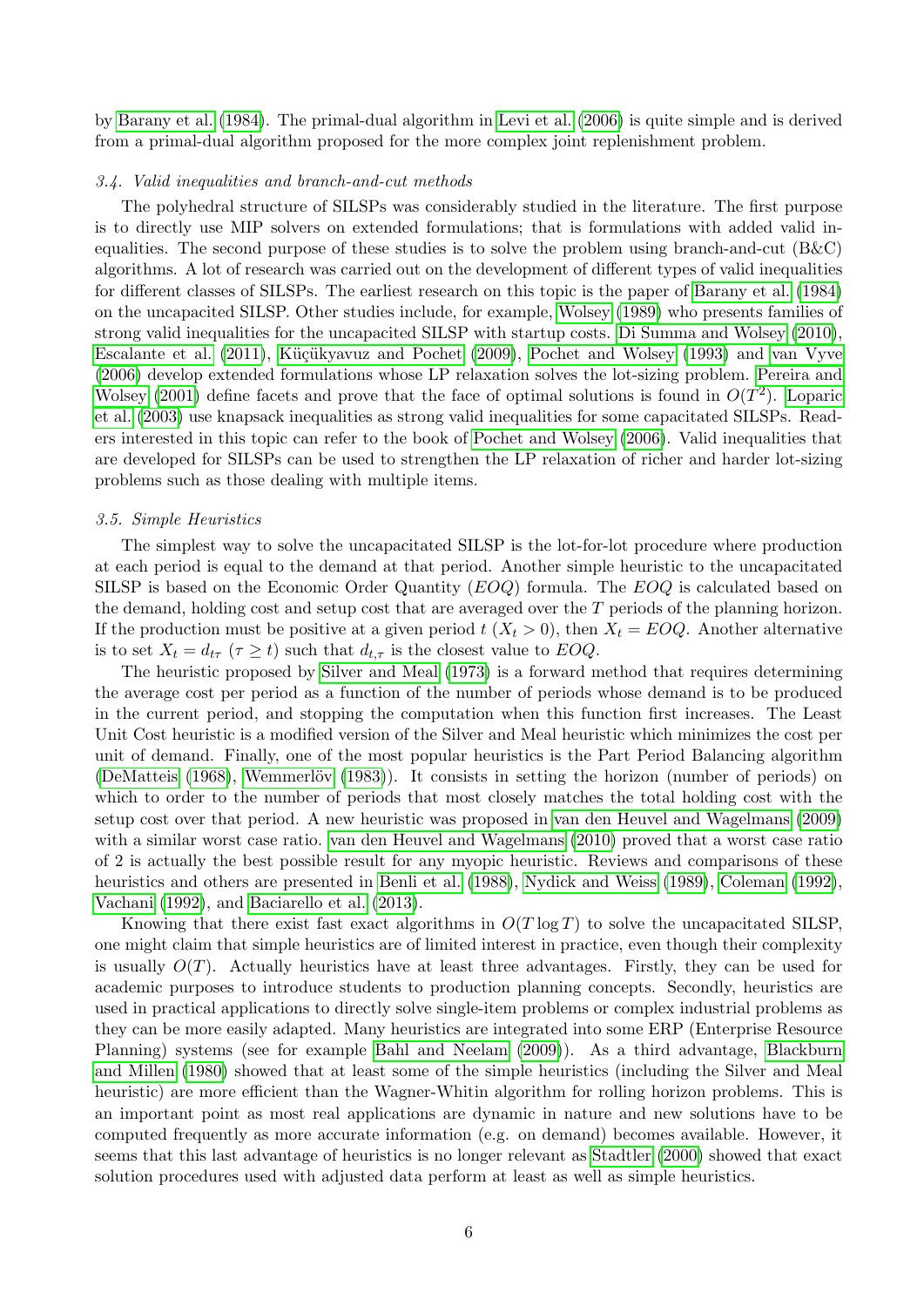Simple heuristics are mainly used to solve harder problems such as multi-item lot-sizing problems. To the best of our knowledge, there are very few applications of these heuristics to solve the SILSP extensions presented in this paper. The relevant references will be presented in the adequate sections below.

# 3.6. Approximation methods

Few theoretical results have been published on approximation methods applied to uncapacitated single-item lot-sizing problems. As discussed in Section [3.5,](#page-6-0) [van den Heuvel and Wagelmans](#page-43-2) [\(2009\)](#page-43-2) and [van den Heuvel and Wagelmans](#page-43-3) [\(2010\)](#page-43-3) provide worst case error bounds for different heuristics for the uncapacitated SILSP.

Fully polynomial approximation schemes for the capacitated SILSP are discussed in Section [6.1.2](#page-11-0) and in Section [9.1](#page-19-1) for the stochastic SILSP.

# 3.7. Other heuristics

The single-item lot-sizing problem is considered as a relatively "easy" problem since most of its difficult variants are NP-hard in the ordinary sense, and can be solved with pseudo-polynomial time algorithms. This can explain why there are very few publications on the application of advanced heuristics such as meta-heuristics to solve these problems. Hence, the few advanced heuristics that can be met are mostly developed for extensions of the SILSP. For example, Lagrangian relaxation-based heuristics were developed by [Zhang et al.](#page-45-1) [\(2012\)](#page-45-1) and Brahimi and Dauzère-Pérès [\(2015\)](#page-32-2) to solve the capacitated SILSP with remanufacturing and production time windows, respectively. Tabu search was used by [Armentano et al.](#page-30-1) [\(2011\)](#page-30-1) on an integrated lot-sizing and distribution problem. [Parsopoulos](#page-40-3) [et al.](#page-40-3) [\(2015\)](#page-40-3) investigate the performance of Differential Evolution algorithm on the uncapacitated SILSP with remanufacturing. Finally, goal programming was used by [Choudhary and Shankar](#page-33-2) [\(2014\)](#page-33-2) to solve a SILSP with multiple suppliers.

# <span id="page-7-0"></span>4. Classification

The classification of lot-sizing problems can be based on several criteria such as those presented in [Haase](#page-36-2) [\(1994\)](#page-36-2) and [Brahimi](#page-32-3) [\(2004\)](#page-32-3). These criteria are summarized in Table [1.](#page-7-1)

| Parameter              | Classifications                                                                                        |
|------------------------|--------------------------------------------------------------------------------------------------------|
| Information degree     | Deterministic*, stochastic*.                                                                           |
| Horizon                | finite*, infinite.                                                                                     |
| Time scale             | discrete (small time periods, large time periods <sup>*</sup> ), continuous                            |
| Number of items        | single item*, multi item.                                                                              |
| Number of levels       | single level*, multi level* (serial, in-tree, general, ).                                              |
| Relevant costs         | setup related (startup*, reservation*), inventory related (holding*, back-                             |
|                        | $order^*,$ lost sales <sup>*</sup> ),                                                                  |
|                        | capacity related (regular hours <sup>*</sup> , overtime <sup>*</sup> , sub-contracting <sup>*</sup> ). |
| Resource constraints   | number (single resource*, multi resource*), type (constant*, variable*).                               |
| Service Policy         | demand satisfied on-time*, backorder*, lost sales*, sub-contracting*.                                  |
| Time consuming activi- | setup time $(ST)$ (minor $ST$ , major $ST$ ), processing time (zero, con-                              |
| ties                   | stant*, variable), lead time, transportation time.                                                     |
| Objectives             | minimize costs*, maximize service level, smoothing of production load,                                 |
|                        | maximize profit*.                                                                                      |

<span id="page-7-1"></span>Table 1: A classification of lot-sizing problems

(\*) Classification corresponding to the problems considered in this survey.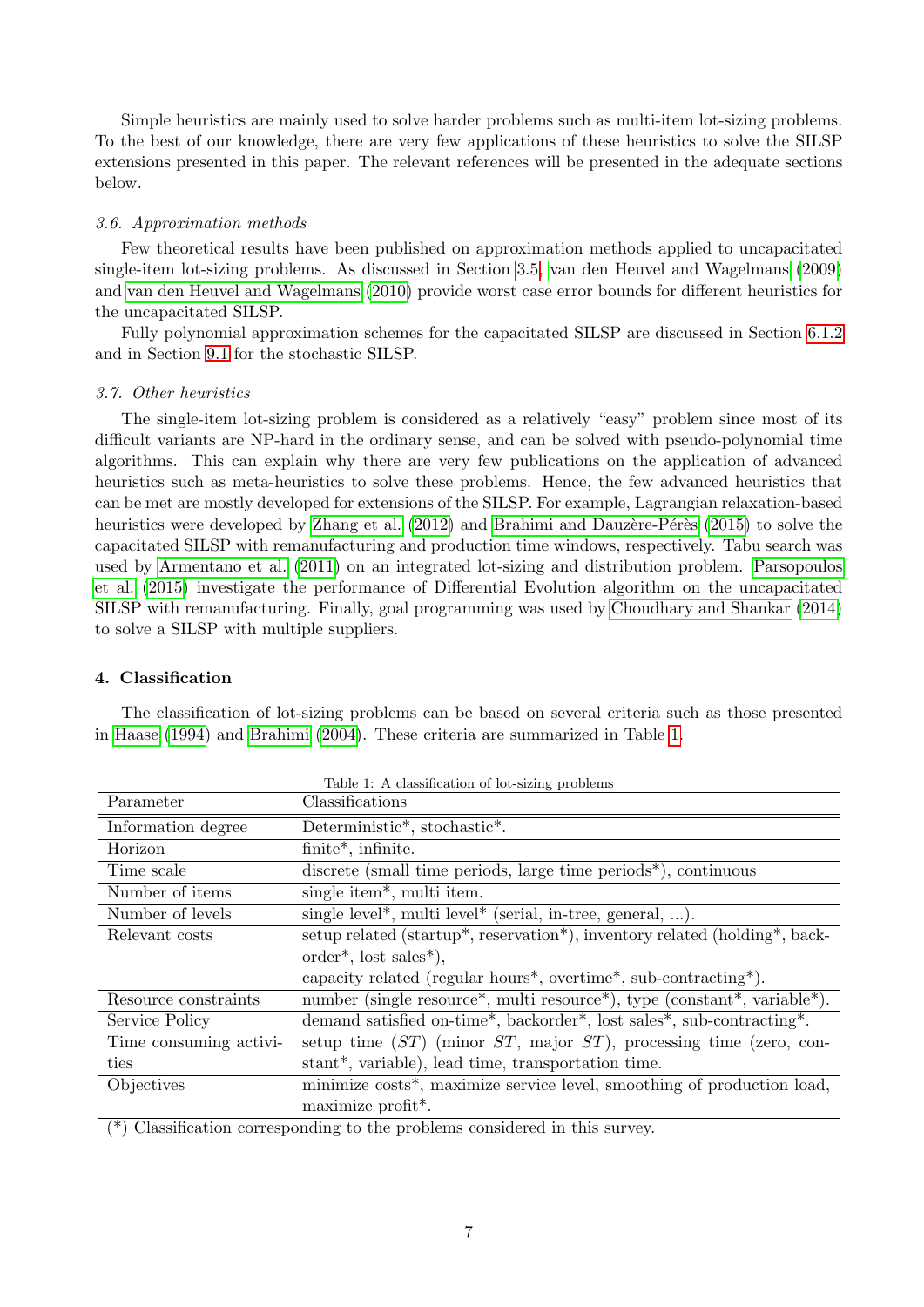Inspired by this classification, the papers in this survey were grouped by category. Since a large part of the studies deals with assumptions on demands (such as backlogging, lost sales, time windows, stochastic demand, elastic demand and profits), the related papers are reviewed in Section [5.](#page-8-0) Other important extensions deal with resource constraints (such as capacity, inventory, lot-size constraints). Articles dealing with this topic are grouped in Section [6.](#page-10-0) Generally SILSPs with complex structures (such as multi-level, multi-echelon and remanufacturing) are NP-Hard. Papers dealing with these extensions are analyzed in Section [7.](#page-15-0) Lot-Sizing problems combined with other decisions (such as scheduling, warehouse location, transportation, vehicle routing, etc.) are considered in Section [8.](#page-17-0) In Section [9,](#page-19-0) we grouped all remaining relevant extensions (such as pricing, cost structures, co-production, environmental issues, stochastic parameters, etc.) that do not fit within one of the previous categories.

### <span id="page-8-0"></span>5. Assumptions on demands

As mentioned in the previous sections, several assumptions are made for the classical single-item uncapacitated lot-sizing problem. The strongest assumptions are related to demand. In fact, usually the demand is supposed deterministic and should be satisfied entirely on time without having the possibility to lose it or to postpone it to later periods. In real-life problems, these assumptions are not realistic in many cases. For example, generally when the capacity is not sufficient to satisfy the entire demand, several options can be considered. The demand can be backlogged to future periods or partially/totally lost. The demand can also be considered as a stochastic variable following a given distribution or represented by a scenario tree. Some studies addressed profit maximization rather than demand satisfaction, while others considered elastic demands (i.e. demand is a variable). In this section, we survey the papers addressing these assumptions.

### <span id="page-8-2"></span>5.1. Backlogging

Backlogging is one of the first extensions of the classical uncapacitated SILSP. The SILSP with backlogging was first studied by [Zangwill](#page-45-2) [\(1969\)](#page-45-2). Backlogging can be due to two situations, either the cost of making and storing the product is not profitable or capacity constraints are not sufficient to satisfy demand on time. In both situations, the backlogged quantities are modeled using new flow variables that are in the opposite direction of inventory flow variables. More formally, to generalize the classical uncapacitated SILSP, we introduce a new non negative continuous variable  $Z_t$  that represents the accumulated backlog at the end of period t. A backlogging cost  $b_t$  is associated with each unit backlogged from period  $t-1$  to period t. The classical model for the uncapacitated SILSP can be easily generalized by replacing Constraints [\(5\)](#page-4-2) with Constraints [\(11\)](#page-8-1), adding the cost component  $\sum_{t=1}^{T} b_t Z_t$ to the objective function and introducing the non negative variable  $Z_t$  with  $Z_0 = 0$ . The SILSP with backlogging is denoted SILSP-B.

<span id="page-8-1"></span>
$$
I_{t-1} - Z_{t-1} + X_t = d_t + I_t - Z_t \,\forall t \in \{1, ..., T\}
$$
\n
$$
(11)
$$

Similarly to the uncapacitated SILSP, the extreme optimal solutions have the structure of a span-ning tree. [Zangwill](#page-45-2) [\(1969\)](#page-45-2) shows that the problem can be solved optimally in  $O(T^2)$  by generalizing the algorithm of [Wagner and Whitin](#page-44-0) [\(1958\)](#page-44-0). Analogously to the uncapacitated SILSP, this dynamic programming recursion can be represented as a shortest path problem (see [Pochet and Wolsey](#page-40-0) [\(2006\)](#page-40-0)). Using techniques similar to the ones used for the uncapacitated SILSP, the complexity was reduced to  $O(T \log T)$  by several authors (see [Brahimi et al.](#page-32-0) [\(2006\)](#page-32-0)). This complexity reduces to  $O(T)$  when there are no speculative motives for late production (see Section [2.1](#page-3-3) for inventory), i.e. if both  $p_{t-1} + h_{t-1} \geq p_t$  and  $p_t + b_{t-1} \geq p_{t-1}$  for all periods.

In a recent study, Küçükyavuz and Pochet [\(2009\)](#page-38-1) identify valid inequalities that subsume all previously known valid inequalities for the uncapacitated SILSP-B. They show that these inequalities are enough to describe the convex hull of solutions.

Several studies extended the uncapacitated SILSP-B and showed that the problem generally remains polynomially solvable. [Absi et al.](#page-29-0) [\(2011\)](#page-29-0) extend the uncapacitated SILSP with production time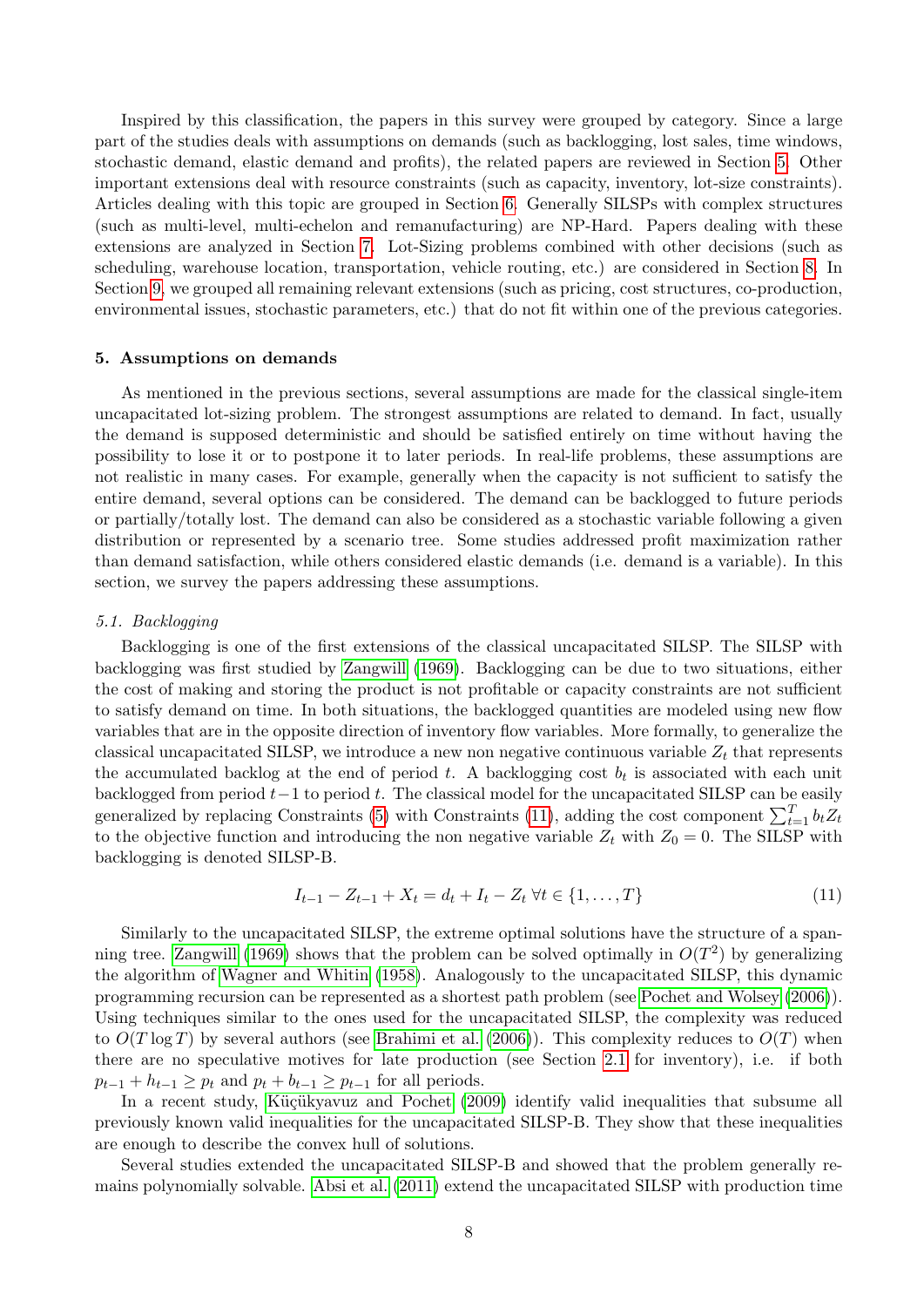windows by considering backlogging costs, and show that the problem can be solved optimally with an  $O(T^2)$  dynamic programming algorithm. For the uncapacitated SILSP-B with demand time windows, [Hwang](#page-37-2) [\(2007\)](#page-37-2) proposes an  $O(T^3)$  dynamic programming algorithm to solve the problem under the nonspeculative cost structure. For the general cost structure, he proposes an  $O(\max[T^2, nT])$  algorithm, where n is the number of time windows with positive demands. [Chu et al.](#page-33-3)  $(2013)$  generalize the uncapacitated SILSP-B by considering outsourcing and inventory capacity. The backlogging level at each period is supposed to be limited. The authors show that this problem can be solved in  $O(T^4 \log T)$ . [van Vyve](#page-43-5) [\(2007\)](#page-43-5) proposes an  $O(T^3)$  algorithm to optimally solve the single-item lot-sizing problem with constant batch size and backlogging. [van Vyve](#page-43-1) [\(2006\)](#page-43-1) presents two linear-programming extended formulations of the constant-capacity lot-sizing problem with backlogging. The first one addresses the problem with a general cost function and has  $O(T^3)$  variables and constraints. The second deals with the problem when there are no speculative motives and has  $O(T^2)$  variables and  $O(T^3)$  constraints. An  $O(T^3)$  algorithm is proposed by [Ou](#page-40-4) [\(2012\)](#page-40-4) to solve a SILSP-B with time independent capacity.

Generally, backlogging costs are not easy to evaluate. In fact, in addition to the penalties due to late deliveries several other costs should be considered. The loss of customer goodwill is one of these components and it is not easy to quantify [\(Aksen](#page-30-2) [\(2007\)](#page-30-2)). Additional costs related to the expedition of the late demand could be considered.

### 5.2. Lost sales

Lost sales is generally considered as an alternative to backlogging but they can also be considered together. In fact, a demand can be postponed for a given number of periods, but if the delivery date is too late the demand can be lost. Similarly to backlogging, lost sales can be due to two situations. Either capacity constraints are not sufficient to fulfill the demand or the cost of producing and storing the product is not profitable. The model should decide which demand to satisfy and which demand to lose. [Aksen et al.](#page-30-3) [\(2003\)](#page-30-3) proposed a  $O(T^2)$  algorithm to solve this problem. To generalize the classical SILSP, a new non negative continuous variable  $R_t$  is introduced that represents the unmet demand at the end of each period t. A unitary lost sales cost  $l_t$  is associated with each unit of lost sales at period t. The classical model for the uncapacitated SILSP can easily be generalized by replacing inventory balance constraints (Constraints [\(5\)](#page-4-2)) with constraints  $I_{t-1} + X_t + R_t = d_t + I_t \ \forall t \in \{1, ..., T\}$ , adding the cost component  $\sum_{t=1}^{T} l_t R_t$  to the objective function and introducing the non negative lost sales variable  $R_t$ . The SILSP with lost sales is denoted by SILSP-LS.

The uncapacitated SILSP-LS can be represented using a fixed charge network. Similarly to the uncapacitated SILSP, the extreme optimal solutions have the structure of a spanning tree (see [Aksen](#page-30-3) [et al.](#page-30-3) [\(2003\)](#page-30-3) for more details). [Loparic et al.](#page-39-3) [\(2001\)](#page-39-3) studied the uncapacitated SILSP with sales instead of lost sales and lower bounds on stocks. The objective is to maximize the income of sales rather than minimizing the cost of lost sales. They showed that the problem can be solved in polynomial time using dynamic programming. They also provide two extended formulations as well as a complete description of the convex hull of solutions.

Several studies extended the uncapacitated SILSP-LS and showed that the problem generally remains polynomially solvable. [Absi et al.](#page-29-0) [\(2011\)](#page-29-0) extend the uncapacitated SILSP with production time windows by considering lost sales costs. They show that the problem can be solved optimally with an  $O(T^2)$  dynamic programming algorithm. [Berk et al.](#page-31-7) [\(2008\)](#page-31-7) study the uncapacitated SILSP with capacity constraints and lost sales for a warm/cold process. They also used dynamic programming to solve this problem. Recently, several authors studied the uncapacitated SILSP-LS with bounded inventory [\(Liu et al.](#page-39-4) [\(2007\)](#page-39-4), [Hwang et al.](#page-37-3) [\(2013\)](#page-37-3), [Liu and Tu](#page-39-5) [\(2008\)](#page-39-5)). Some authors addressed outsourcing which can be modeled as lost sales [\(Chu and Chu](#page-33-4) [\(2007\)](#page-33-4), [Chu et al.](#page-33-3) [\(2013\)](#page-33-3)). SILSPs with outsourcing are surveyed in Section [6.4.](#page-14-0)

Evaluating the cost of lost sales is even harder than estimating the backlog cost. In fact, in addition to the loss of revenue, this cost should integrate the loss of customer goodwill. The cost of lost sales is not easy to evaluate since it should represent the impact of a low service level on future demands. If lost sales lead to outsourcing, the related cost is easier to estimate since it represents the loss of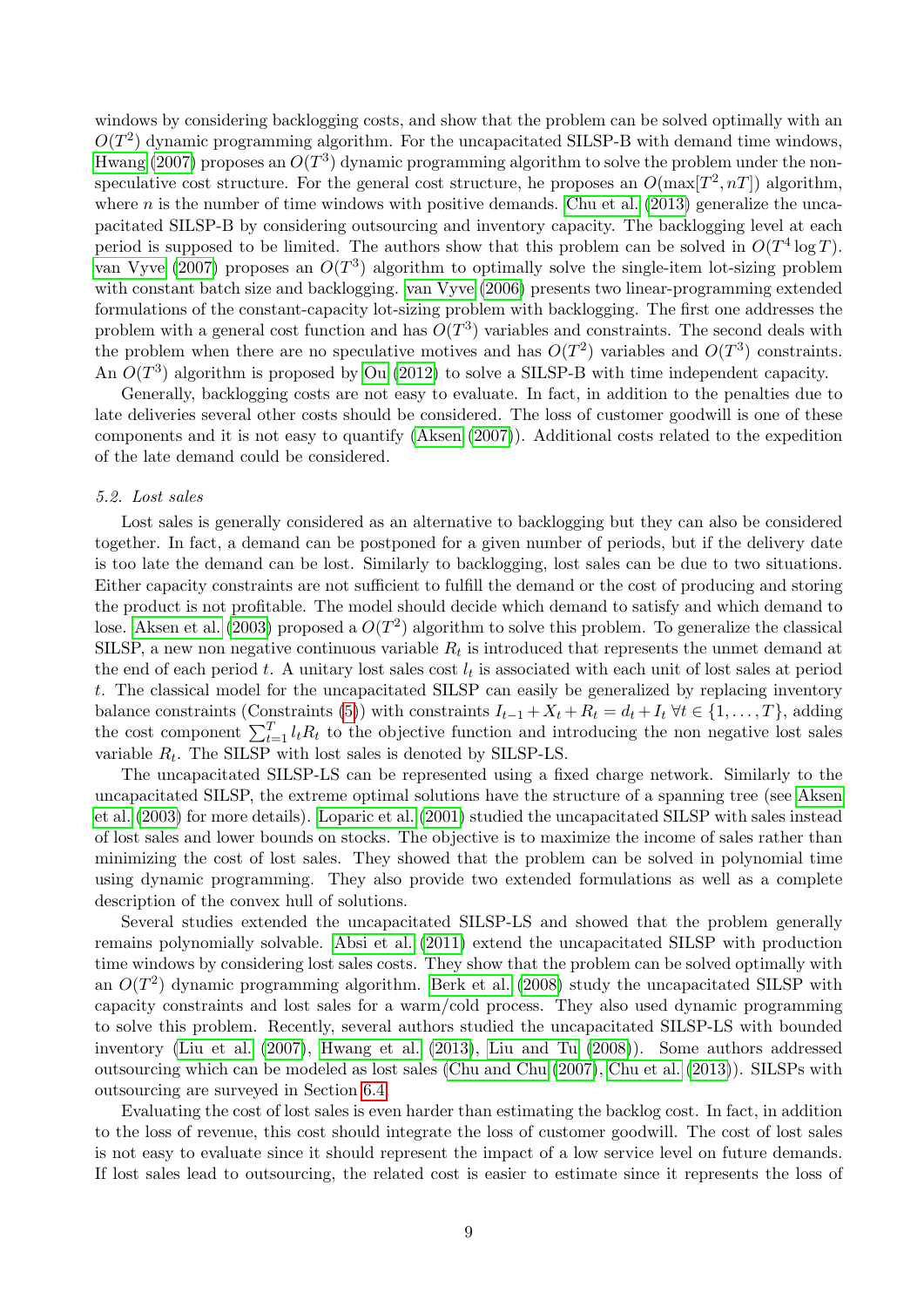profit. How to estimate backlog and lost sales costs is not well addressed in the literature except for few publications (e.g. [Oral et al.](#page-40-5) [\(1972\)](#page-40-5), [Liberopoulos et al.](#page-39-6) [\(2010\)](#page-39-6)).

#### 5.3. Time windows

Lot-sizing problems with time windows were introduced by [Lee et al.](#page-38-2) [\(2001\)](#page-38-2) for demand or delivery time windows and by Dauzère-Pérès et al.  $(2002)$  for production time windows.

The demand/delivery time windows problem in [Lee et al.](#page-38-2) [\(2001\)](#page-38-2) is characterized by the fact that demand time windows are fixed by customers and considered as grace periods during which demand can be satisfied with no penalty; i.e. no inventory or backlogging costs are incurred when demands are completed within their time windows. Such a situation can be seen in third party logistics and vendor managed inventory settings (e.g. [Jaruphongsa et al.](#page-37-4) [\(2004\)](#page-37-4)).

[Lee et al.](#page-38-2) [\(2001\)](#page-38-2) assume special conditions on costs and study two cases: With and without backlogging. For the no-backlogging problem, an  $O(T^2)$  algorithm is proposed. When backlogging is allowed, the problem is solved in  $O(T^3)$ . For problems with more general structures, [Hwang](#page-37-2) [\(2007\)](#page-37-2) proposes a fast algorithm in  $O(\max[T^2, nT])$  where *n* is the number of time windows.

Dauzère-Pérès et al. [\(2002\)](#page-33-5) show the importance of production time windows by considering constraints on the availability of demands with different applications such as remanufacturing [\(van den](#page-43-6) [Heuvel and Wagelmans](#page-43-6) [\(2008\)](#page-43-6)), bounded inventory [\(Wolsey](#page-44-4) [\(2006\)](#page-44-4)), major and minor demands [\(Hwang and Jaruphongsa](#page-37-5) [\(2008\)](#page-37-5)), and raw material availability [\(Brahimi et al.](#page-32-4) [\(2015\)](#page-32-4)). The SILSP with production time windows consists of processing customer demands which are not necessarily available at the first period of the planning horizon. A time window demand  $d_{t1,t2}$  is characterized by the fact that production cannot start before its release period t1 and must be delivered not later than its due date t2. Besides the general case called customer specific (CS) problem, a special case called the non-customer specific (NCS) problem is distinguished.

Dauzère-Pérès et al. [\(2002\)](#page-33-5) also identified some interesting properties of the problem and suggested dynamic programming algorithms to solve the uncapacitated case using an exponential time algorithm for the CS problem and an  $O(T^4)$  algorithm for the NCS problem. Later, [Wolsey](#page-44-4) [\(2006\)](#page-44-4) further analyzed the two cases and proposed improved algorithms, in particular, an  $O(T^2)$  algorithm for the NCS problem. The CS problem was also solved by [Hwang](#page-37-6)  $(2007)$  using an  $O(T<sup>4</sup>)$  algorithm. The equivalence between lot-sizing problems with production time windows, the lot-sizing problem with bounded inventory, the lot-sizing problem with remanufacturing options, and the lot-sizing problem with cumulative capacities is discussed in [van den Heuvel and Wagelmans](#page-43-6) [\(2008\)](#page-43-6). Extensions of the SILSP with production time windows include backlogging, lost sales and early production [\(Absi et al.](#page-29-0)  $(2011)$  and production capacity (Brahimi and Dauzère-Pérès  $(2015)$ ).

### <span id="page-10-1"></span>5.4. Others: Stochastic and elastic demands

Most of the lot-sizing literature focuses on problems with deterministic demands. However, production planning decisions are often based on forecasts which may contain errors that affect the solution procedure to use. Thus, considering demand as a stochastic parameter can be more realistic in practice. In addition to demand, other parameters were also considered as stochastic in different studies. Lot-sizing models with different stochastic parameters (especially demand and costs) are surveyed in Section [9.1.](#page-19-1)

In lot-sizing models with elastic demand, the demand is a function of the unit price of the product. Thus, the unit price is a decision variable to be determined, demand is not known in advance, and can be increased or decreased by varying the unit price. More details on this problem are given in Section [9.2.](#page-21-0)

### <span id="page-10-0"></span>6. Constraints on resources

The assumption that there is an infinite amount of available resources is not realistic in many practical cases. Thus new constraints need to be added to uncapacitated SILSPs to handle scarcity of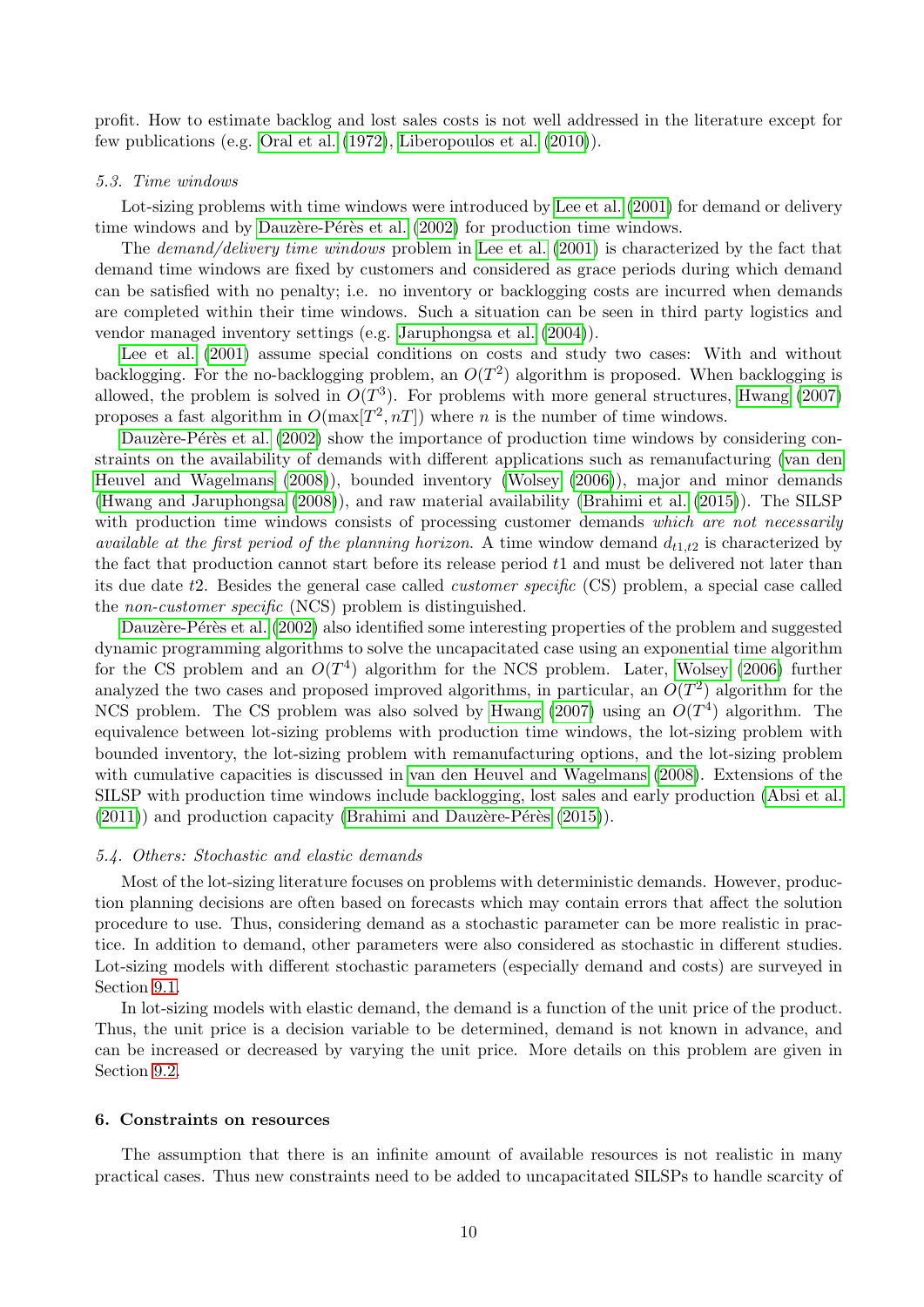machine/worker time, storage space, and technological characteristics of some resources (such as the maximum amount that can be handled by a machine at a time).

### 6.1. Production capacity constraints

In most practical situations, capacity cannot be assumed infinite. Capacitated SILSPs are harder than their uncapacitated counterparts. However, there are some "easy" cases. Most NP-completeness results and first polynomial time algorithms for capacitated SILSPs were presented in [Bitran and](#page-31-8) [Yanasse](#page-31-8) [\(1982\)](#page-31-8) who proposed a four-field notation to classify these problems. With each problem is associated a quadruple  $\alpha/\beta/\gamma/\delta$ , where  $\alpha, \beta, \gamma$  and  $\delta$  specify the special structures of the setup cost, unitary holding cost, unitary production cost and capacity, respectively. The values taken by  $\alpha$ ,  $\beta$ ,  $\gamma$  and  $\delta$  are G, C, ND, NI and Z which correspond to General structure, Constant, Non-Decreasing, Non-Increasing and Zero, respectively. For example, the notation NI/ND/C/G indicates a family of problems where, over time, the setup cost  $s_t$  is non-increasing, the holding cost  $h_t$  is non-decreasing, the production cost  $p_t$  is constant and the capacity  $C_t$  is not restricted to any pre-specified structure.

### 6.1.1. Polynomial cases

The complexity of the capacitated SILSP mainly depends on the capacity parameter structure (variable or time independent). The following problems were solved in polynomial times either in [Bi](#page-31-8)[tran and Yanasse](#page-31-8) [\(1982\)](#page-31-8) or in other publications until 2005 (See [Brahimi et al.](#page-32-0) [\(2006\)](#page-32-0))): NI/G/NI/ND,  $N I/G/N I/C$ ,  $C/Z/C/G$ ,  $N D/Z/N D/N I$ ,  $G/G/G/C$ . Algorithms in  $O(T \log T)$  were proposed to solve Z/G/G/G and NI/G/G/C problems by [Kovalyov and Pesch](#page-38-3) [\(2014\)](#page-38-3) and [Feng et al.](#page-34-6) [\(2011\)](#page-34-6), respectively.

New polynomial algorithms were developed for extensions or special cases of capacitated SILSPs, for instance with stepwise production cost or batch production (see Section [6.3.2\)](#page-13-0), with backlogging (see Section [5.1\)](#page-8-2), or with reservation costs (see Section [9.4\)](#page-25-0).

### <span id="page-11-0"></span>6.1.2. Other results and solution approaches

In general, the capacitated SILSP is NP-hard even for the following special cases [\(Florian et al.](#page-35-2) [\(1980\)](#page-35-2) and [Bitran and Yanasse](#page-31-8) [\(1982\)](#page-31-8)): C/Z/NI/NI, C/Z/ND/ND, ND/Z/Z/ND, NI/Z/Z/NI, C/G/Z/NI and  $C/C/ND/NI$ . However, the hardest versions of the problem, including problem  $G/G/G/G$ , are actually NP-hard in the weak sense. Consequently, pseudo-polynomial time algorithms were developed to solve these problems. Recently, fast pseudo-polynomial algorithms for the most general problem  $(G/G/G/G)$  were proposed by [van den Heuvel and Wagelmans](#page-43-7) [\(2006\)](#page-43-7) and [Chen et al.](#page-32-5) [\(2008\)](#page-32-5).

Mathematical programming formulations of the uncapacitated SILSP can rather easily be extended to the capacitated case. For example, in the aggregate formulation (AGG) (see Section [2.2\)](#page-4-7), it is enough to replace constraints [\(6\)](#page-4-3) with  $X_t \leq \min\{C_t, d_{tT}\} Y_t$  ( $\forall t$ ). More general forms of capacity constraints were also studied. [Chubanov et al.](#page-33-6) [\(2008\)](#page-33-6) propose a model in which variables  $X_t$  are interpreted as the amount of a resource used for production. Then they introduce a function  $g_t(X_t)$ which corresponds to the total number of manufactured units of the product given that  $X_t$  units of the resource were used. This model allows the formulation of different SILSP extensions with nonuniform resource capacities or resources with imperfect yield. Extended versions of these formulations were developed and were successfully solved by MIP solvers (see for example [Pochet and Wolsey](#page-40-0) [\(2006\)](#page-40-0)). Another application of these formulations is the Lagrangian heuristic presented by [Brahimi](#page-32-2) and Dauzère-Pérès [\(2015\)](#page-32-2) which exploits the mathematical program to generate better bounds.

Other exact solution approaches for the capacitated SILSP include branch-and-cut algorithms and the development of strong formulations to be solved by a MILP solver [\(Akbalik and Penz](#page-29-1) [\(2009\)](#page-29-2), [Akbalik and Pochet](#page-29-2) (2009), Atamtürk and Muñoz [\(2004\)](#page-30-4)). Valid inequalities are usually derived by analyzing continuous 0-1 knapsack problems.It is also worth noting the combined dynamicprogramming/B&B algorithm proposed by [Chung et al.](#page-33-0) [\(1994\)](#page-33-0).

In recent studies, [Chubanov et al.](#page-33-7) [\(2006\)](#page-33-7), [Chubanov et al.](#page-33-6) [\(2008\)](#page-33-6) and [Ng et al.](#page-39-7) [\(2010\)](#page-39-7) propose FPTAS for the capacitated SILSP with backlogging and with monotone cost structure. The running times of both procedures are not very relevant in practice. Finally, [Chubanov and Pesch](#page-33-8) [\(2012\)](#page-33-8)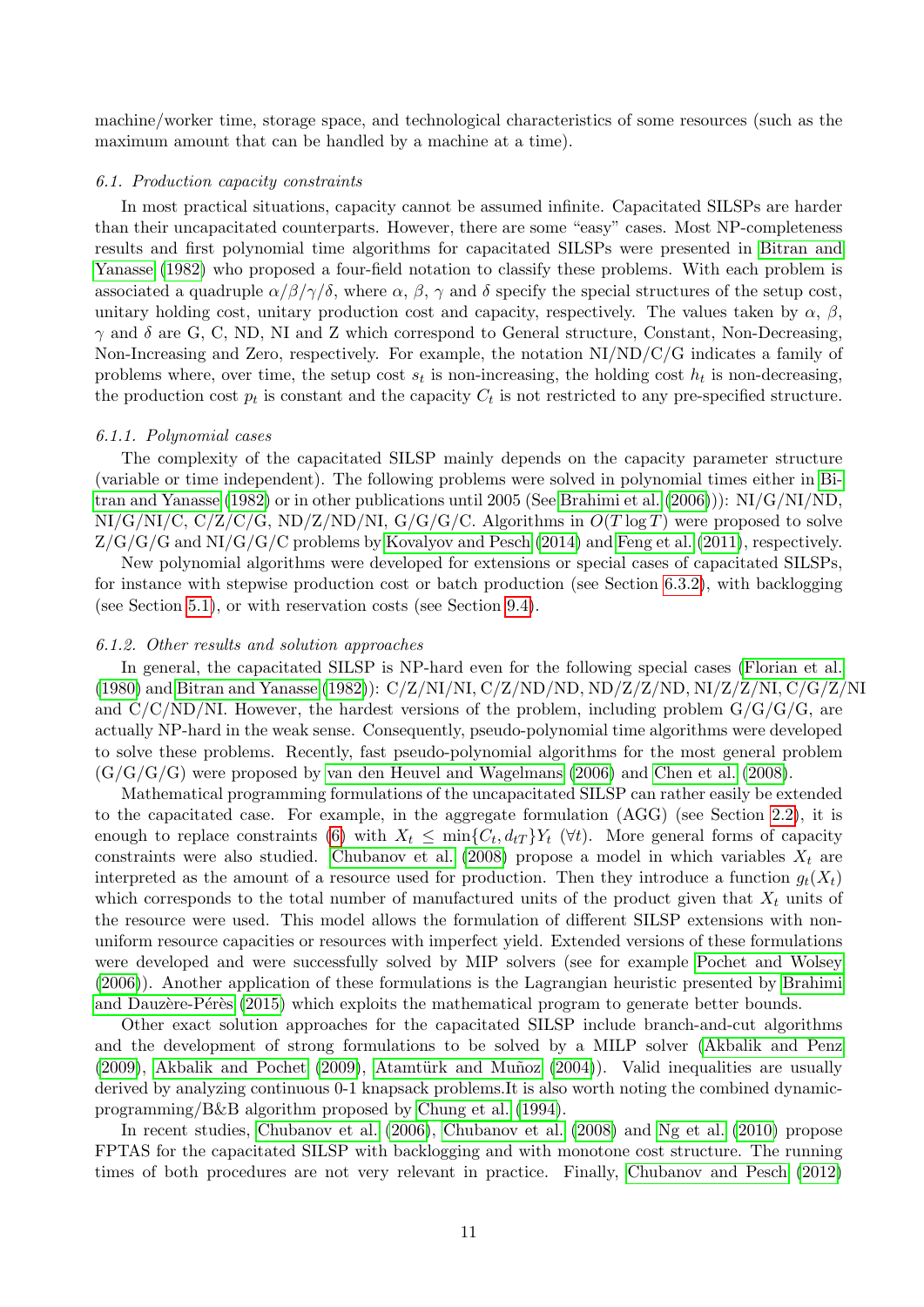develop an FPTAS for a capacitated SILSP where demands can take negative values in which case they correspond to supplies.

Another similar research stream, which seems to be less explored, is the consideration of approximation formulations such as the ones proposed by [Bitran and Matsuo](#page-31-9) [\(1986\)](#page-31-9), [Coleman and McKnew](#page-33-9) [\(1995\)](#page-33-9), and [Hardin et al.](#page-36-1) [\(2007\)](#page-36-1). The latter focuses on the  $G/Z/Z/G$  problem. These formulations are supposed to be easier to solve and give acceptable error bounds or even optimal solutions in many cases (see [Coleman and McKnew](#page-33-9) [\(1995\)](#page-33-9)).

### 6.2. Inventory constraints

This section focuses on problems with special inventory characteristics, in particular problems with bounded storage capacity and/or perishable inventory.

### 6.2.1. Inventory capacity

[Love](#page-39-8) [\(1973\)](#page-39-8) was the first author to address the uncapacitated SILSP with inventory bounds. Modeling this problem is straightforward; a lower bound and an upper bound are set for inventory variables. [Love](#page-39-8) [\(1973\)](#page-39-8) showed that the problem can be solved using an  $O(T^3)$  dynamic programming algorithm by decomposing the problem into regeneration intervals. Gutiérrez et al.  $(2001)$  propose a dynamic programming algorithm with the same complexity  $(O(T^3))$  but it runs faster than the algorithm of [Love](#page-39-8) [\(1973\)](#page-39-8). This complexity is reduced to  $O(T^2)$  in [Toczylowski](#page-42-1) [\(1995\)](#page-42-1), [Liu](#page-39-9) [\(2008\)](#page-39-9). [Onal et al.](#page-40-6) [\(2012\)](#page-40-6) showed that Liu's  $O(T^2)$  algorithm was not correct. They proposed a fix to Liu's algorithm which runs in  $O(T^2)$  time. When all costs are linear and production variables are integer, this complexity is reduced to  $O(T \log T)$ .

Atamtürk and Küçükyavuz [\(2005\)](#page-30-5) identify facet defining inequalities for the uncapacitated SILSP with bounded inventory. They considered two models: A first model with linear cost on inventory and a second model with linear and fixed costs on inventory. Atamtürk and Küçükyavuz [\(2008\)](#page-30-6) develop an  $O(T^2)$  dynamic programming algorithm to solve the uncapacitated SILSP with inventory bounds and fixed costs on inventory. [van Vyve and Ortega](#page-43-8) [\(2004\)](#page-43-8) study the uncapacitated SILSP with fixed costs on inventory. They present an  $O(T \log T)$  dynamic programming algorithm and the convex hull of integer solutions. Gade and Küçükyavuz [\(2011\)](#page-35-3) complete these results and exhibit several challenges.

Several authors considered inventory bounds with other characteristics such as: backlogging [\(Hwang](#page-37-7) [and van den Heuvel](#page-37-7) [\(2012\)](#page-37-7)), lost sales [\(Hwang et al.](#page-37-3) [\(2013\)](#page-37-3), [Liu and Tu](#page-39-5) [\(2008\)](#page-39-5), [Liu et al.](#page-39-4) [\(2007\)](#page-39-4), [Loparic et al.](#page-39-3) [\(2001\)](#page-39-3)), outsourcing [\(Chu and Chu](#page-33-4) [\(2007\)](#page-33-4), [Chu et al.](#page-33-3) [\(2013\)](#page-33-3)), capacity constraints [\(Eren](#page-34-2)[guc and Aksoy](#page-34-2) [\(1990\)](#page-34-2), [Akbalik et al.](#page-29-3) [\(2015\)](#page-29-3)), delivery time windows [\(Jaruphongsa et al.](#page-37-4) [\(2004\)](#page-37-4)). In a recent study, [van den Heuvel and Wagelmans](#page-43-6) [\(2008\)](#page-43-6) showed that the following lot-sizing problems are equivalent to the lot-sizing problem with inventory bounds: the lot-sizing problem with a remanufacturing option, the lot-sizing problem with production time windows, and the lot-sizing problem with cumulative capacities. [Absi and Kedad-Sidhoum](#page-29-4) [\(2009\)](#page-29-4) studied safety stocks which is a soft version of lower bounds on inventories. The lower bound on stock is a target level rather than a strong constraint. The authors developed a polynomial time dynamic programming algorithm for the uncapacitated single-item version.

A survey of heuristics applied to dynamic demand lot-sizing with limited warehouse capacity is presented in [Minner](#page-39-10) [\(2009\)](#page-39-10).

### 6.2.2. Perishable inventory

The uncapacitated SILSP with perishable inventory considers a deterioration rate for the product in stock. Inventory holding costs depend on how long a product remains in the inventory. This is, for instance, the case for food, pharmaceuticals, chemicals and blood.

Several papers consider inventory deterioration and perishability in continuous time lot-sizing models (e.g. [Ghare and Shrader](#page-35-4) [\(1963\)](#page-35-4)). This subject was studied for discrete time models by [Friedman and Hoch](#page-35-5) [\(1978\)](#page-35-5) and [Rajagopalan](#page-41-1) [\(1992\)](#page-41-1). [Nahmias](#page-39-11) [\(1982\)](#page-39-11) extensively discusses the issue of perishability. [Hsu](#page-36-4) [\(2000\)](#page-36-4) develops a dynamic programming algorithm to solve the uncapacitated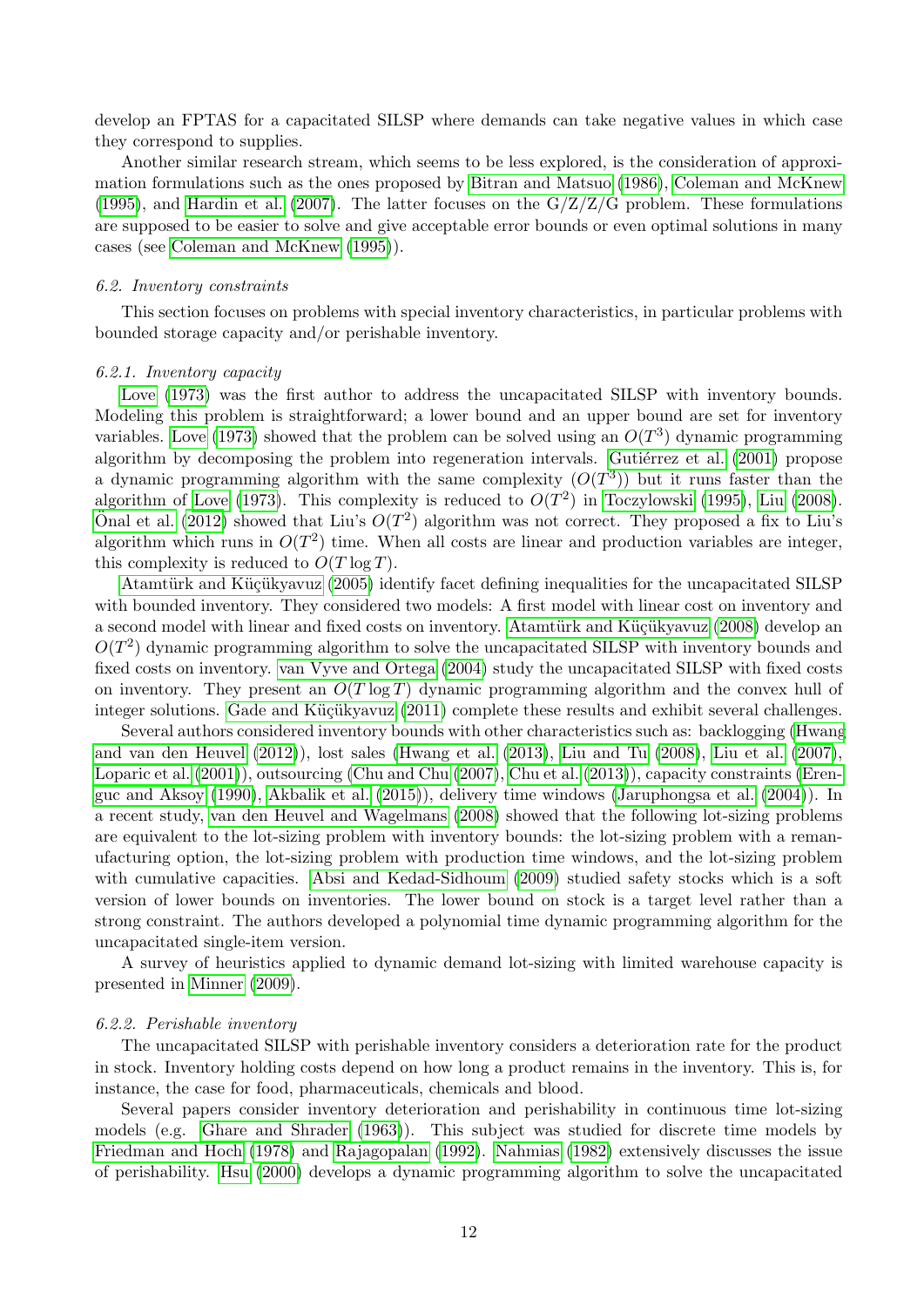SILSP with perishable inventory. The algorithm is based on a graph representation of the problem and runs in  $O(T^4)$ . Readers interested in this topic can refer to [Pahl and Voß](#page-40-7) [\(2014\)](#page-40-7) who propose a recent state-of-the-art review on production and supply chain planning models that consider deterioration and lifetime constraints.

Recently, [Onal et al.](#page-40-8) [\(2015\)](#page-40-8) consider the uncapacitated and capacitated SILSP where each item has a deterministic expiration date. They study four mechanisms to allocate items to the consumers. They show that the problem can be solved in polynomial time with all allocation mechanisms in the uncapacitated case, and become NP-hard for two allocation mechanisms in the capacitated case with time-invariant capacity. Dynamic programming algorithms, of complexity  $O(T^2)$ ,  $O(T^3)$  or  $O(T^4)$ depending on the assumptions, are proposed for the polynomial problems. Finally, the two level lot sizing problem with perishable items was studied in  $\overline{O}$ nal [\(2016\)](#page-40-9). He shows that determining optimal procurement (at the first level) and transfer (at the second level) plan is NP-hard, and presents polynomial algorithms for special cases.

### <span id="page-13-1"></span>6.3. Constraints on lot sizes

### 6.3.1. Minimum order quantities

There are at least two situations where problems with Minimum Order Quantity (MOQ) are relevant. The first situation is when a MOQ is imposed by the supplier or by some technical constraints (see for example [Lee](#page-38-4) [\(2004\)](#page-38-4)). The second situation, noticed by researchers interacting with companies, occurs when production managers prefer to impose a MOQ restriction instead of estimating setup costs [\(Okhrin and Richter](#page-40-10) [\(2011\)](#page-40-10)). Hence, a MOQ is an alternative approach for reaching economies of scale. Recently, [Absi et al.](#page-29-5) [\(2016\)](#page-29-5) showed that the uncapacitated SILSP with MOQ is NP-Hard.

[Anderson and Cheah](#page-30-7) [\(1993\)](#page-30-7) study a multi-item lot-sizing problem with MOQ and setup times. They developed a Lagrangian relaxation heuristic which decomposes the problem into a set of subproblems including single-item lot-sizing problems with minimum batch sizes. They propose a forward dynamic programming algorithm to solve these single-item problems. The authors do not specify the time complexity of their algorithm which might be exponential in the worst case. Special cases of the SILSP with minimum lot size were solved by [Okhrin and Richter](#page-40-10) [\(2011\)](#page-40-10) and [Okhrin and Richter](#page-40-11) [\(2011\)](#page-40-11). [Okhrin and Richter](#page-40-10) [\(2011\)](#page-40-10) considered the uncapacitated single-item lot-sizing problem with time independent MOQ for which they developed an  $O(T^2)$ . [Okhrin and Richter](#page-40-11) [\(2011\)](#page-40-11) propose an  $O(T^3)$  algorithm to solve a special case of the problem where upper and lower bounds on production levels in addition to unit production and holding costs are constant. [Hellion et al.](#page-36-5) [\(2012\)](#page-36-5) extended this work by considering a problem with concave production and holding costs. They propose an exact algorithm to solve this problem in  $O(T^6)$ . Recently, [Park and Klabjan](#page-40-12) [\(2015\)](#page-40-12) studied the polyhedral structure of some SILSPs with constant MOQs and with constant and infinite production capacity. They also propose a polynomial time algorithm for the the SILSP with constant capacities and timeindependent MOQs. [Park and Klabjan](#page-40-12) [\(2015\)](#page-40-12) can also be considered as an excellent recent literature review of lot-sizing problems with production bounds.

#### <span id="page-13-0"></span>6.3.2. Lot sizing with constant batch sizes or step-wise production costs

In the single-item lot-sizing problem with constant batch sizes or step-wise production costs (SICLSP-SW), production is made in constant batches of size  $v_t$  (which correspond to a vehicle size, for example) and there is a fixed cost  $(f_t)$  per batch. The number of batches is an integer decision variable denoted by  $Z_t$ . Thus, the costs are step-wise, i.e. piece-wise linear with discontinuous steps.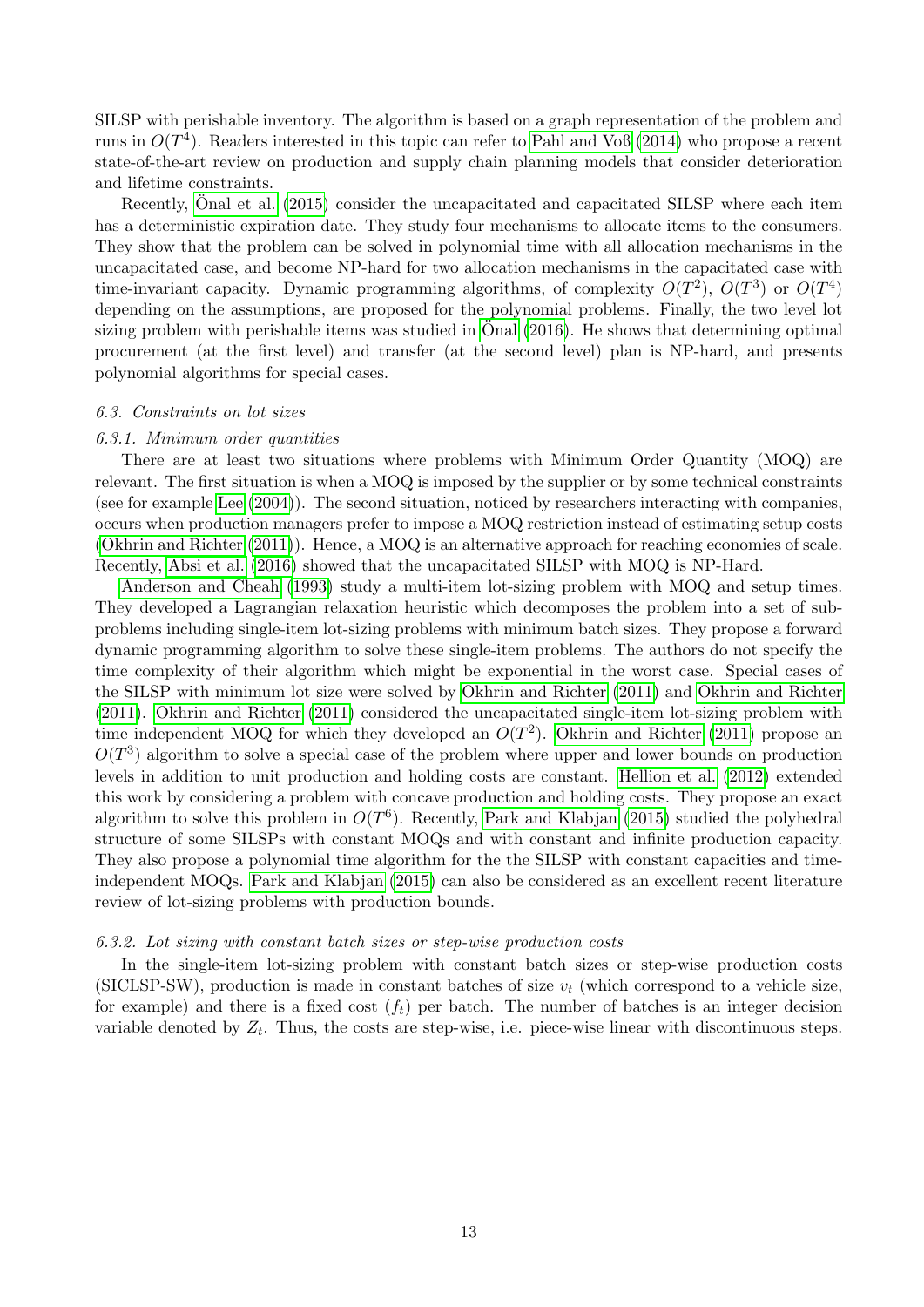$C_t$  denotes the production capacity at period t.

<span id="page-14-7"></span><span id="page-14-6"></span><span id="page-14-5"></span><span id="page-14-4"></span><span id="page-14-3"></span><span id="page-14-2"></span><span id="page-14-1"></span>Minimize 
$$
\sum_{t=1}^{T} (s_t Y_t + p_t X_t + f_t Z_t + h_t I_t)
$$
  
\nSubject to: (5) and  
\n
$$
X_t \leq C_t \times Y_t
$$
 $\forall t$   
\n
$$
X_t \leq v_t Z_t
$$
 $\forall t$   
\n
$$
Y_t \leq Z_t
$$
 $\forall t$   
\n
$$
Z_t \leq \lceil \frac{C_t}{v_t} \rceil Y_t
$$
 $\forall t$   
\n
$$
I_0 = I_T = 0
$$
 $\forall t$   
\n
$$
Y_t \in \{0, 1\}
$$
 $\forall t$   
\n
$$
Y_t \in \{0, 1\}
$$
 $\forall t$   
\n
$$
I_t, X_t \geq 0
$$
 $\forall t$  $\forall t$   
\n(13)  
\n
$$
Z_t \geq 0
$$
 and integer  
\n $\forall t$  $\forall t$   
\n(14)  
\n $\forall t$   
\n(15)  
\n $\forall t$   
\n(16)  
\n $\forall t$   
\n(19)  
\n $\forall t$   
\n(19)

The objective function [\(12\)](#page-14-1) minimizes the classical production and inventory costs plus the cost related to the number of batches. Constraints [\(5\)](#page-4-2) and [\(13\)](#page-14-2) are respectively the classical inventory balance equations and capacity constraints. Constraints [\(14\)](#page-14-3) relate production variables and batch variables while Constraints [\(15\)](#page-14-4) and [\(16\)](#page-14-5) relate setup variables and batch variables. Constraints [\(17\)](#page-14-6)-[\(20\)](#page-14-7) define the decision variables.

[van Vyve](#page-43-5) [\(2007\)](#page-43-5) considers the SICLSP-SW without setup costs. He develops polynomial time algorithms for cases with and without backlogging. [Akbalik and Pochet](#page-29-2) [\(2009\)](#page-29-2) propose a new class of valid inequalities called mixed flow cover inequalities and developed cutting plane algorithms. [Akbalik](#page-29-6) [and Rapine](#page-29-6) [\(2012\)](#page-29-6) consider the SICLSP-SW with constant capacities and developed a polynomial time algorithm that runs in  $O(T^4)$  for the case where production capacity is a multiple of the batch size and an  $O(T^6)$ -time algorithm for the case with arbitrary time-independent capacity.

Lot-sizing problems with constant batch sizes are directly related to problems with more general cost structures (ex. problems with non-linear production costs). The link between the two is detailed in Section [9.3.](#page-23-0) A similar problem is the integrated lot-sizing and vehicle dispatching problem studied by [Lippman](#page-39-12) [\(1969\)](#page-39-12) and [Alp et al.](#page-30-8) [\(2003\)](#page-30-8), for example, and for which more details are presented in Section [8.2.](#page-18-0)

The more general case where batch size can vary over time is studied by [Akbalik and Rapine](#page-30-0) [\(2013\)](#page-30-0). They propose a classification of uncapacitated SILSP with time-dependent batch sizes to identify NP-hard and different polynomial cases of the problem.

### <span id="page-14-0"></span>6.4. Subcontracting and/or outsourcing

It seems that the borderline between subcontracting and outsourcing is not very clear in the Operations Management literature. In lot sizing, both terms were used interchangeably. It is still important to recall a definition which is commonly used in Operations Management textbooks such as [Stevenson](#page-42-2) [\(2014\)](#page-42-2) where subcontracting enables the company to acquire temporary capacity while outsourcing is a contract with another company to provide some goods or services on a regular basis.

[Chu et al.](#page-33-3) [\(2013\)](#page-33-3) consider the uncapacitated SILSP with outsourcing/subcontracting, backlogging and limited inventory capacity. The backlogging level at each period is supposed to be limited. The authors show that this problem can be solved in  $O(T^4 \log T)$ . [Huang et al.](#page-37-8) [\(2008\)](#page-37-8) introduce a polynomial time algorithm for a SILSP with outsourcing, backlogging, and non-decreasing inventory capacity. [Wang et al.](#page-44-5) [\(2011\)](#page-44-5) propose a dynamic programming algorithm that runs in  $O(T^2)$  to solve a SILSP with remanufacturing and outsourcing without backlogging.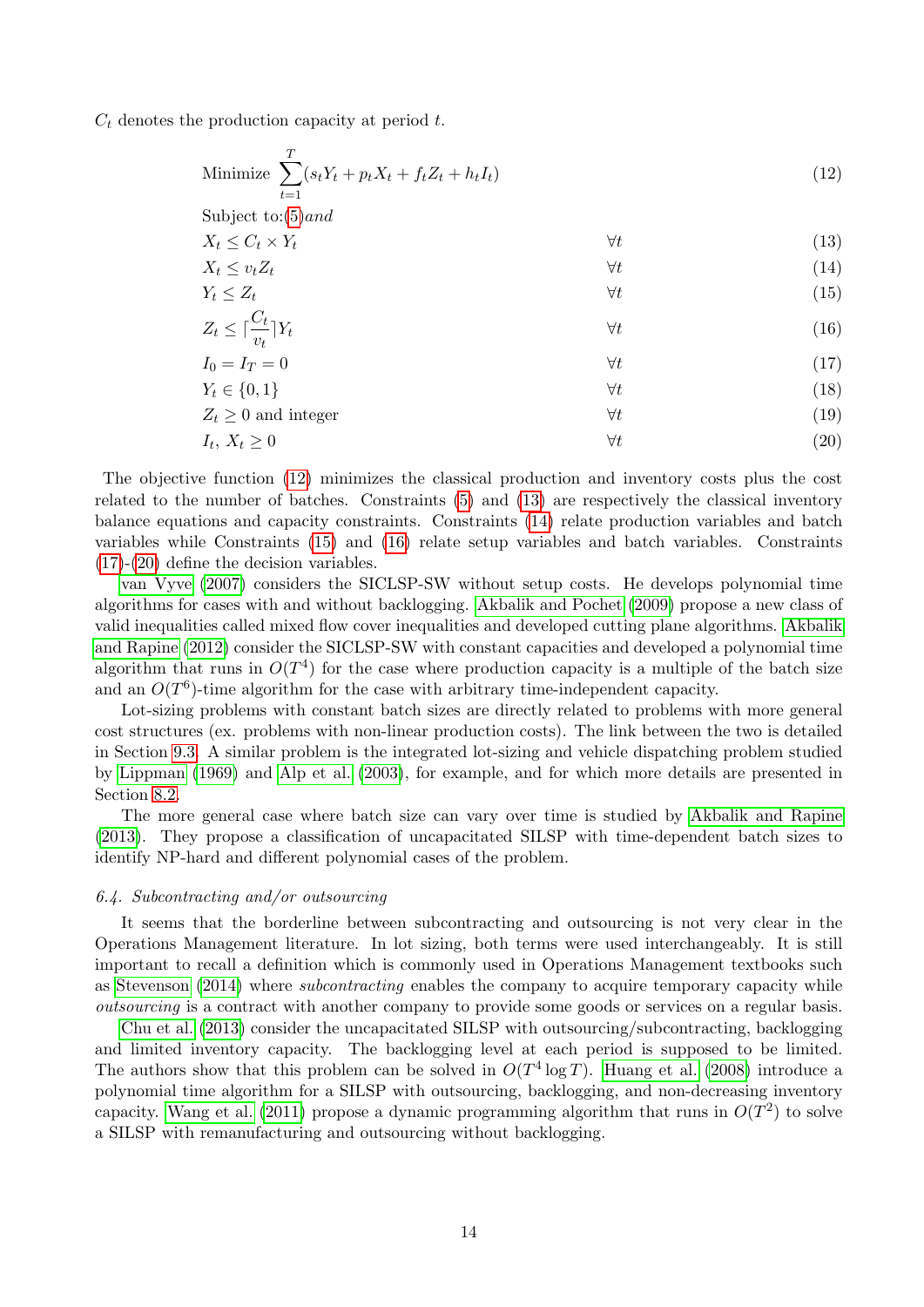### <span id="page-15-0"></span>7. Complex structures

#### <span id="page-15-1"></span>7.1. Multiple levels

In production planning with multi-stage, multi-level or multi-echelon systems, the product can be produced and/or stored at different stages. Transportation costs and times from one stage to another can be considered or ignored. These problems can occur in different supply chain structures: Serial systems, single-source multi-destination systems, multi-sourcing systems, or more general structures.

Serial supply chain systems occur when value is added to a product in a sequence of production facilities. [Zangwill](#page-45-2) [\(1969\)](#page-45-2) propose a dynamic programming algorithm that runs in  $O(LT^4)$  to solve a serial multi-stage problem with T time periods and L levels  $(L > 2)$  and without capacity constraints. The same algorithm runs in  $O(T^3)$  when  $L = 2$  and production capacities are constant. [Kaminsky](#page-37-9) [and Simchi-Levi](#page-37-9) [\(2003\)](#page-37-9) work on a three-level model in which the first and third levels are production stages, and the second level is a transportation stage. While production stages are capacitated, the transportation stage is supposed to have an infinite capacity. In [Lee et al.](#page-38-5) [\(2003\)](#page-38-5), several structural properties and a polynomial time algorithm is presented for a two-level problem with a stepwise transportation cost function. [van Hoesel et al.](#page-43-9) [\(2005\)](#page-43-9) propose a polynomial time  $(O(T^7))$  dynamic programming algorithm to solve a two-level and multi-level problems with constant capacities. [Melo](#page-39-13) [and Wolsey](#page-39-13) [\(2010\)](#page-39-13) solve an uncapacitated two-level lot-sizing problem in  $O(T^2 \log T)$  and propose an extended formulation with  $O(T^3$  variables and  $O(T^2)$  equality constraints. [Zhang et al.](#page-45-3) [\(2012\)](#page-45-3) consider the multi-echelon lot-sizing problem in series without capacity constraints where the output of an intermediate echelon has also its own external demand. For the version with two levels, they propose an  $O(T^4)$  dynamic programming algorithm to solve the problem optimally and gave a tight compact extended formulation. A hierarchy between the alternative formulations is also established. [Denizel et al.](#page-34-7) [\(2010\)](#page-34-7) consider the two-level and three-level uncapacitated serial lot-sizing problems. They propose a strong formulation based on the shortest path representation, together with  $O(T^3)$ and  $O(T^4)$  dynamic programming algorithms to solve the two-level and three-level lot-sizing problems, respectively.

In a single-source multi-destination system, there is one single facility which distributes the product to a set of destination facilities to add value to the product or to sell it to the consumer. The basic problem is mostly known as the one-warehouse multi-retailer (OWMR) problem. In the OWMR problem, there is a single warehouse which orders from its supplier to replenish a set of retailers. Each retailer faces its own external demands. The products can be inventoried at the warehouse or at the retailers. Replenishing the retailers from the warehouse and replenishing the warehouse from the supplier incur fixed ordering costs. Other costs include the per-unit purchasing and inventory holding costs. The OWMR problem consists of determining the quantities to be ordered in each time period from the warehouse and from the retailers. The OWMR problem is an extension of the Joint Replenishment Problem (JRP) and it is NP-hard [\(Arkin et al.](#page-30-9) [\(1989\)](#page-30-9)). In the latter, inventory cannot be kept in the warehouse. This relationship was used by [Arkin et al.](#page-30-9) [\(1989\)](#page-30-9) to show that the OWMR problem is NP-hard. Recent reviews of the rich literature on the JRP can be found in [Khouja and](#page-37-10) [Goyal](#page-37-10) [\(2008\)](#page-37-10) for the static demand models and in [Robinson et al.](#page-41-2) [\(2009\)](#page-41-2) for the dynamic demand case, where the name coordinated lot-sizing problem is used instead of joint replenishment problem. A recent literature review of the OWMR problem can be found in Solyalı and Süral [\(2012\)](#page-42-3), who present strong formulations and classifications for variants of the OWMR problem with dynamic demands. A special problem close to both OWMR and JRP is the one studied by [Anily and Tzur](#page-30-10) [\(2005\)](#page-30-10).

The multi-sourcing lot-sizing problem models several real-life situations such as multiple parallel machines, multiple transportation modes, or supplier selection [\(Aissaoui et al.](#page-29-7) [\(2007\)](#page-29-7)). The multisourcing uncapacitated SILSP (MS-SILSP) is a direct generalization of the uncapacitated SILSP. It is defined by a given number of sources  $M$  from which we can order the single product. With each source m is associated a time dependent setup cost  $f_{mt}$  and a time dependent unitary production cost  $p_{mt}$ . The storage is done in a unique depot. Production variables  $(x_{mt})$  and setup variables  $(y_{mt})$  are indexed by  $m$  and  $t$ . The goal is to minimize the total production and setup costs as well as inventory costs. The flow conservation constraints and production constraints are modeled as follows: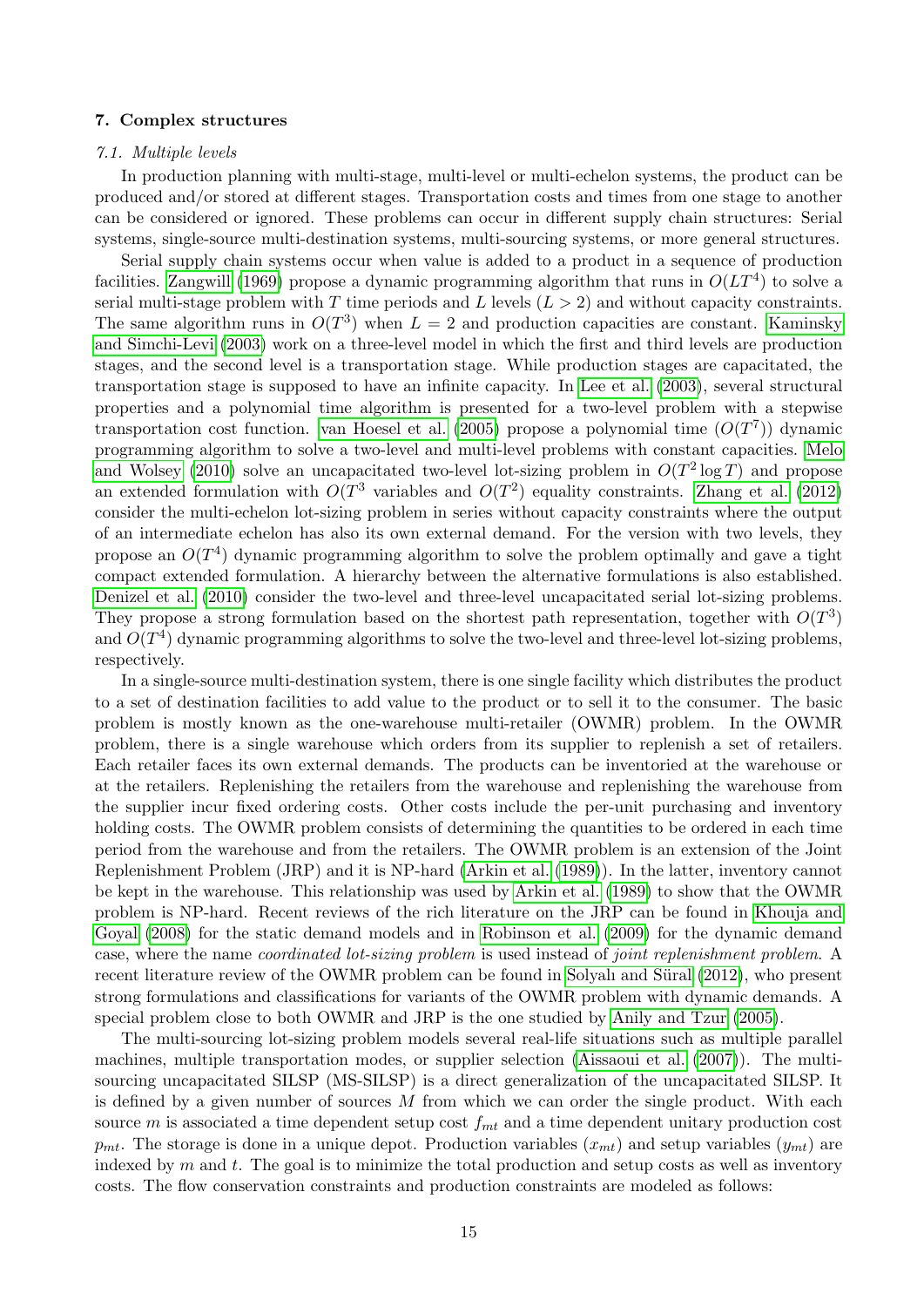$$
s_{t-1} + \sum_{m=1}^{M} x_{mt} = d_t + s_t \ \forall t \in \{1, ..., T\}
$$
 (21)

$$
x_{mt} \leq \left(\sum_{t'=t}^{T} d_{t'}\right) y_{mt} \ \forall t \in \{1, \dots, T\} \ \forall m \in \{1, \dots, M\}
$$
 (22)

To the best of our knowledge, the MS-SISLP was not addressed in the literature most probably because of its simplicity. Solving this problem is a direct generalization of the improved version of the Wagner and Whitin algorithm. It can be solved with an  $O(MT \log T)$  dynamic programming algorithm. Several studies addressed more general versions of the MS-SISLP. [Akbalik and Penz](#page-29-1) [\(2009\)](#page-29-1) addressed the MS-SISLP with constant capacities and integer production variables. They solved the problem optimally using a pseudo-polynomial dynamic programming algorithm. Recently, [Absi et al.](#page-29-8) [\(2013\)](#page-29-8) addressed the multi-sourcing lot-sizing problem with different carbon emission constraints. In a case study, [de Toledo and Shiguemoto](#page-33-10) [\(2005\)](#page-33-10) consider a lot-sizing problem of a single item in several production centers without capacity constraints.

A more general supply chain structure was addressed by Yilmaz and Catay [\(2006\)](#page-44-6) who consider a single-item, multi-supplier, multi-producer, and multi-distributor production/distribution network. They propose relaxation-based heuristics to solve the problem. Finally, in a case study paper, [Brahimi](#page-32-6) [and Khan](#page-32-6) [\(2014\)](#page-32-6) introduce a MIP formulation, solved using a commercial solver, for an extended single-item three-stage problem in the lube oil industry. The problem also integrates warehouse location decisions and allows different vehicles with different capacities to be used.

### <span id="page-16-0"></span>7.2. Remanufacturing

The last decades have seen the birth of several concepts associated with the development of green supply chains or sustainable supply chains. One of the most common concept is *reverse logistics*. which includes all processes that support the return of used products for recycling or reuse, such that disassembly, remanufacturing and refurbishing. Remanufacturing is the set of disassembly and recovery operations to repair a product so that it is equivalent to the original product. Generally, a remanufactured product must meet the same client expectations as new products. [Guide et al.](#page-36-6) [\(1999\)](#page-36-6) presented the general scheme of remanufacturing systems including remanufacturing or reuse of components from the disassembly of returned products.

The uncapacitated SILSP with a remanufacturing option (SILSP-R) is defined with known quantities of returned products in each period. These products can be remanufactured and considered as new ones. Customer demand can be satisfied from two sources (manufactured and remanufactured products). The goal is to determine when production takes place and when remanufacturing takes place and how many products are manufactured and how many are remanufactured. The objective is to minimize the classical total cost plus remanufacturing costs and holding costs for returned products. [Teunter et al.](#page-42-4) [\(2006\)](#page-42-4) consider two variants of the uncapacitated SILSP with a remanufacturing option. In the first one, manufacturing and remanufacturing have separate setup cost (SILSP-Rs). In the second one, manufacturing and remanufacturing have a joint setup cost (SILSP-Rj). [Teunter](#page-42-4) [et al.](#page-42-4) [\(2006\)](#page-42-4) introduce an aggregate MIP formulation of SILSP-Rs. In addition to customer demand  $d_t$ , additional parameters are required for each period  $t$ : the number of returns, the unit holding costs for serviceables (product delivered to customers) and returns, the setup costs for manufacturing and remanufacturing, and the unit production costs for manufacturing and remanufacturing. Moreover, it is necessary to differentiate the inventory of serviceables from the inventory of returns, the number of manufactured items from the number of remanufactured items, the manufacturing setup from the remanufacturing setup. For the problem variant with joint setups (SILSP-Rj), the MIP model can be slightly modified.

[Richter and Sombrutzki](#page-41-3) [\(2000\)](#page-41-3) were among the first researchers who considered remanufacturing in the uncapacitated SILSP with stationary costs. They made the strong assumption that the number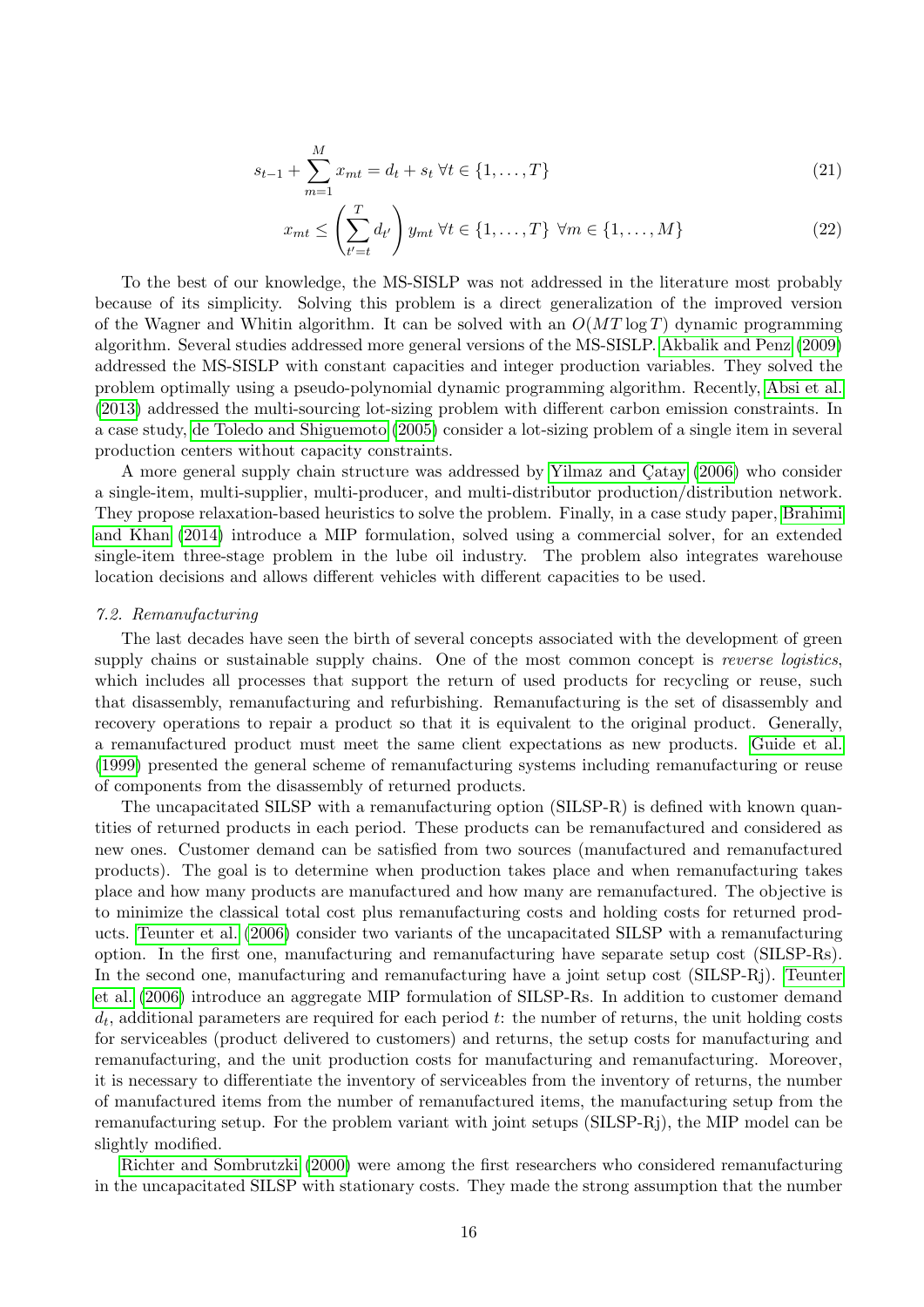of returned products is sufficient to satisfy all demands. They solved the problem using a Wagner and Whitin like algorithm. [Richter and Weber](#page-41-4) [\(2001\)](#page-41-4) enriched the previous model by considering variable manufacturing and remanufacturing costs. [Golany et al.](#page-35-6) [\(2001\)](#page-35-6) studied the same problem in which it is possible to dispose returned products. They showed that the problem is NP-hard for general concave costs and solved it in  $O(T^3)$  when all costs are linear. [Yang et al.](#page-44-7) [\(2005\)](#page-44-7) showed that the same problem is NP-hard even with time-invariant costs. [Teunter et al.](#page-42-4) [\(2006\)](#page-42-4) showed that the SILSP-Rj with stationary costs can be solved with an  $O(T<sup>4</sup>)$  dynamic programming algorithm. Recently, [Fazle Baki et al.](#page-34-8) [\(2014\)](#page-34-8) showed that the SILSP-Rs is NP-Hard. [Retel Helmrich et al.](#page-41-5) [\(2014\)](#page-41-5) showed that the general SILSP-Rj is NP-Hard and that the SILSP-Rs is NP-Hard even if all costs are stationary.

[Teunter et al.](#page-42-4) [\(2006\)](#page-42-4) propose modifications of classical heuristics (Silver-Meal, Least Unit Cost, and Part Period Balancing) to solve the SILSP-R. Recently, [Schulz](#page-41-6) [\(2011\)](#page-41-6) proposes an improvement of the modified Silver-Meal heuristic for the SILSP-Rs.

[Pan et al.](#page-40-13) [\(2009\)](#page-40-13) studied special cases of the capacitated lot-sizing problem with production, disposal, and remanufacturing. With only disposal or remanufacturing the problem can be converted into a capacitated lot-sizing problem. When disposal and remanufacturing capacities are considered, they propose a pseudo-polynomial time algorithm. For the uncapacitated production and capacitated remanufacturing case, they propose an exponential time algorithm. [Zhang et al.](#page-45-1) [\(2012\)](#page-45-1) deal with a capacitated lot-sizing problem in which the demands for manufactured and remanufactured products are distinct, share the same production resources but have different setup costs. They use a Lagrangian relaxation approach of capacity constraints to solve the problem. In [Parsopoulos et al.](#page-40-3) [\(2015\)](#page-40-3), the performance of a Differential Evolution (DE) algorithm is investigated.

### <span id="page-17-0"></span>8. Integrating other decisions

It has been shown in many recent studies that coordinated models integrating production planning with other types of decisions in companies (e.g. distribution, scheduling, etc.) generates higher profits or reduces costs. A survey of integrated models with single-item lot-sizing problems is presented below.

### 8.1. Scheduling

The goal in scheduling problems is to assign and sequence jobs (or tasks) on one or multiple machines to minimize operational objectives such as the maximum completion time of all jobs (makespan) or the sum of the delays (compared to given due dates) of the jobs. In a production setting, jobs are often lots whose quantities are decided by solving lot-sizing problems. Most integrated lot-sizing and scheduling problems are multi-item problems since the complexity of integrating scheduling decisions is often due either to the setup times between two consecutive lots of different items (as in the Discrete Lot-sizing and Scheduling Problem, DLSP, see [Fleischmann](#page-34-9) [\(1990\)](#page-34-9)) or to the series of operations (route) for each lot that must be sequenced on multiple machines (as in the job-shop lot-sizing and scheduling problem, see [Lasserre](#page-38-6) [\(1992\)](#page-38-6)).

To our knowledge, the only papers that consider single-item integrated lot-sizing and scheduling problems, more precisely the single-item DSLP, are the ones of [Gavish and Johnson](#page-35-7) [\(1990\)](#page-35-7), [van Hoesel](#page-43-10) [et al.](#page-43-10) [\(1994\)](#page-43-10) and [van Eijl and van Hoesel](#page-43-11) [\(1997\)](#page-43-11). The single-item lot-sizing problems surveyed in the previous sections are usually tactical problems that consider the production planning of one product in relatively long time periods (e.g. days or weeks), while the DLSP considers micro-periods (e.g. hours). Each time period usually has three states: Fully used for a setup, fully used for a production, or unused (off). Although the problem is not called single-item DLSP, [Gavish and Johnson](#page-35-7) [\(1990\)](#page-35-7) propose an approximation scheme, based on a dynamic programming algorithm, that converges to solution that is less than or equal to  $\epsilon$  units of the optimal objective function. [van Hoesel et al.](#page-43-10) [\(1994\)](#page-43-10) introduce two approaches to solve the problem. The first approach is based on a strong linear programming formulation whose solutions are integer for some conditions. The second approach is a dynamic programming algorithm that runs in  $O(T + D \log D)$  where D is the cumulative demand on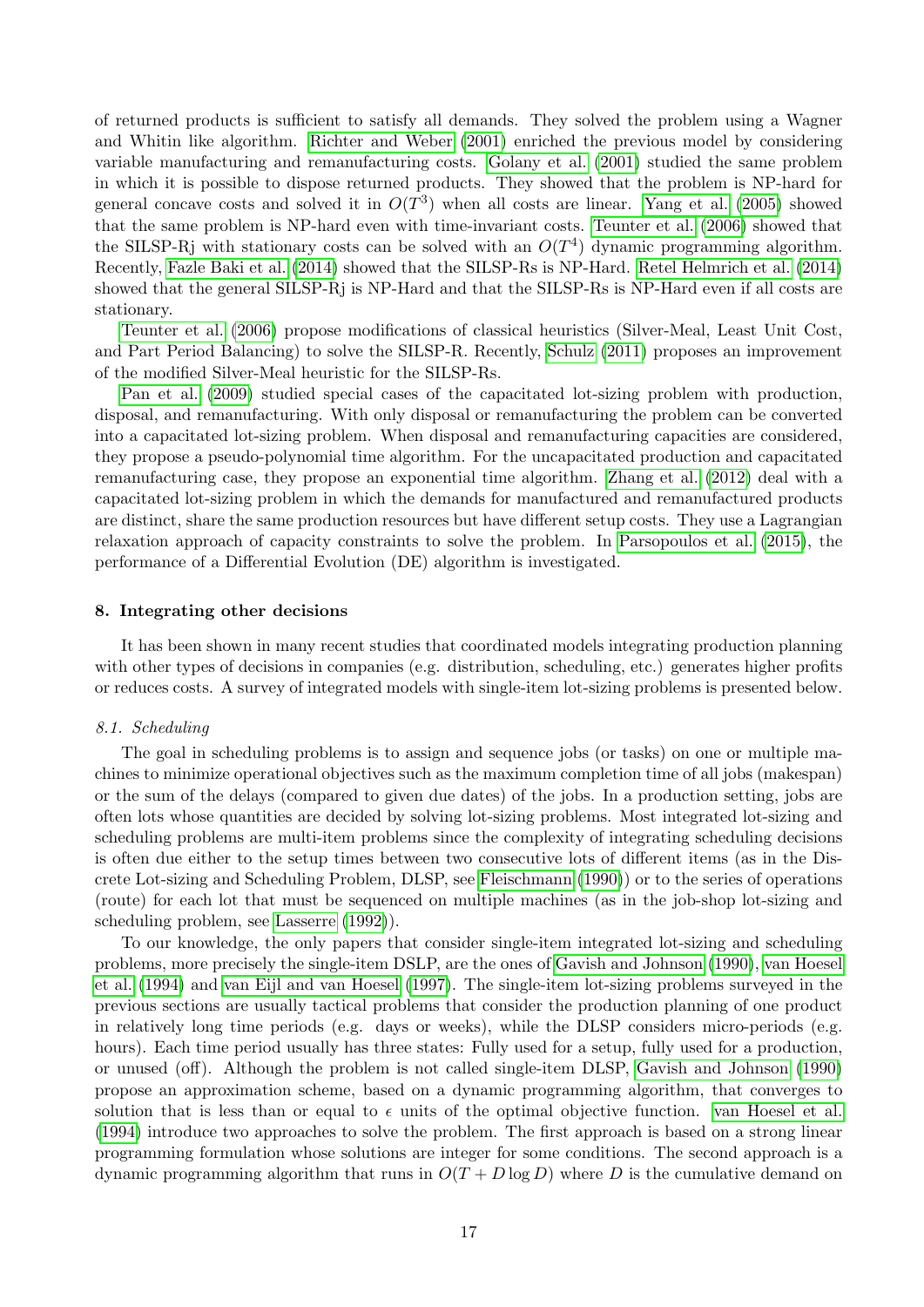the horizon. For the problem without speculative motives, [van Eijl and van Hoesel](#page-43-11) [\(1997\)](#page-43-11) present a partial linear description of the convex hull of feasible solutions.

### <span id="page-18-0"></span>8.2. Warehouse location, transportation and vehicle routing

The problem resulting from integration of lot-sizing decisions with transportation and vehicle routing is usually called the production routing problem (PRP). This problem can be considered as the combination of a two-level lot-sizing problem (LSP) and the vehicle routing problem (VRP). The two-level LSP considers the production and shipping of the demand for one or more items over a planning horizon of T time periods to a set of destinations (e.g. retailers, see Section [7.1\)](#page-15-1). The VRP consists of determining the best routes to follow to deliver the planned quantities or demands to destinations.

The PRP has been significantly studied in the last decade. [Adulyasak et al.](#page-29-9) [\(2015\)](#page-29-9) present the most recent and comprehensive survey of research conducted on the PRP. Out of the 17 algorithms presented in this survey, 14 were published after 2006. Most of the research on the PRP concerns singleitem problems with limited plant production capacity (e.g. [Boudia et al.](#page-32-7) [\(2007\)](#page-32-7), [Bard and Nananukul](#page-31-10) [\(2010\)](#page-31-10)). Problems without capacity constraints were solved in [Archetti et al.](#page-30-11) [\(2007\)](#page-30-11), [Ruokokoski](#page-41-7) [et al.](#page-41-7) [\(2010\)](#page-41-7), and [Archetti et al.](#page-30-12) [\(2011\)](#page-30-12) using branch-and-cut algorithms; in [Absi et al.](#page-29-10) [\(2015\)](#page-29-10) using an iterative heuristic; and in [Adulyasak et al.](#page-29-11) [\(2012\)](#page-29-11) using a large neighborhood search heuristic. Boundedness of inventory is sometimes considered at both the plant and the destinations or only at the destinations (e.g. [Archetti et al.](#page-30-12) [\(2011\)](#page-30-12)). In terms of distribution, studies have considered a single vehicle and multiple vehicles in addition to limited and unlimited fleet size. It seems that the only work that considers a heterogeneous fleet of vehicles is the paper of [Lei et al.](#page-38-7) [\(2006\)](#page-38-7). Cost components that are commonly considered with respect to production planning decisions are production fixed and variable costs and inventory holding costs either at the plant, at the destinations or at both levels. The problem with variable production costs is considered in [Bertazzi et al.](#page-31-11) [\(2005\)](#page-31-11) and [Shiguemoto](#page-41-8) [and Armentano](#page-41-8) [\(2010\)](#page-41-8). For the distribution part, the classical traveling cost between points of sales is calculated based on the traveled distance. A single-item PRP with stochastic demands is solved by [Adulyasak et al.](#page-29-12) [\(2015\)](#page-29-12) using exact solution approaches based on Benders decomposition [Benders](#page-31-12) [\(1962\)](#page-31-12).

### 8.3. Order acceptance and market selection

An important decision in a company is order acceptance which is related to the process of receiving orders, negotiating due dates, and accepting or rejecting the orders. Order acceptance decisions are usually made in the sales department of a company. It seems that [Geunes et al.](#page-35-8) [\(2002\)](#page-35-8) are the first to consider an integrated production planning/order acceptance problem. Production planning models without setup costs and with order acceptance were considered by [Aouam and Brahimi](#page-30-13) [\(2013\)](#page-30-13) and [Brahimi et al.](#page-32-8) [\(2015\)](#page-32-8). In the former, a robust optimization approach was used to solve a problem where orders can be partially accepted, while the latter proposes relax-and-fix heuristics to solve a deterministic problem where an order is either fully accepted or fully rejected.

In market selection problems, the decision maker has to choose which markets to satisfy over a whole production planning horizon. Thus, production is scheduled to satisfy the entire set of orders of selected markets, while no orders will be satisfied from "rejected" markets. An early study on the integration of lot-sizing decisions with market selection can be found in [Levi et al.](#page-38-8) [\(2005\)](#page-38-8), in which a polynomial-time approximation algorithm with constant-factor is proposed for a single-item lot-sizing problem with market selection and facility location decisions. [van den Heuvel et al.](#page-43-12) [\(2012\)](#page-43-12) consider the uncapacitated SILSP with market selection. They showed that the problem is strongly NP-hard by reduction from the 3SAT problem. While the classical uncapacitated SILSP is the most known polynomially solvable case of the market selection problem, there are other polynomially solvable cases which were presented and solved in [van den Heuvel et al.](#page-43-12) [\(2012\)](#page-43-12). These cases include problems with seasonal demands and problems with market-specific prices, among others. For example, using dynamic programming the former problem can be solved in  $O(M(\log M + T \log T))$ , where M is the number of markets.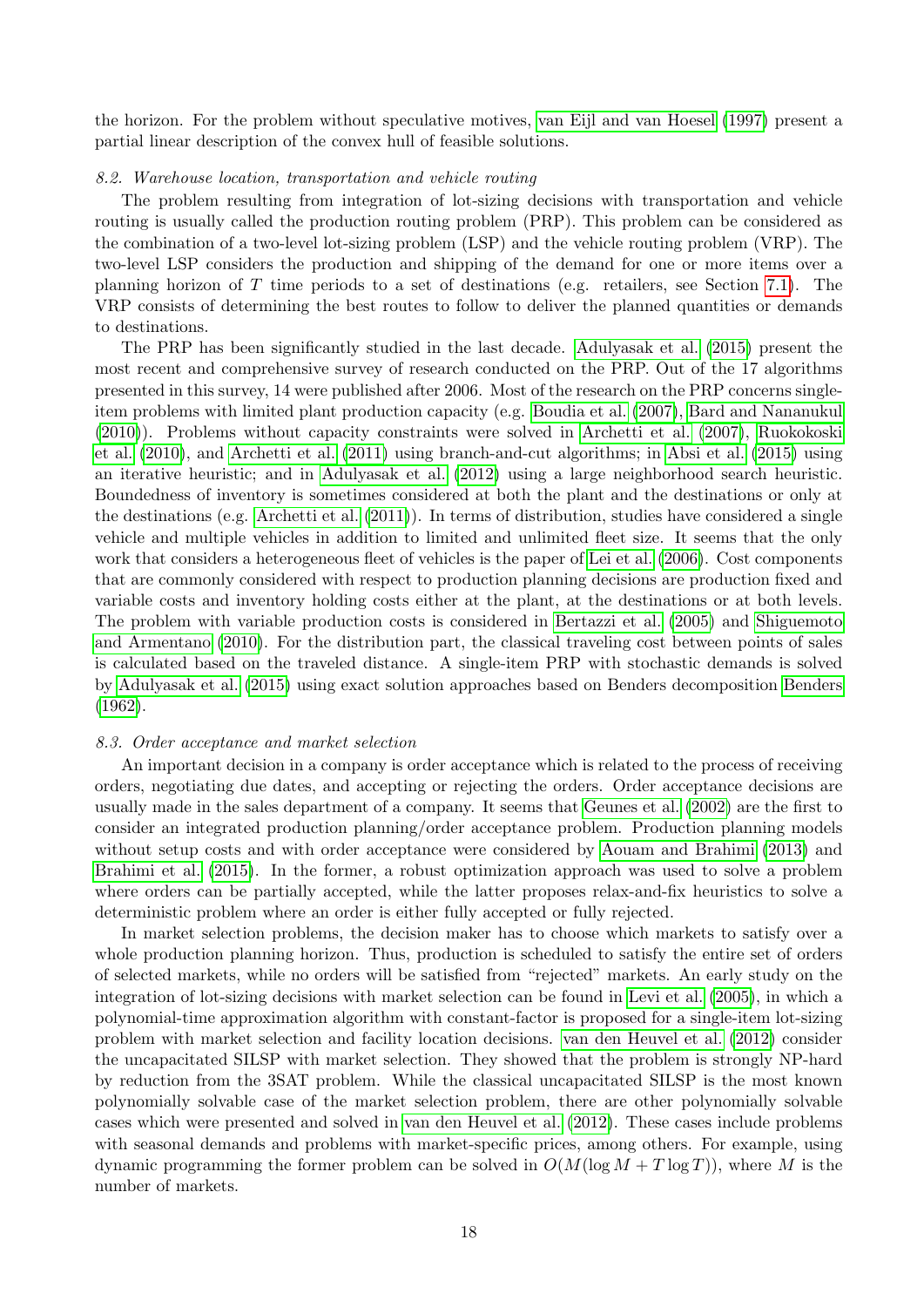### 8.4. Supplier selection

The objective of supplier selection decisions is to minimize purchasing and inbound logistics costs while maximizing delivery performance. When supplier selection decisions are integrated with lot sizing decisions, it is possible, for example, to explicitly consider the transportation component in the setup/ordering cost which will have a direct impact on lot sizes. [Choudhary and Shankar](#page-33-2) [\(2014\)](#page-33-2) addressed a problem in which a buyer procures a single product in multiple periods from multiple suppliers. They propose a multi-objective integer linear programming model for joint decision making of inventory lot-sizing, supplier selection and carrier selection problem. [Moqri et al.](#page-39-14) [\(2011\)](#page-39-14) studied a similar problem which they solved using a forward dynamic programming algorithm. For a comprehensive survey on integrated supplier selection and production planning models, see [Aissaoui et al.](#page-29-7) [\(2007\)](#page-29-7). For a general introduction to the topic of supplier selection we refer the reader to [Ghodsypour](#page-35-9) [and O'Brien](#page-35-9) [\(1998\)](#page-35-9).

It is also important to see the similarity between some supplier selection problems and multisourcing lot-sizing problems surveyed in Section [7.1.](#page-15-1)

### <span id="page-19-2"></span>8.5. Supply chain coordination

[Egri et al.](#page-34-10) [\(2014\)](#page-34-10) studied a coordination problem between supplier and retailer. They assumed that the two parties do not have complete information about each other. The retailer knows that the supplier is solving (optimally) an uncapacitated SILSP with backlogging. The retailer aims at eliciting the cost parameters of the supplier's decision problem based on a historic record of (demand, delivery lot-size) pair. An inverse combinatorial optimization approach is used for this purpose. [Hellion et al.](#page-36-7) [\(2014\)](#page-36-7) studied the capacitated SILSP considering coordination between a company (e.g. a retailer) and its suppliers.

### <span id="page-19-0"></span>9. Other extensions

#### <span id="page-19-1"></span>9.1. Stochastic models

In Section [5.4,](#page-10-1) a brief introduction was given on lot-sizing models with stochastic demands. This section presents a survey and classification of general stochastic lot-sizing studies, i.e. including studies which consider costs, yield, lead time, or resources as stochastic parameters.

[Silver](#page-41-9) [\(1978\)](#page-41-9) stressed the importance of carrying out studies on lot-sizing problems in uncertain environments. Wemmerlöv [\(1989\)](#page-44-8) studied the impact of forecast errors on the performance of different lot-sizing procedures including the dynamic programming algorithm of [Wagner and Whitin](#page-44-0) [\(1958\)](#page-44-0) and the heuristic of [Silver and Meal](#page-41-0)  $(1973)$ . One of the conclusions drawn by Wemmerlöv  $(1989)$  is that forecast errors lead both to stockouts and larger inventories.

Among earlier surveys on stochastic lot-sizing problems are [Yano and Lee](#page-44-9) [\(1995\)](#page-44-9) on lot sizing with random yields in continuous models, [Koh et al.](#page-38-9) [\(2002\)](#page-38-9) on uncertainty in an MRP environment, [Gupta and Maranas](#page-36-8) [\(2003\)](#page-36-8) on uncertainty in a supply chain with multiple products, and [Mula et al.](#page-39-15) [\(2006\)](#page-39-15). [Tempelmeier](#page-42-5) [\(2013\)](#page-42-5) proposes a survey of dynamic lot-sizing problems with demands as the only random parameters. His survey is particularly relevant to this section as he mainly focuses on single-item lot-sizing problems. We mostly relied on [Aloulou et al.](#page-30-14) [\(2014\)](#page-30-14), that recently present a quite comprehensive bibliography of the research on stochastic problems since 2000, to build this section of our survey. [Aloulou et al.](#page-30-14) [\(2014\)](#page-30-14) propose a classification based on five components A, B, C, D, and E which correspond to the number of periods, number of products, number of machines, uncertain parameter and modeling approach, respectively.

Based on the classification of [Aloulou et al.](#page-30-14)  $(2014)$ , we focus on papers classified as  $(T,1,1,D,E)$  and (T,1,m,D,E), i.e. Problems with multiple periods, single item, and single or multiple machines. Field D of the notation represents the uncertain parameters which can be the demand, lead time, yield, production and setup times, production and inventory capacities, costs, and other resources. Field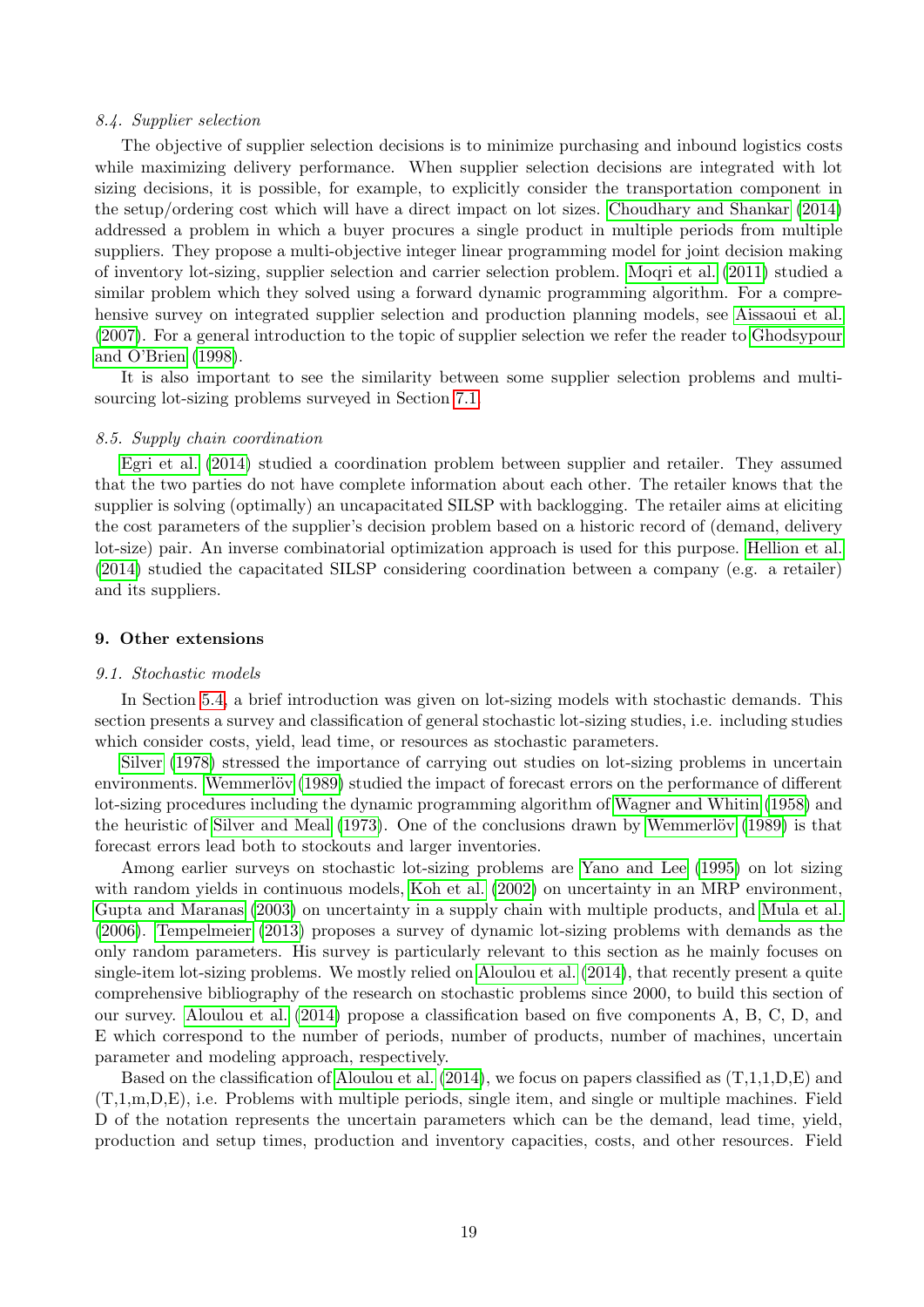|                     | Demand                                       | Cost             | Yield               | Lead Time | Capa. |
|---------------------|----------------------------------------------|------------------|---------------------|-----------|-------|
| Probabilistic       | $[65]$ ,<br>[69],<br>[72],<br>[87],<br>[45], | [237],<br>[141], | [271],              | [22]      |       |
|                     | [85], [86], [175], [209],<br>[212],          | $[225]$          | [221],              |           |       |
|                     | [233], [238], [239], [241], [243],           |                  | [130],              |           |       |
|                     | [242], [250], [267], [266]                   |                  | $\left[103\right]$  |           |       |
| Scenario-based      | [121], [120], [128], [133], [240],           | [124], [122],    | [53]                | [151]     |       |
|                     | $\left[ 289\right]$                          | [128], [292]     |                     |           |       |
| On-line decisions   | [1], [270]                                   |                  |                     |           |       |
| Fuzzy logic         | [126], [156]                                 | 156              | $\left[ 274\right]$ |           | [203] |
| Interval arithmetic | 153]                                         |                  |                     |           |       |
| Simulation          | [213], [101]                                 |                  |                     |           |       |

<span id="page-20-0"></span>Table 2: Stochastic lot sizing: Uncertain parameters and modeling approaches

E represents the modeling approaches which include on-line decisions, game theory, probabilistic approaches, queueing theory, fuzzy logic, scenario-based approaches, interval arithmetic, and simulation models.

Table [2](#page-20-0) classifies stochastic SILSPs based on the stochastic parameters (columns) and the modeling approach (rows). It considers problems with single and multiple machines. Actually there are very few studies considering the stochastic SILSP with multiple machines. In multi-machine models (T,1,m,D,E), the same product is generated by different resources, which mostly correspond to different suppliers [\(Gebennini et al.](#page-35-12) [\(2009\)](#page-35-12), [Perakis and Zaretsky](#page-40-17) [\(2008\)](#page-40-17), [Sodhi](#page-42-13) [\(2005\)](#page-42-13), [Topaloglu](#page-43-14) [\(2005\)](#page-43-14), [Wang](#page-44-15) [\(2009\)](#page-44-15), [Yan and Tang](#page-44-16) [\(2009\)](#page-44-16)). All of these references consider demand as the random parameter, except [Wang](#page-44-15) [\(2009\)](#page-44-15) where cost is the random parameter. While most studies are based on probabilistic models, studies in [Sodhi](#page-42-13) [\(2005\)](#page-42-13) and [Wang](#page-44-15) [\(2009\)](#page-44-15) are based on scenario formulations and fuzzy logic, respectively.

Some studies combine different stochastic parameters. For example, [Huang and Ahmed](#page-37-11) [\(2010\)](#page-37-11), and Senyiğit et al. [\(2013\)](#page-41-10) consider that both demand and cost are uncertain, while the random parameters are demand cost, and capacity for [Guan and Liu](#page-36-14) [\(2010\)](#page-36-14), and [Guan](#page-35-1) [\(2011\)](#page-35-1).

The stochastic lot-sizing problem can be modeled with different approaches that use different optimization techniques. Generally, the main goal is to ensure a given service level. It is modeled using chance constraints, which means that the probability of reaching a given service level is larger than or equal to a given value. This service level can be defined according to the objective of the model. For example, some models can allow backlogging while others consider lost sales. [Tempelmeier](#page-42-5) [\(2013\)](#page-42-5) gave an overview of some existing service levels  $(\alpha, \beta, \delta \text{ and } \gamma \text{ service levels})$ . To deal with uncertainties, different strategies were proposed in the literature (see [Bookbinder and Tan](#page-31-15) [\(1988\)](#page-31-15), [Tempelmeier](#page-42-5)  $(2013)$  and Küçükyavuz  $(2011)$ ).

- Static strategy: In this strategy, all production decisions (setup periods and produced quantities) are taken in advance and the whole production plan is executed independently of the actual realization of demands. This model is particularly useful when capacity is limited and a capacity-feasible production plan must be defined in advance.
- Dynamic strategy: Here the decision is made for only one period based on forecasts of the whole planning horizon. Once the demand of the current period is revealed, a new production plan is established for the rest of the horizon. In fact, one may revise the production plan according to the outcome of observed values of random variables.
- Static-Dynamic strategy: This is a hybrid strategy in which all setup decisions are established for the whole horizon, but production quantities are updated at each period according to observed demands of previous periods. This means that, once the random variables are observed, one may revise only production quantities without changing setup decision variables.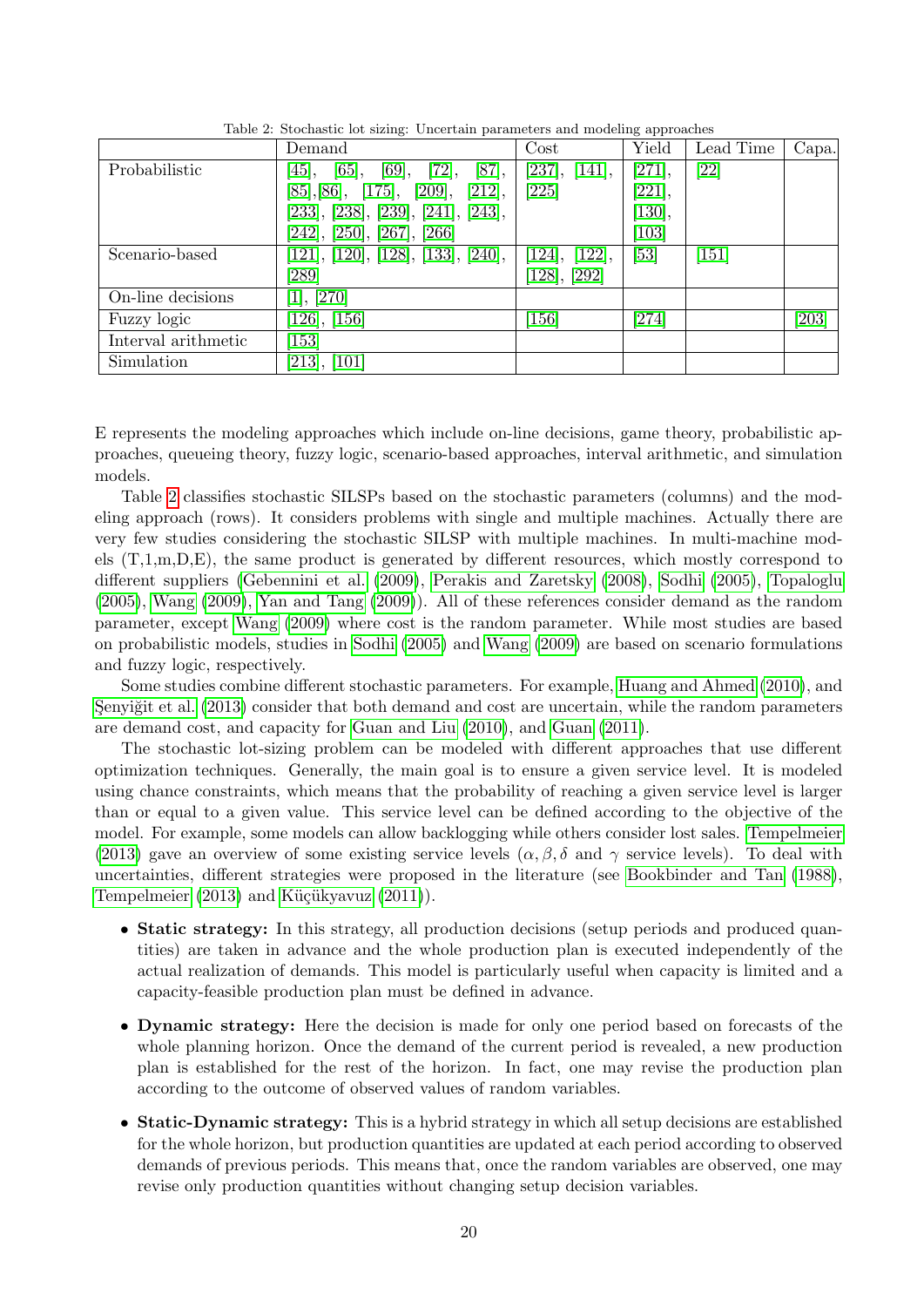In order to deal with MIP models, modeling approaches are generally based on a set of scenarios or a scenario tree. [Guan and Miller](#page-36-12) [\(2008\)](#page-36-12) considered the simplest version of the stochastic SILSP based on a scenario tree. They propose a polynomial time dynamic programming algorithm with respect to the number of scenarios and the number of periods. [Guan et al.](#page-35-11) [\(2006\)](#page-35-11) propose a branchand-cut algorithm to deal with the same problem. [Guan](#page-35-1) [\(2011\)](#page-35-1) deals with the stochastic SILSP with backlogging, and introduces a polynomial dynamic programming with respect to the number of scenarios and the number of periods. Küçükyavuz [\(2011\)](#page-38-11) provides a relevant tutorial on the stochastic SILSP that groups her work and cite several relevant works.

Another approach to deal with lot-sizing problems with random demands is robust optimization (see [Ben-Tal et al.](#page-31-16) [\(2009\)](#page-31-16)), where feasible solutions are determined for a range of scenarios of the uncertain parameters. Contrary to other stochastic models, the probability distribution of the random parameter does not need to be known. There are very few studies considering robust optimization in production planning. To the best of our knowledge, the following papers are the only ones which use robust optimization (based on the approach of [Ben-Tal et al.](#page-31-16) [\(2009\)](#page-31-16)) to solve production planning problems: [Bertsimas and Thiele](#page-31-17) [\(2006\)](#page-31-17), [Aouam and Brahimi](#page-30-13) [\(2013\)](#page-30-13), and [Brahimi et al.](#page-32-8) [\(2015\)](#page-32-8).

Finally, [Levi and Shi](#page-38-12) [\(2013\)](#page-38-12) develop approximation algorithms for the stochastic SILSP with random demands, lead times and dynamic forecast updates. A randomized policy is proposed with a worst-case performance guarantee of 3.

### <span id="page-21-0"></span>9.2. Pricing

Most lot-sizing models assume that the price of the product is a exogenous parameter. However, it has been shown in different studies that pricing strategies and their integration with production/inventory decisions can considerably improve profitability. In this section, we define pricing as the process of changing product price (once or dynamically over time). Thus, price is a decision variable in pricing models. The discussion will be limited to those studies which consider demand as a function of the price and its value in each period has to be determined.

It seems that the earliest surveys on the topics of pricing and yield management are [Gallego and](#page-35-13) [van Ryzin](#page-35-13) [\(1994\)](#page-35-13) and [Kimes](#page-38-13) [\(1989\)](#page-38-13), respectively. Later, [Elmaghraby and Keskinocak](#page-34-13) [\(2003\)](#page-34-13) and [Chan et al.](#page-32-11) [\(2004\)](#page-32-11) provide comprehensive reviews of the literature up to 2003/2004 and a practical introduction to the topic of pricing and its integration with production/inventory decisions. More recent surveys include [Chen and Simchi-Levi](#page-32-12) [\(2012\)](#page-32-12) and [Simchi-Levi et al.](#page-42-14) [\(2014\)](#page-42-14).

The above-mentioned surveys cover problems with single and multiple time periods, stochastic and deterministic models and single and multi commodity models, among others. In this section, we briefly survey papers integrating pricing decisions with dynamic demand SILSPs. We distinguish studies based on demand uncertainty, capacity limit, and sales considerations (backlogging/lost sales). Furthermore, the following characteristics specific to pricing literature will be considered: Price nature (static or dynamic), relationship between demand and price, and cost of price changing.

The earliest study that integrated dynamic lot sizing with pricing decisions is [Thomas](#page-42-15) [\(1970\)](#page-42-15), where a deterministic uncapacitated SILSP with concave costs and no backlogging is considered. With respect to *pricing nature*, Thomas' model is a *dynamic pricing model* in which prices are allowed to be changed at the beginning of each time period. Dynamic pricing was also considered in uncapacitated SILSPs with deterministic demand by [Bhattacharjee and Ramesh](#page-31-18) [\(2000\)](#page-31-18), [Deng and Yano](#page-34-14) [\(2006\)](#page-34-14) and [Chen and Hu](#page-32-13) [\(2012\)](#page-32-13). Lost sales are allowed in the first paper, while no backlogging or lost sales are allowed in the two other papers. [Merzifonluoglu et al.](#page-39-16) [\(2007\)](#page-39-16) study a deterministic model with subcontracting and overtime options.

Stochastic demand models with dynamic pricing can be found in [Thomas](#page-42-16) [\(1974\)](#page-42-16), [Chen and Simchi-](#page-32-10)[Levi](#page-32-10) [\(2004\)](#page-32-10), and [Chen et al.](#page-33-15) [\(2011\)](#page-33-15) with infinite capacity and in [Federgruen and Heching](#page-34-15) [\(1999\)](#page-34-15) and [Chen and Chen](#page-32-14) [\(2005\)](#page-32-14) with limited capacity.

In *static pricing models* there is only one price change in the whole planning horizon. [Kunreuther](#page-38-14) [and Schrage](#page-38-14) [\(1973\)](#page-38-14) consider a static pricing model with deterministic demands and where backlogging and lost sales are not allowed. Static pricing models were also presented in [Gilbert](#page-35-14) [\(1999\)](#page-35-14) and [van den](#page-43-15)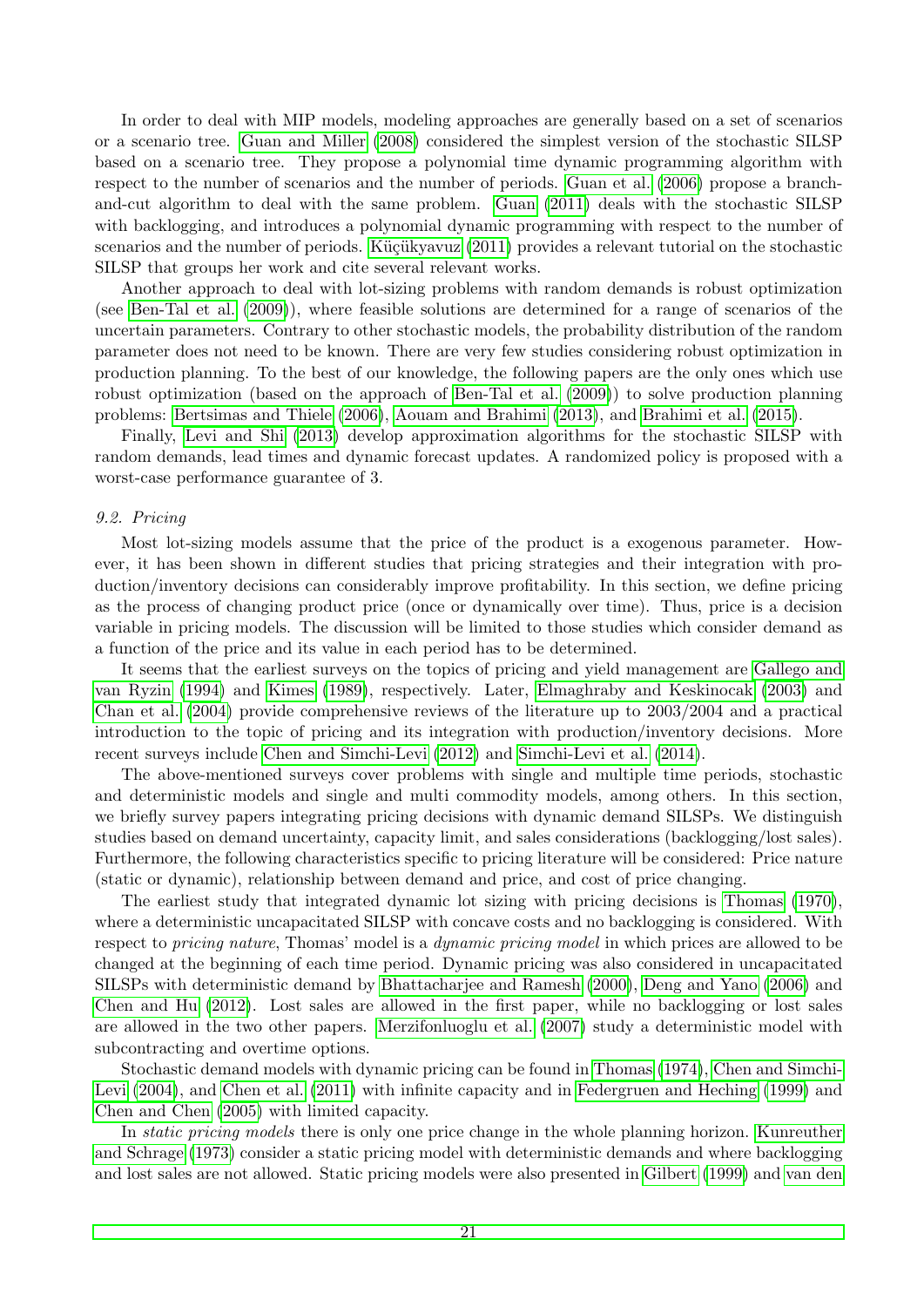[Heuvel and Wagelmans](#page-43-15) [\(2006\)](#page-43-15). Using a numerical study [Federgruen and Heching](#page-34-15) [\(1999\)](#page-34-15) indicated that dynamic pricing may result in better profits over fixed pricing models. A particular model called model with delayed decisions was proposed by [Chan et al.](#page-32-9) [\(2006\)](#page-32-9). In this model, if production (resp. pricing) is determined at period  $t$ , changes in pricing (resp. production) will not take place until period  $t + k$ . A special case is when pricing is made at the beginning of the planning horizon and production decisions are made in the beginning of each time period. Different strategies were analyzed and the authors concluded, for example, that delayed production is usually better than delayed pricing.

The relationship between demand and price is represented by a function  $D = \phi(P)$ , where D is the demand and P is the price. An example of such a function is the linear relationship  $D = b - aP$ . where  $a$  and  $b$  are strictly positive real numbers. When demand is stochastic, it can be represented as a random variable whose distribution depends on the price. A general function assumed by [Chen](#page-32-10) [and Simchi-Levi](#page-32-10) [\(2004\)](#page-32-10) is:  $D_t(P_t, \epsilon_t) = \alpha_t D_t(P_t) + \beta_t$ , where the random perturbation over time,  $\epsilon_t$  is composed of the random variables  $\alpha_t$  and  $\beta_t$ . There are two special cases of this model: The additive model and the multiplicative model. In the additive model,  $\alpha_t = 1$  while  $\beta = 0$  in the multiplicative model [Chen and Simchi-Levi](#page-32-10) [\(2004\)](#page-32-10). [Chen and Simchi-Levi](#page-32-10) [\(2004\)](#page-32-10) also present two special cases to function  $D_t(P_t)$ , both of which are common in the economics literature. The two cases are  $D_t(P) = b_t - a_t P$   $(a_t > 0, b_t > 0)$  and  $D_t(P) = a_t P^{-b_t}$   $(a_t > 0, b_t > 1)$ , for the additive and multiplicative cases, respectively. [Chan et al.](#page-32-9) [\(2006\)](#page-32-9), considered a capacitated model with a discrete menu of prices; i.e. price in each time period must be chosen from a finite list. The relationship between price and expected demand is assumed to be known without necessarily having a specific shape. [Federgruen and Heching](#page-34-15) [\(1999\)](#page-34-15) study a stochastic demand problem with additive pricing. [Geunes et al.](#page-35-15) [\(2006\)](#page-35-15) consider a problem with piecewise-linear and concave revenue functions in price and finite production capacities.

Most pricing studies do not consider *price adjustment costs*. [Chen and Hu](#page-32-13) [\(2012\)](#page-32-13) study a deterministic uncapacitated SILSP in which a cost is incurred each time the price changes. This cost can be related to printing catalogs, for example. In another paper, [Chen et al.](#page-33-15) [\(2011\)](#page-33-15) extend the problem of [Federgruen and Heching](#page-34-15) [\(1999\)](#page-34-15) to include price changing cost. Furthermore, price changing cost in [Chen et al.](#page-33-15) [\(2011\)](#page-33-15) is composed of fixed and variable components.

In general, adding pricing considerations to SILSPs makes the problem harder to solve. However, easy special cases were identified and solved in polynomial time. The first polynomial time algorithm is a dynamic program proposed by [Thomas](#page-42-15) [\(1970\)](#page-42-15) to solve the deterministic uncapacitated SILSP. [Thomas](#page-42-15) [\(1970\)](#page-42-15) proves that there are several common properties between his integrated problem and the [Wagner and Whitin](#page-44-0) [\(1958\)](#page-44-0) model. He provides a forward dynamic programming algorithm to solve the problem. [Kunreuther and Schrage](#page-38-14) [\(1973\)](#page-38-14) propose a heuristic procedure, which provides upper and lower bounds on the price decision, for their static price model. [Gilbert](#page-35-14) [\(1999\)](#page-35-14) considers a problem similar to the one of [Kunreuther and Schrage](#page-38-14) [\(1973\)](#page-38-14) and develops an exact solution approach. [Deng](#page-34-14) [and Yano](#page-34-14) [\(2006\)](#page-34-14) analyze properties of optimal solutions for constant and time-varying capacity, and with and without speculative motives. In particular, the authors show that the properties introduced in [Florian and Klein](#page-35-16) [\(1971\)](#page-35-16) for the capacitated SILSP can be extended. The remainder of the paper is devoted to providing managerial insights using the proposed solution procedures on various numerical examples.

The research on models with stochastic demands has been focused on identifying optimal ordering policies or developing heuristic algorithms. For the stochastic demands problem with backlogging, [Thomas](#page-42-16) [\(1974\)](#page-42-16) proposes a simple policy referred to as  $(s, S, P)$ , where s is the reorder point, S is the order-up-to level of inventory, and  $P$  is the price. Although this policy is not optimal, [Thomas](#page-42-16) [\(1974\)](#page-42-16) states that it is optimal under fairly general conditions. [Chen and Simchi-Levi](#page-32-10) [\(2004\)](#page-32-10) prove that the  $(s, S, P)$  policy of [Thomas](#page-42-16) [\(1974\)](#page-42-16) is indeed optimal for the multiplicative model. They also propose an optimal policy for the general demand model. [Chen et al.](#page-33-15) [\(2011\)](#page-33-15) consider a stochastic demand uncapacitated SILSP, and for which they propose an intuitive heuristic procedure.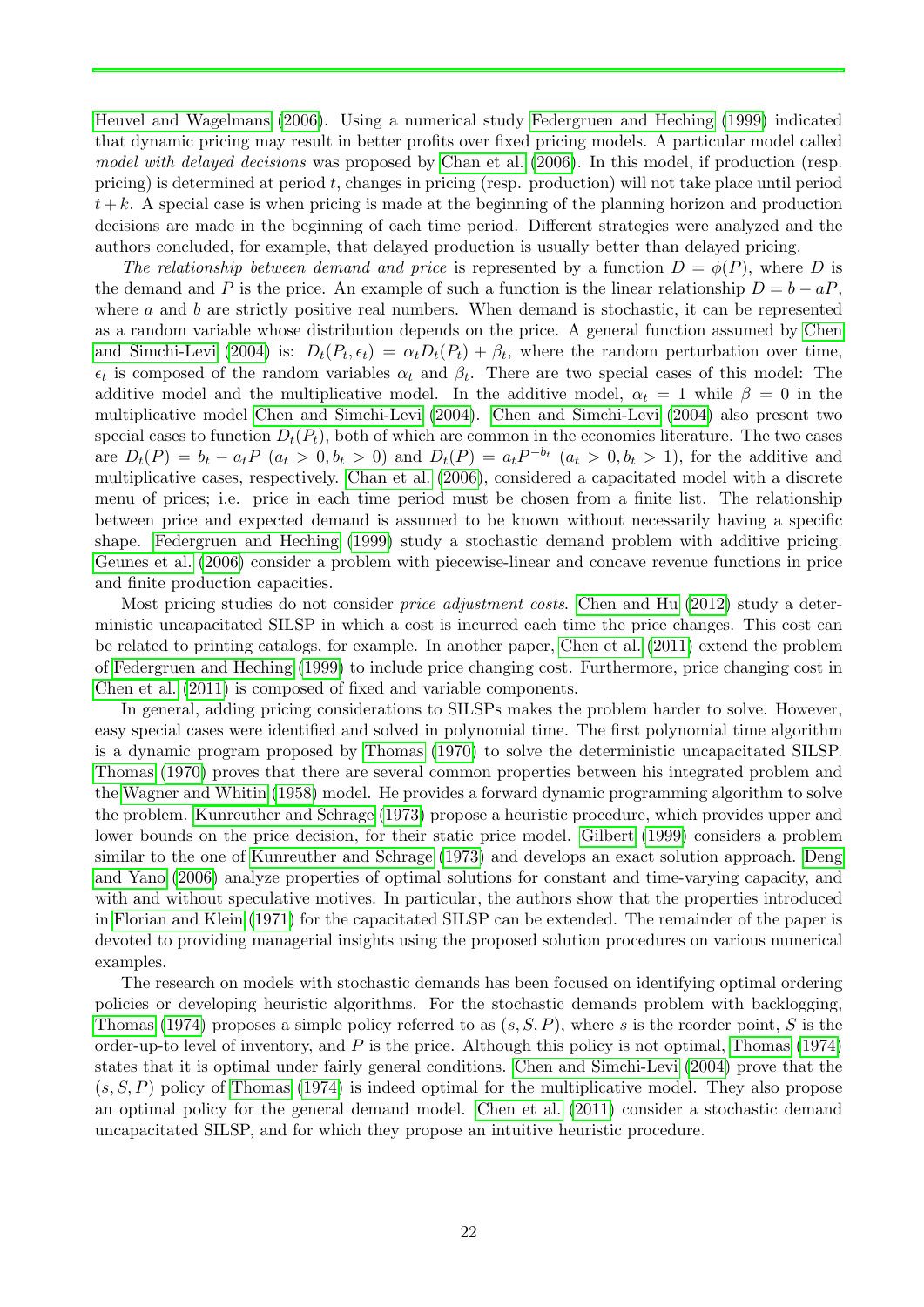

<span id="page-23-1"></span>Figure 1: Examples of piecewise concave cost functions

### <span id="page-23-0"></span>9.3. Cost structure

We limit the discussion to single-item lot-sizing problems where the objective is to minimize a function of the form:

$$
\sum_{t=1}^{T} \left( f_t^p(x_t) + f_t^h(I_t) \right)
$$

where  $f_t^p$  $t_t^{p}(.)$  and  $f_t^{h}(.)$  are the production and the inventory holding cost functions, respectively. In the seminal paper by [Wagner and Whitin](#page-44-0) [\(1958\)](#page-44-0), an  $O(T^2)$  algorithm was proposed for the problem where inventory holding cost is constant  $(f_t^h(.)$  is a linear function) while the production cost function has the form:  $f_t^p$  $t_t^p(x_t) = s_t \delta(x(t)) + p_t x_t$ , whith  $\delta(x(t)) = 1$  if  $x_t > 0$  and zero otherwise. Both of these functions are concave. [Wagner](#page-44-17) [\(1960\)](#page-44-17) showed that the algorithm of [Wagner and Whitin](#page-44-0) [\(1958\)](#page-44-0) runs in  $O(T^2)$  if  $f_t^p$  $t_t^p$  is concave and  $f_t^h(I_t) = h_t I_t$ . Later, Veinott, 1963 (as cited in [Aggarwal and Park](#page-29-14) [\(1993\)](#page-29-14)) showed that even if both  $f_t^p$  $t_t^p$  and  $f_t^h$  are arbitrary concave functions, the problem can be solved in  $O(T^2)$ .

Functions of the form  $f_t^p$  $t_t^p(x_t) = s_t \delta(x(t)) + p_t x_t$  and  $f_t^h(I_t) = h_t I_t$  are the most commonly used cost functions in the SILSP literature. The uncapacitated SILSP with no speculative motives is known to be solvable in  $O(T)$ . Note that there are many practical instances having such cost structure [\(Wolsey](#page-44-1)  $(1995)$ .

[Love](#page-39-8) [\(1973\)](#page-39-8) considered general concave functions  $f_t^p$  $t_t^p$  and  $f_t^h$  in problems with bounded production and inventory capacities. [Florian and Klein](#page-35-16) [\(1971\)](#page-35-16) solved a capacitated SILSP where  $f_t^p$  $f_t^p$  and  $f_t^h$ are arbitrary concave functions. Atamtürk and Küçükyavuz [\(2008\)](#page-30-6) solved a SILSP with bounded inventory and fixed charge inventory holding cost.

A generalization of the above functions is a piecewise concave function. If, for example,  $f_t^p$  $t^{p}$  is a piecewise concave function with breakpoints at  $p^0 < p^1 < ... < p^m$ , then  $f_t^p$  $t<sub>t</sub><sup>p</sup>$  is concave in each of the m subintervals  $[p^0, p^1], [p^1, p^2], ..., [p^{m-1}, p^m]$ . For a background on piecewise concave functions and their link with lot-sizing problems, we invite the reader to check [Zangwill](#page-45-6) [\(1967\)](#page-45-6).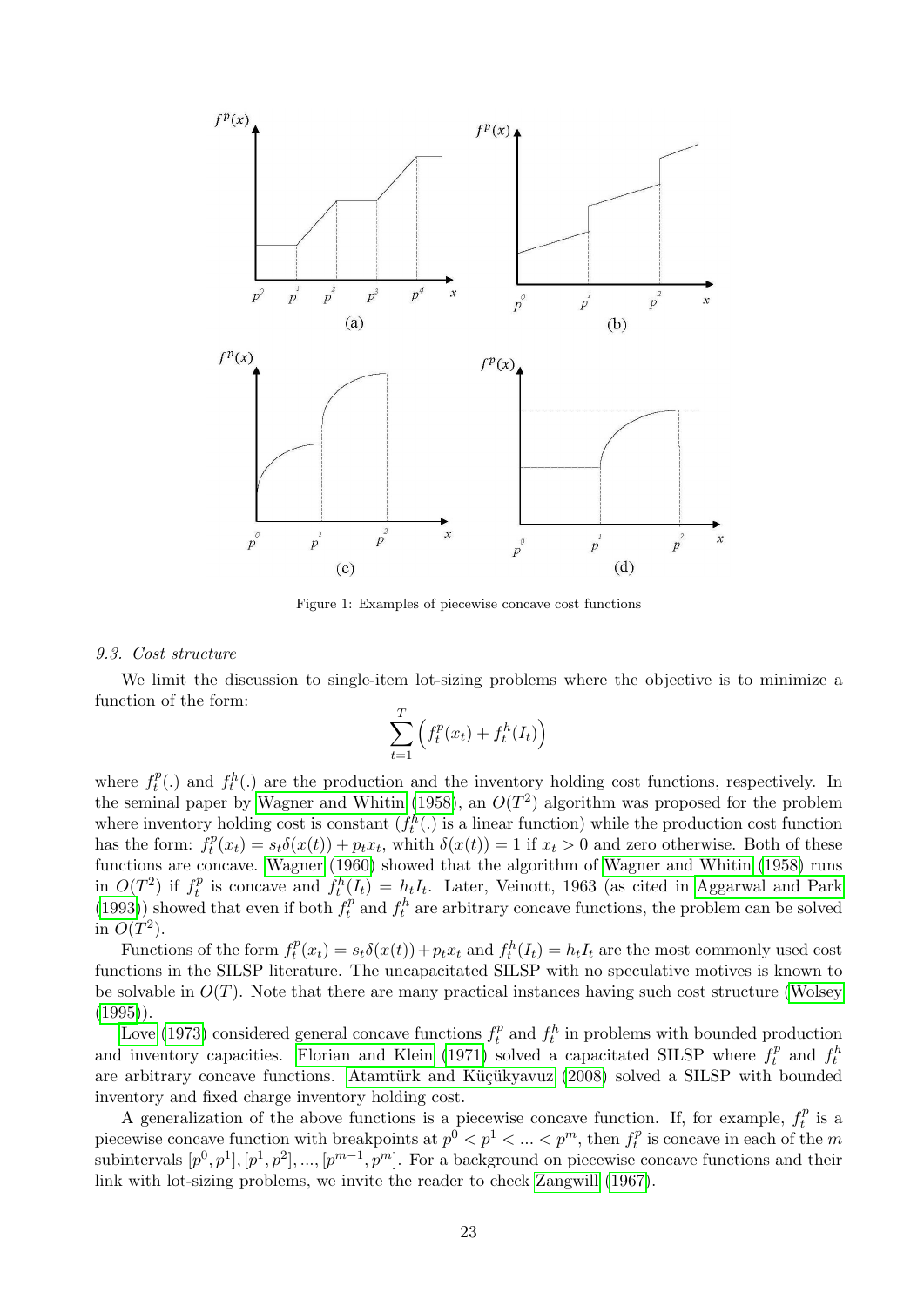[Swoveland](#page-42-17) [\(1975\)](#page-42-17) solves a problem where  $f_t^p$  $t_t^p$  and  $f_t^h$  are piecewise concave. Backlogging is allowed and function  $f_t^h$  is defined as a holding-backordering cost function. That is  $f_t^h(I_t)$  is equal to the positive inventory holding cost if  $I_t \geq 0$  and is equal to the positive backordering cost of quantity  $-I_t$ if  $I_t \leq 0$ .

The advantage of piecewise concave functions, as proposed by [Swoveland](#page-42-17) [\(1975\)](#page-42-17) and [Koca et al.](#page-38-15) [\(2014\)](#page-38-15), is that it generalizes several lot-sizing problems including problems with quantity discounts, minimum order quantities, capacities, overloading and outsourcing. As it can be expected, there are uncapacitated SILSPs with some types of piecewise cost functions that were proven to be NP-hard (see for example, [Chan et al.](#page-32-15) [\(2002\)](#page-32-15)).

For the SILSP with convex costs, [Kian et al.](#page-37-15) [\(2014\)](#page-37-15) present a dynamic programming algorithm of complexity  $O(T^22^T)$  in the general case, and  $O(T^22^T)$  for zero fixed setup costs. Given the prohibitive complexity of the exact algorithm, six heuristics are also proposed to solve instances of reasonable sizes.

In the next paragraphs, we present some applications of generalized cost functions.

Modeling discounts. [Federgruen and Lee](#page-34-16) [\(1990\)](#page-34-16) study lot-sizing problems with both incremental and all unit discounts. [Chan et al.](#page-32-15) [\(2002\)](#page-32-15) study a problem with all unit discount where the cost function is represented in Figure [1\(](#page-23-1)a). [Li et al.](#page-38-16) [\(2012\)](#page-38-16) consider the uncapacitated SILSP with all-unit discount with time invariant breakpoints of the cost function. They propose an  $O(T^{m+3})$  algorithm to solve problems where the cost function has m breakpoints. [Mirmohammadi et al.](#page-39-17) [\(2009\)](#page-39-17) develop an exact B&B algorithm to solve an all unit discount problem. [Hu et al.](#page-36-15) [\(2004\)](#page-36-15) propose a modified silver and meal heuristic to solve the uncapacitated SILSP with incremental quantity discount. [Choudhary and](#page-33-16) [Shankar](#page-33-16) [\(2011\)](#page-33-16) considered a problem with all unit discount, storage capacity, and a rejection rate. They propose an integer linear programming model and analyze the effect of variations in problem parameters such as rejection rate, demand, storage capacity and inventory holding cost. [Archetti et al.](#page-30-15) [\(2014\)](#page-30-15) studied an uncapacitated SILSP with cost discounts. They consider models with modified allunit discount cost functions and incremental discount cost functions, and develop polynomial time algorithms to solve some special cases.

Modeling constant batch size problems. In lot-sizing problems with constant batch size presented in Section [6.3,](#page-13-1) production costs are piecewise concave. For example, the production cost function  $f_t^p$  $t^p(x_t)$ in [Akbalik and Rapine](#page-29-6) [\(2012\)](#page-29-6) is  $s_t\delta(x(t)) + p_t x_t + p_t^b \left[\frac{x_t}{B_t}\right]$  $\frac{x_t}{B_t}$  and  $p_t x_t + p_t^b \left[ \frac{x_t}{B_t} \right]$  $\frac{x_t}{B_t}$  in [van Vyve](#page-43-5) [\(2007\)](#page-43-5)), where  $p_t^b$  is a fixed cost per batch and  $B_t$  is the batch size (See Figure [1\(](#page-23-1)b)).

Modeling outsourcing/subcontracting. In problems with subcontracting presented in Section [6.4,](#page-14-0) it is possible to represent the overall production/subcontracting cost by a concave function such as the one in Figure [1\(](#page-23-1)c). This is the case of the problem studied in Atamtürk and Hochbaum [\(2001\)](#page-30-16). A simplified version of the function in Figure  $1(c)$  is when the two curves are linear functions, which is considered in [Chu et al.](#page-33-3) [\(2013\)](#page-33-3).

Modeling minimum order quantities. The production costs of lot-sizing problems with a minimum production quantity (see Section [6.3\)](#page-13-1), such as those studied by [Anderson and Cheah](#page-30-7) [\(1993\)](#page-30-7) and [Hellion et al.](#page-36-5)  $(2012)$ , can be represented with a concave function such as Figure [1\(](#page-23-1)d). [Koca et al.](#page-38-15) [\(2014\)](#page-38-15) present an overview of studies on lot-sizing problems with different piecewise concave functions, and propose a model that generalizes many single-item problems. A dynamic programming algorithm is developed to solve this problem and show that the algorithm has different complexities depending on the structure of the cost function. [Hsu and Lowe](#page-36-16) [\(2001\)](#page-36-16) studied an uncapacitated SILSP where backorder and inventory holding costs are said to be "period-pair-dependent". This means that the holding cost (backordering) cost in a given period depends on the period where the order is produced (placed) and the period where it is used (filled). Since that the problem is NP-hard [\(Hsu and Lowe](#page-36-16) [\(2001\)](#page-36-16)), they propose polynomial time dynamic programming algorithms to solve some special cases.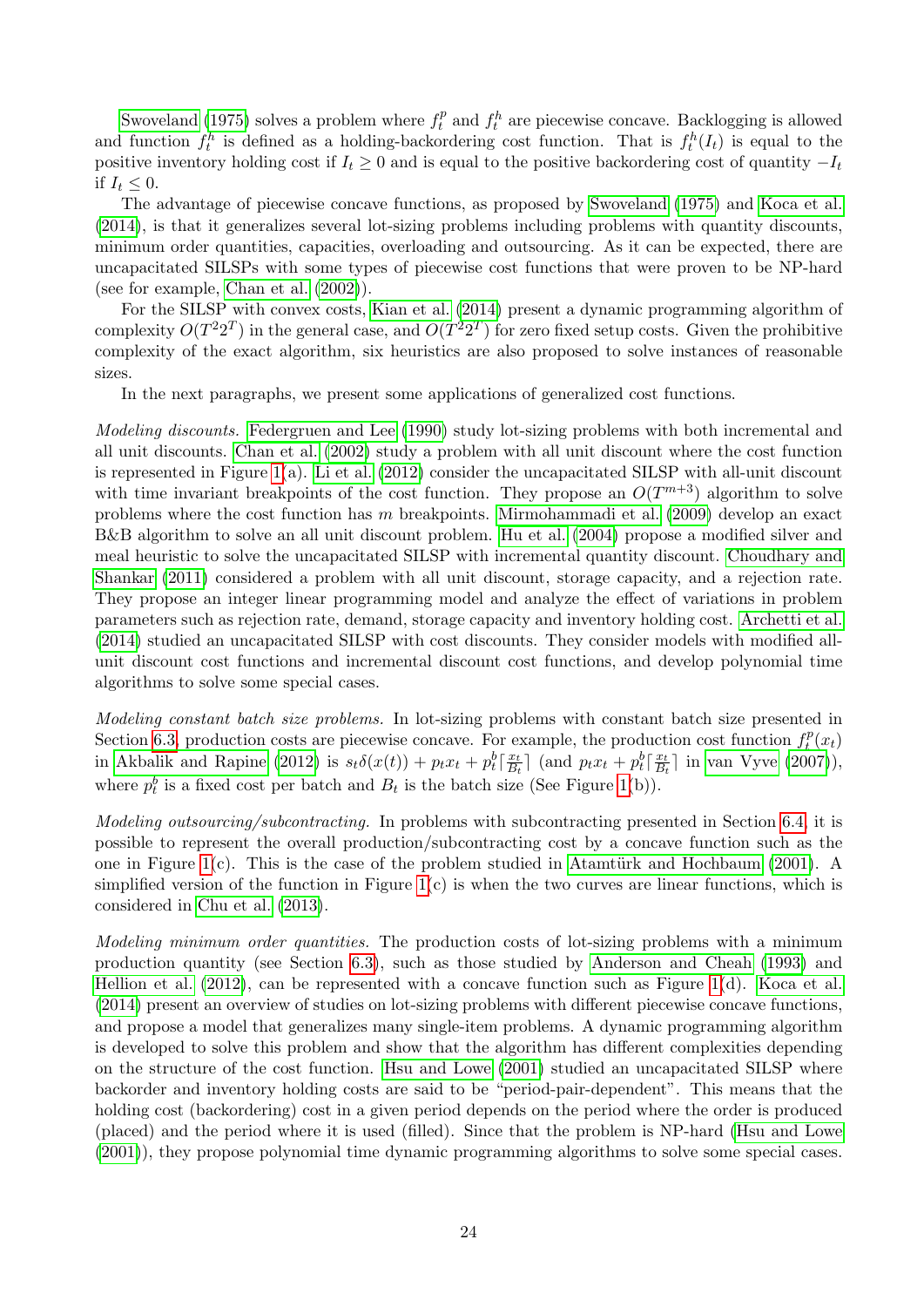### <span id="page-25-0"></span>9.4. Other costs

Startup costs. [Agra and Constantino](#page-29-15) [\(1999\)](#page-29-15) studied an uncapacitated SILSP with setup and startup cost and backlogging. While the set-up cost is incurred when the machine is able to produce, the start-up cost is incurred whenever the machine is set up for the item and was not set up for that item in the previous period. After proving that the capacitated SILSP with startup costs is NP-hard, [Hindi](#page-36-17) [\(1995\)](#page-36-17) propose a tight formulation and a column generation algorithm. [Wolsey](#page-44-2) [\(1989\)](#page-44-2) and [van Hoesel](#page-43-16) [et al.](#page-43-16) [\(1994\)](#page-43-16) propose different classes of valid inequalities for the uncapacitated SILSP with startup costs.

[Escalante et al.](#page-34-4) [\(2011\)](#page-34-4) consider the capacitated SILSP with continuous startup costs in which a continuous setup cost is incurred in period  $t$  if there a positive production in  $t$  and the production capacity in  $t - 1$  was not saturated. They provide a polyhedral study of the problem.

Reservation costs. [Toy and Berk](#page-43-17) [\(2006\)](#page-43-17) and [Berk et al.](#page-31-7) [\(2008\)](#page-31-7) study a capacitated SILSP in a warm/cold process in which the process can be kept warm from period t to  $t + 1$  at a reservation cost. [Toy and Berk](#page-43-17) [\(2006\)](#page-43-17) propose an  $O(T^3)$  algorithm for the problem without shortages (full com-mitment), while [Berk et al.](#page-31-7) [\(2008\)](#page-31-7) introduce an  $O(T^5)$  algorithm for a problem where lost sales are allowed. [Berk et al.](#page-31-7) [\(2008\)](#page-31-7) studied a capacitated SILSP in a warm/cold process in which the process can be kept warm from period t to  $t + 1$  at a reservation cost. They propose an algorithm that runs in  $O(T^5)$  time for a problem where lost sales are allowed.

Reservation and startup costs. [Karmarkar et al.](#page-37-16) [\(1987\)](#page-37-16) studied a capacitated problem with reservation and startup costs. Reservation cost is eventually used to keep the machine "warm" or "on" in a period where there is no production. In [Coleman and McKnew](#page-33-9) [\(1995\)](#page-33-9), a pure zero-one IP formulation was proposed for a special case of the capacitated problem with simplifying assumptions. The solution of the proposed model gives optimal solution for 93% of the tested problems without simplifying assumptions.

Load change cost. [Zangwill](#page-45-7) [\(1966\)](#page-45-7) studied the production smoothing problem in which a cost is incurred if production level changes from one period to another. He considered a problem with concave production cost, a concave inventory cost, and a piecewise concave cost of changing the production level from one period to the next. He developed dynamic programming algorithms for this problem and for the fixed charge case. The effect of lot-sizing on workload variability and cost of load change was studied by [Askin](#page-30-17) [\(1983\)](#page-30-17).

### 9.5. Environmental issues

Recently, several authors addressed lot-sizing with different environmental constraints. This includes remanufacturing [\(Teunter et al.,](#page-42-4) [Retel Helmrich et al.](#page-41-5) [\(2006,](#page-42-4) [2014\)](#page-41-5)), carbon emission constraints [\(Absi et al.,](#page-29-8) [Absi et al.,](#page-29-5) [Retel Helmrich et al.](#page-41-13) [\(2013,](#page-29-8) [2016,](#page-29-5) [2015\)](#page-41-13)) and co-production [\(Agrali](#page-29-16) [\(2012\)](#page-29-16)). Carbon emissions constraints deal with several new legislative constraints that aim at reducing the overall environmental impact. These constraints were addressed with different point of views. [Absi](#page-29-8) [et al.](#page-29-8) [\(2013\)](#page-29-8) considered carbon emission constraints that limit the unitary carbon emission following several concepts. They propose four types of carbon emission constraints: Periodic carbon emission constraint, Cumulative carbon emission constraint, Global carbon emission constraint, and Rolling carbon emission constraint. These constraints impose a maximum value not on the total carbon emission, but on the average carbon emission per product. This type of constraints is particularly relevant to the firms who want to display the carbon footprint of their products. [Absi et al.](#page-29-8) [\(2013\)](#page-29-8) propose a polynomial algorithm to solve the multisourcing single-item lot-sizing problem with periodic carbon emissions. They also show that the same problem with the three other types of constraints is NP-Hard. [Absi et al.](#page-29-5) [\(2016\)](#page-29-5) showed that the multisourcing single-item lot-sizing problem with periodic carbon emissions a fixed carbon emissions is NP-Hard and propose a pseudo-polynomial algorithm to solve it. [Retel Helmrich et al.](#page-41-13) [\(2015\)](#page-41-13) considered a global carbon emission constraint that limits the overall impact over the whole time horizon. They showed that the single-item lot-sizing problem with this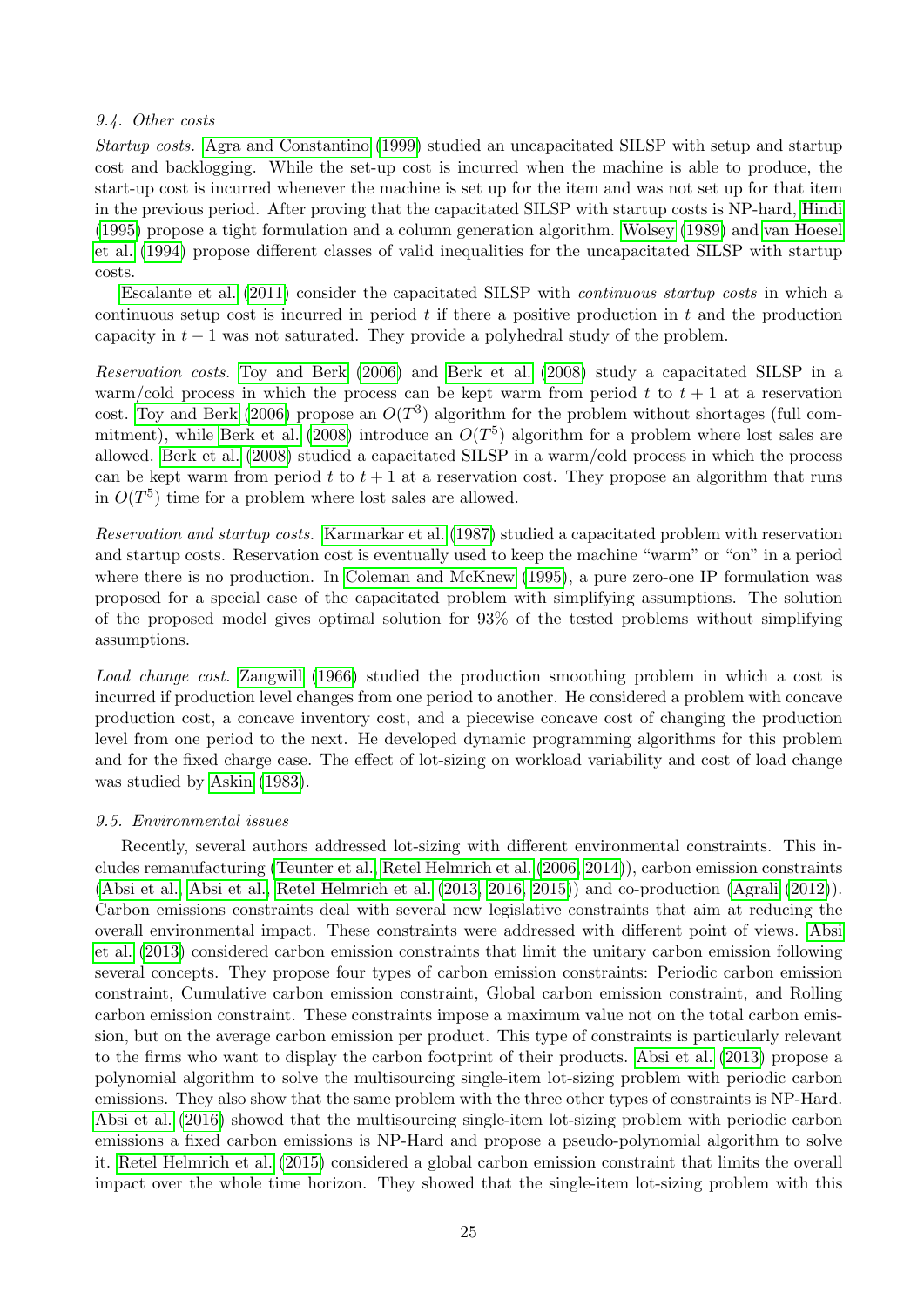global constraint is NP-Hard, they also propose a Lagrangian heuristic, pseudo-polynomial algorithms and a fully polynomial time approximation scheme (FPTAS).

### 10. Conclusions and discussions

In this paper, following our previous review [Brahimi et al.](#page-32-0) [\(2006\)](#page-32-0), we surveyed the literature on single-item lot-sizing problems and the important recent advances in this research area. The growing interest in lot-sizing problems, stemming both from their scientific significance and practical applications, led to the *International Workshop in Lot Sizing* (IWLS) which is held every year since 2010 and the creation of the EURO Working Group on Lot-Sizing LOT in 2014.

Even if single-item lot-sizing problems often do not directly model industrial problems, they generally correspond to subproblems of more complex industrial problems and are useful in decomposition approaches. They also help understanding some structural properties of these industrial problems. While concluding this literature review, we propose some research directions that we believe need more focus in the near future. These research directions mainly correspond to lot-sizing in sustainable supply chains, with stochastic parameters and integrated with other decisions.

A classification of the publications is presented in Table [3,](#page-28-0) which immediately shows some interesting research gaps to be filled. For instance, although we have shown in Section [8](#page-17-0) studies integrating lot-sizing decisions with other types of decisions, such as scheduling, routing or market selection, new approaches for known problems could be investigated and new and relevant integrated problems should be explored. These problems are of importance since they show that research should cross topics and benefit from recent advances in multiple research areas. Recently, several papers addressed multiitem lot-sizing problems combined with cutting stock decisions. To the best of our knowledge, these problems are not addressed in their single-item version. Integrating the single-item lot-sizing problem with cutting stock leads to new original problems that can be helpful to solve the multi-item versions. Also, very few studies on the stochastic integrated maintenance and dynamic lot-sizing problem were conducted (See for example [Kuhn](#page-38-17) [\(1997\)](#page-38-17)). Due to the stochastic nature of breakdowns, this is an interesting and relevant problem to further explore. The coordination of decisions taken at different levels or by different actors (see Section [8.5\)](#page-19-2) remain a challenging issue in SILSPs for which Game Theory is relevant.

The single-item lot-sizing problem with remanufacturing options was addressed in its deterministic version (see Section [7.2\)](#page-16-0). Returns are supposed known in advance which is generally difficult to quantify unless the company manages all flows of returns. We believe that this problem should be addressed in its stochastic version where returns are stochastic parameters. The goal would be to plan production and remanufacturing when considering stochastic returns. Returns can also be remanufactured at different levels to produce final products, semi-finished goods or raw materials. If we go one step further, the concept of circular economy is now a hot topic in management science but remains relatively absent from the lot-sizing research. Circular economy aims at producing goods and services while minimizing the consumption and waste of raw materials and limiting the use of non-renewable energies. Circular economy includes the concept of reverse logistics by focusing on creating jobs and wealth through the choice of recycling levels. In the literature, the notions of by-product and co-product are not well defined. Both products are generated when producing the main product. A co-product has generally its own demand when a by-product is an undesired product. [Agrali](#page-29-16) [\(2012\)](#page-29-16) considered co-production in a multi-item environment where co-products have their own demand. Even though this problem is of importance, there is a lack of studies to deal with single-item lot-sizing problems with co-products or by-products. The circular economy concept goes beyond the environmental pillar since it considers also societal considerations. In the lot-sizing literature, this should encourage researchers to jointly consider carbon emissions constraints, remanufacturing/disassembly and by-products. The goal is also to model societal objectives. This will lead to the definition and the study of new original lot-sizing problems that can help answering questions related to circular economy.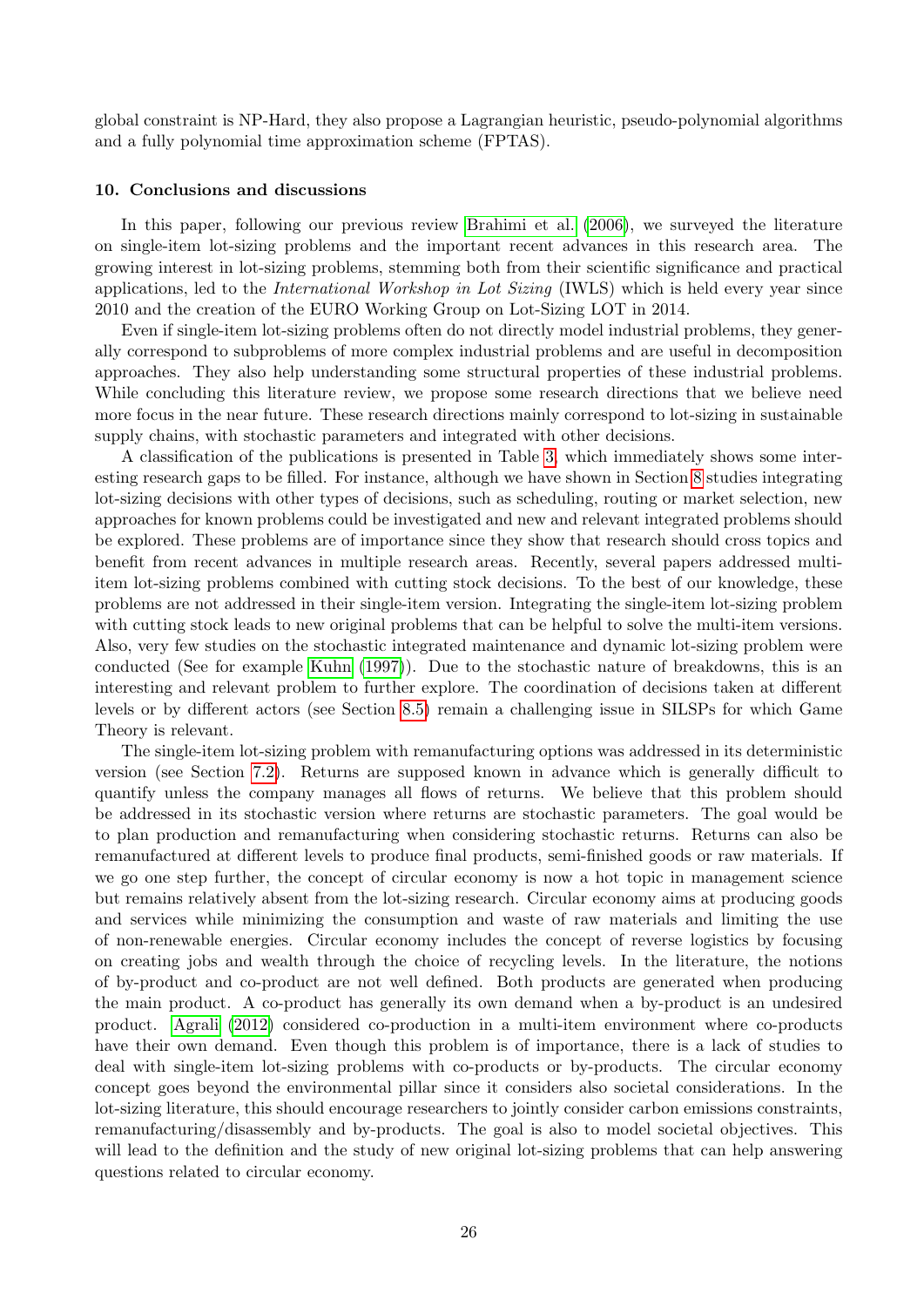Other interesting problems related to the control of the environmental impact that are becoming important in practice are lot-sizing problems with energy constraints or costs. Several recent surveys on energy-efficient scheduling problems are available in the literature (see for instance [Gahm et al.](#page-35-17) [\(2016\)](#page-35-17)) but, to our knowledge, nothing has been published in the lot-sizing literature so far.

The majority of studies addressing stochastic single-item lot-sizing problems deal with stochastic demands. In practice several parameters can be stochastic such as lead times, yields, production and setup times, prices, and availability of resources. Recent studies addressed some of these problems. For example, Huang and Küçükyavuz [\(2008\)](#page-37-17) address the single-item lot-sizing problem with stochastic lead-times. They provide a dynamic programming algorithm in the scenario tree size to solve the studied problem. The main weakness of the stochastic lot-sizing models is that they are not widely used in industry. One of the main goals would be to show how these models can be useful for industry, e.g. how to define the relevant scenarios in order to obtain tractable models.

### Acknowledgements

The authors would like to thank Safia Kedad-Sidhoum, Hark-Chin Hwang, Wilco van den Heuvel and Laurence Wolsey for their insightful comments on an earlier version of the paper.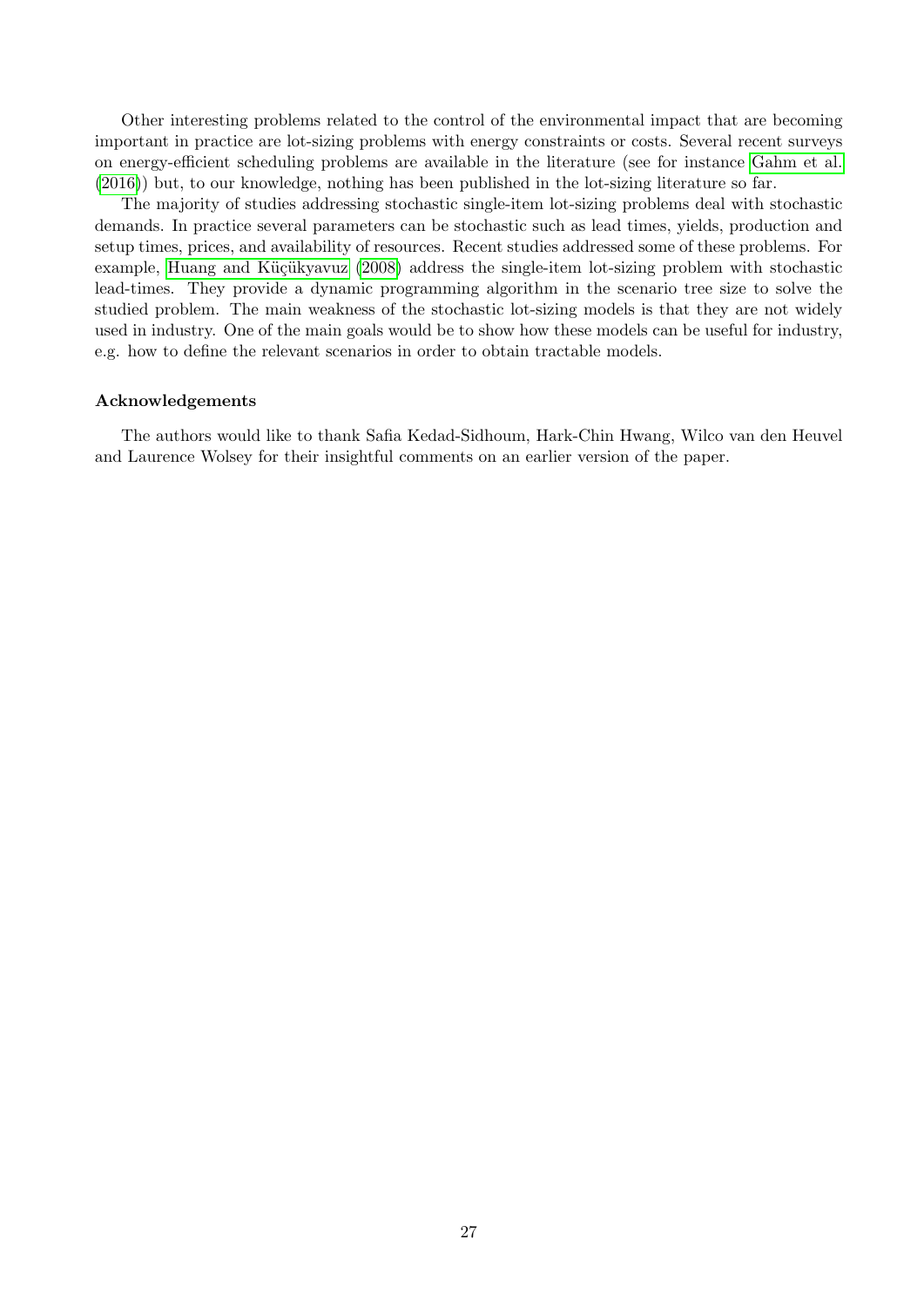<span id="page-28-0"></span>Table 3: Summary and classification of publications. The corresponding number of references presented in [Brahimi](#page-32-16) et al. ([2006\)](#page-32-16) and omitted from this updated review areidentified with an asterisk (\*).

| Class/Subclass                  | Complexity                                      | Dynamic Programming                                                                                                                                                                                                                              | Polyhedral/MIP/B&C                                                                                     | B&B and                                     | Heuristics                                                                                          | Others                                                |  |  |  |
|---------------------------------|-------------------------------------------------|--------------------------------------------------------------------------------------------------------------------------------------------------------------------------------------------------------------------------------------------------|--------------------------------------------------------------------------------------------------------|---------------------------------------------|-----------------------------------------------------------------------------------------------------|-------------------------------------------------------|--|--|--|
|                                 |                                                 |                                                                                                                                                                                                                                                  |                                                                                                        | dual                                        |                                                                                                     |                                                       |  |  |  |
| <b>Basic Problem</b>            |                                                 | $[2^*], [39], [30^*], [32^*], [67^*], [105^*], [269],$                                                                                                                                                                                           | $\boxed{40}$                                                                                           | [174],                                      | $\overline{[37]}$ ,<br>[36],<br>$[44]$ ,<br>[52]                                                    |                                                       |  |  |  |
|                                 |                                                 | $[109*]$                                                                                                                                                                                                                                         |                                                                                                        | $[262]$                                     | [82], [88], [194], [229],                                                                           |                                                       |  |  |  |
|                                 |                                                 |                                                                                                                                                                                                                                                  |                                                                                                        |                                             | [251], [256], [257], [276]                                                                          |                                                       |  |  |  |
| <b>Assumptions on Demand</b>    |                                                 |                                                                                                                                                                                                                                                  |                                                                                                        |                                             |                                                                                                     |                                                       |  |  |  |
| Backlogging                     |                                                 | $[6], [75], [84], [139], [143], [145], [147],$<br>[201], [233], [264], [288]                                                                                                                                                                     | $[11], [160], [82^*], [84^*], [241],$<br>$[250]$ , $[263]$                                             | $\boxed{227}$                               | [85], [86], [225]                                                                                   | [111], [264]                                          |  |  |  |
| Lost Sales                      |                                                 | $[6], [20], [46], [148], [180], [93*]$                                                                                                                                                                                                           | $\boxed{73}$                                                                                           |                                             | $\overline{[49]}$                                                                                   |                                                       |  |  |  |
| <b>Time Windows</b>             |                                                 | $[6]$ , [83], [145], [144], [150], [168]                                                                                                                                                                                                         |                                                                                                        |                                             | $\overline{59}$                                                                                     | $\overline{254}$                                      |  |  |  |
| <b>Constraints on Resources</b> |                                                 |                                                                                                                                                                                                                                                  |                                                                                                        |                                             |                                                                                                     |                                                       |  |  |  |
| Production Capacity             | $[14], [11^*],$<br>$[36*]$                      | $[17], [46], [67], [14^*], [77], [79],$<br>[14],<br>[78], $[17^*]$ , $[18^*]$ , $[102]$ , $[38^*]$ , $[163]$ ,<br>$[63^*], [187], [193], [196], [201], [204],$<br>$[210],[94^*], [249], [253], [104^*], [101^*],$<br>[261], [102*], [264], [286] | [16], [14], [32], [9*], [61], [81],<br>[91], [132], [60*], [182], [75*],<br>[210], [263], [284], [291] | $[3^*], [18^*],$<br>[95], [132],<br>$[63*]$ | [77], [78],<br>[79],<br>[59],<br>[85], [86], [38*], [49*],<br>[136], [193], [102*],<br>[284], [291] | [132], [254]                                          |  |  |  |
| <b>Inventory Constraints</b>    |                                                 | $\overline{[15],}$ $\overline{[35],}$ $\overline{[75],}$ $\overline{[44^*],}$ $\overline{[179],}$ $\overline{[143],}$ $\overline{[147],}$<br>$[148]$ , $[150]$ , $[183]$ , $[64^*]$ , $[199]$ , $[247]$                                          | [34], [91], [183], [282]                                                                               | [95]                                        | $[188]$                                                                                             | [254][202], [223]                                     |  |  |  |
| Perishable Inventories          |                                                 | $[37^*], [51^*], [198], [86^*]$                                                                                                                                                                                                                  |                                                                                                        |                                             |                                                                                                     |                                                       |  |  |  |
| Constraint on Lot Sizes         | [4], [18]                                       | [17], [23], [196], [210], [264]                                                                                                                                                                                                                  | [16], [205], [210]                                                                                     |                                             |                                                                                                     | $\overline{[134], [195], [264]}$                      |  |  |  |
| Outsourcing                     |                                                 | [75], [143], [187], [273]                                                                                                                                                                                                                        | $[187]$                                                                                                |                                             |                                                                                                     |                                                       |  |  |  |
| <b>Complex Structure</b>        |                                                 |                                                                                                                                                                                                                                                  |                                                                                                        |                                             |                                                                                                     |                                                       |  |  |  |
| Multi-echelon                   | $\overline{[29]}$                               | $[90], [152], [59*], [186], [261], [288], [290]$                                                                                                                                                                                                 | [61], [93], [224], [282], [284]                                                                        |                                             | $\boxed{284}$                                                                                       | [93], [202]                                           |  |  |  |
| Multi-sourcing                  | [3], [14]                                       | [3], [14], [18], [84]                                                                                                                                                                                                                            | $\boxed{14}$                                                                                           |                                             |                                                                                                     |                                                       |  |  |  |
| Re-manufacturing                | $\overline{[98]},$<br>$[40^*],$<br>[216], [281] | [98], [40*], [175], [204], [87*], [218], [244],<br>[273]                                                                                                                                                                                         | [98], [282], [291]                                                                                     |                                             | $[87^*], [222], [244], [291]$                                                                       | [206], [254]                                          |  |  |  |
| <b>Integrating Decisions</b>    |                                                 |                                                                                                                                                                                                                                                  |                                                                                                        |                                             |                                                                                                     |                                                       |  |  |  |
| Scheduling                      |                                                 | $\sqrt{38^*}$ , $\sqrt{103^*}$                                                                                                                                                                                                                   | $[103*]$                                                                                               |                                             |                                                                                                     | $\overline{[27^*], [90^*]}$                           |  |  |  |
| Location, Transportation        | $\overline{[28]}$                               |                                                                                                                                                                                                                                                  | [41], [61], [74], [284]                                                                                |                                             | [2], [28], [55], [171]                                                                              | [8]                                                   |  |  |  |
| Market/Order Selection          | $\overline{ 252 }$                              | $\overline{66}$                                                                                                                                                                                                                                  | $[58]$                                                                                                 |                                             | [58], [252]                                                                                         |                                                       |  |  |  |
| Supplier Selection              |                                                 | $[190]$                                                                                                                                                                                                                                          |                                                                                                        |                                             |                                                                                                     | [74]                                                  |  |  |  |
| Supply Chain Integration        |                                                 |                                                                                                                                                                                                                                                  | $\overline{[93]}, \overline{[135]}$                                                                    |                                             |                                                                                                     | $\overline{93}$                                       |  |  |  |
| <b>Other Extensions</b>         |                                                 |                                                                                                                                                                                                                                                  |                                                                                                        |                                             |                                                                                                     |                                                       |  |  |  |
| <b>Stochastic Models</b>        | $[120]$                                         | [120], [175], [212], [233]                                                                                                                                                                                                                       | [121], [122],<br>$[25]$ ,<br>[42],<br>$[58]$ ,<br>[120], [156], [241], [250]                           | $\boxed{128}$                               | $[86]$ ,<br>$[65]$ ,<br>[69],<br>[85],<br>[87], [225], [243], [246]                                 | $[120]$ ,<br>$[156]$ ,<br>[8],<br>[225], [238], [241] |  |  |  |
| Pricing/Discounts               |                                                 | $[20], [68], [89], [118], [187], [176], [166],$<br>[187], [245], [255]                                                                                                                                                                           | [187], [73], [187]                                                                                     | $\boxed{189}$                               | [49], [65], [71], [140],<br>$[246]$ , [69]                                                          | $\overline{26}$                                       |  |  |  |
| Cost Structure                  |                                                 | $[17], [35], [46], [158], [163], [63^*], [193]$                                                                                                                                                                                                  |                                                                                                        | $[95], [63*]$                               |                                                                                                     | [134], [223]                                          |  |  |  |
| Other Costs                     |                                                 | $[46], [249], [104^*], [286]$                                                                                                                                                                                                                    | [11], [81], [97], [259], [278]                                                                         |                                             | $[136], [49*]$                                                                                      | $\overline{31}$                                       |  |  |  |
| Co-production                   |                                                 | $[12]$                                                                                                                                                                                                                                           | $[12]$                                                                                                 |                                             |                                                                                                     |                                                       |  |  |  |
| Others                          | [18], [139]                                     | [6], [18], [46], [78], [139]                                                                                                                                                                                                                     |                                                                                                        | $\boxed{128}$                               |                                                                                                     | [111], [195], [283]                                   |  |  |  |

28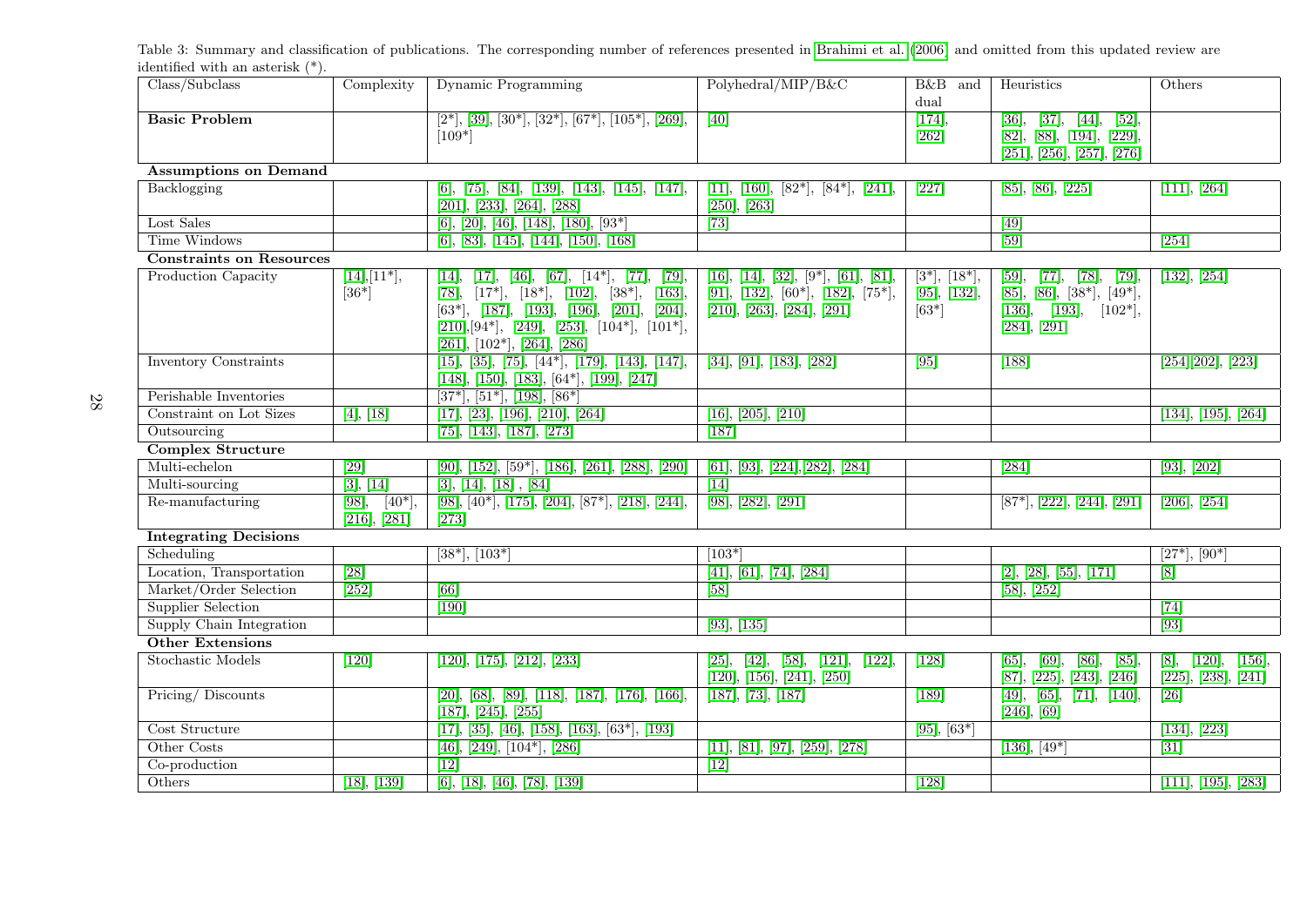### References

- <span id="page-29-27"></span><span id="page-29-26"></span><span id="page-29-25"></span><span id="page-29-24"></span><span id="page-29-23"></span><span id="page-29-22"></span><span id="page-29-21"></span><span id="page-29-20"></span><span id="page-29-19"></span><span id="page-29-18"></span><span id="page-29-17"></span><span id="page-29-13"></span>[1] Aarts, E. H. L., Reijnhoudt, M. F., Stehouwer, H. P., Wessels, J., 2000. A novel decomposition approach for on-line lot-sizing. European Journal of Operational Research 122 (2), 339–353.
- <span id="page-29-10"></span>[2] Absi, N., Archetti, C., Dauzère-Pérès, S., Feillet, D., 2015. A two-phase iterative heuristic approach for the production routing problem. Transportation Science 49 (4), 784–795.
- <span id="page-29-8"></span>[3] Absi, N., Dauzère-Pérès, S., Kedad-Sidhoum, S., Penz, B., Rapine, C., 2013. Lot sizing with carbon emission constraints. European Journal of Operational Research 227 (1), 55–61.
- <span id="page-29-5"></span>[4] Absi, N., Dauzère-Pérès, S., Kedad-Sidhoum, S., Penz, B., Rapine, C., 2016. The single-item green lot-sizing problem with fixed carbon emissions. European Journal of Operational Research  $248$  (3),  $849 - 855$ .
- <span id="page-29-4"></span>[5] Absi, N., Kedad-Sidhoum, S., 2009. The multi-item capacitated lot-sizing problem with safety stocks and demand shortage costs. Computers & Operations Research 36 (11), 2926–2936.
- <span id="page-29-0"></span>[6] Absi, N., Kedad-Sidhoum, S., Dauzère-Pérès, S., 2011. Uncapacitated lot-sizing problem with production time windows, early productions, backlogs and lost sales. International Journal of Production Research 49 (9), 2551–2566.
- <span id="page-29-11"></span>[7] Adulyasak, Y., Cordeau, J.-F., Jans, R., 2012. Optimization-based adaptive large neighborhood search for the production routing problem. Transportation Science 48 (1), 20–45.
- <span id="page-29-12"></span>[8] Adulyasak, Y., Cordeau, J.-F., Jans, R., 2015. Benders decomposition for production routing under demand uncertainty. Operations Research 63 (4), 851–867.
- <span id="page-29-9"></span>[9] Adulyasak, Y., Cordeau, J.-F., Jans, R., 2015. The production routing problem: A review of formulations and solution algorithms. Computers & Operations Research 55 (0),  $141 - 152$ .
- <span id="page-29-14"></span>[10] Aggarwal, A., Park, J. K., 1993. Improved algorithms for economic lot size problems. Operations Research 41 (3), 549.
- <span id="page-29-15"></span>[11] Agra, A., Constantino, M., 1999. Lotsizing with backlogging and start-ups: the case of Wagner-Whitin costs. Operations Research Letters 25 (2), 81–88.
- <span id="page-29-16"></span>[12] Agrali, S., 2012. A dynamic uncapacitated lot-sizing problem with co-production. Optimization Letters 6 (6), 1051–1061.
- <span id="page-29-7"></span>[13] Aissaoui, N., Haouari, M., Hassini, E., 2007. Supplier selection and order lot sizing modeling: A review. Computers & operations research 34 (12), 3516–3540.
- <span id="page-29-1"></span>[14] Akbalik, A., Penz, B., Jun. 2009. Exact methods for single-item capacitated lot sizing problem with alternative machines and piece-wise linear production costs. International Journal of Production Economics 119 (2), 367–379.
- <span id="page-29-3"></span>[15] Akbalik, A., Penz, B., Rapine, C., 2015. Capacitated lot sizing problems with inventory bounds. Annals of Operations Research 229 (1), 1–18.
- <span id="page-29-2"></span>[16] Akbalik, A., Pochet, Y., 2009. Valid inequalities for the single-item capacitated lot sizing problem with step-wise costs. European Journal of Operational Research 198 (2), 412–434.
- <span id="page-29-6"></span>[17] Akbalik, A., Rapine, C., 2012. Polynomial time algorithms for the constant capacitated singleitem lot sizing problem with stepwise production cost. Operations Research Letters 40 (5), 390–397.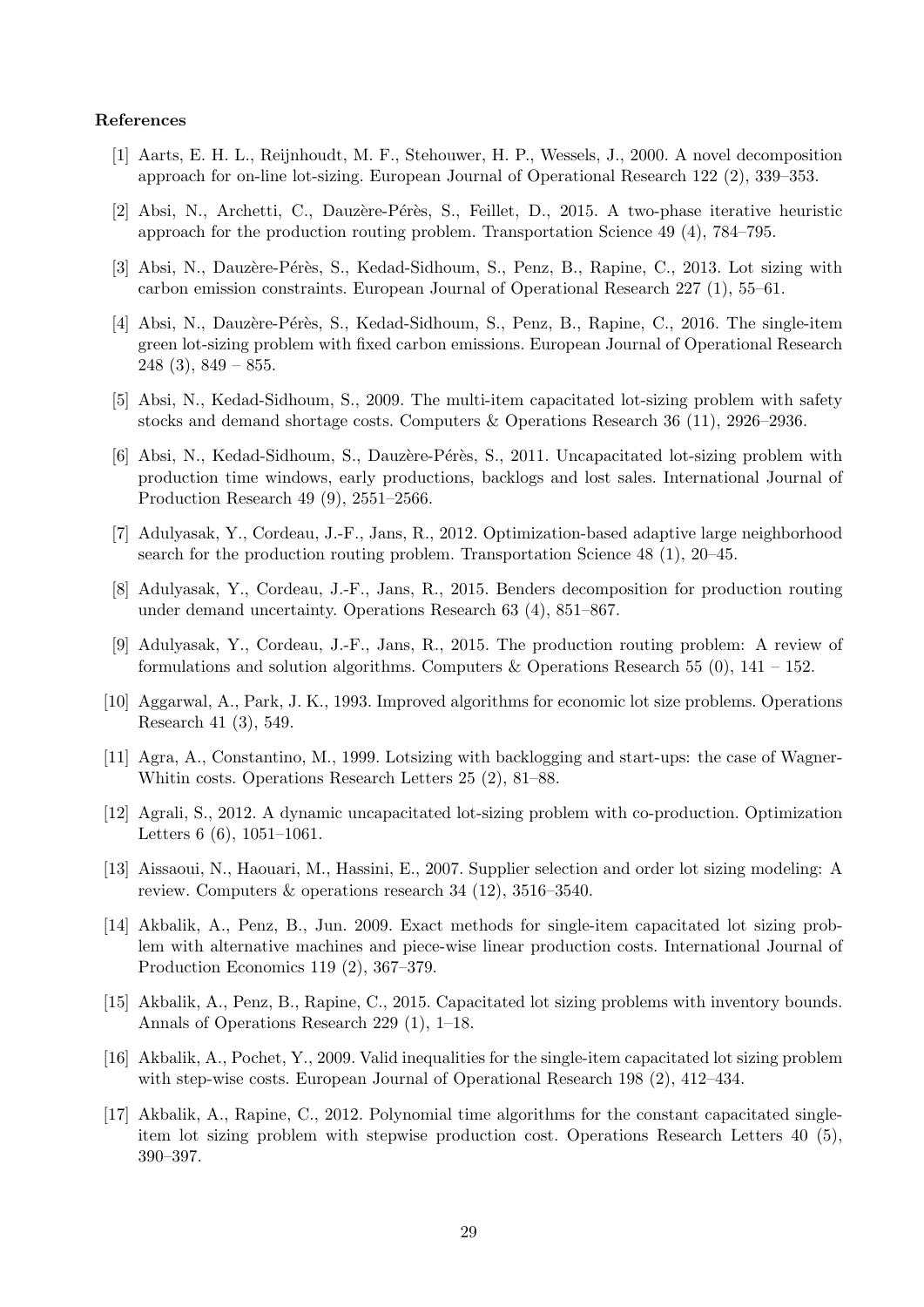- <span id="page-30-28"></span><span id="page-30-27"></span><span id="page-30-26"></span><span id="page-30-25"></span><span id="page-30-24"></span><span id="page-30-23"></span><span id="page-30-22"></span><span id="page-30-21"></span><span id="page-30-20"></span><span id="page-30-19"></span><span id="page-30-18"></span><span id="page-30-0"></span>[18] Akbalik, A., Rapine, C., 2013. The single item uncapacitated lot-sizing problem with timedependent batch sizes: NP-hard and polynomial cases. European Journal of Operational Research 229 (2), 353–363.
- <span id="page-30-2"></span>[19] Aksen, D., 2007. Loss of customer goodwill in the uncapacitated lot-sizing problem. Computers & operations research 34 (9), 2805–2823.
- <span id="page-30-3"></span>[20] Aksen, D., Altinkemer, K., Chand, S., 2003. The single-item lot-sizing problem with immediate lost sales. European Journal of Operational Research 147 (3), 558–566.
- <span id="page-30-14"></span>[21] Aloulou, M. A., Dolgui, A., Kovalyov, M. Y., 2014. A bibliography of non-deterministic lot-sizing models. International Journal of Production Research 52 (8), 2293–2310.
- <span id="page-30-8"></span>[22] Alp, O., Erkip, N. K., G¨ull¨u, R., 2003. Optimal Lot-Sizing/Vehicle-Dispatching Policies Under Stochastic Lead Times and Stepwise Fixed Costs. Operations Research 51 (1), 160–166.
- <span id="page-30-7"></span>[23] Anderson, E. J., Cheah, B. S., 1993. Capacitated lot-sizing with minimum batch sizes and setup times. International Journal of Production Economics 30-31 (0), 137 – 152, special Issue Proceeding of the Seventh International Working Seminar on Production Economics.
- <span id="page-30-10"></span>[24] Anily, S., Tzur, M., 2005. Shipping multiple items by capacitated vehicles. Transportation Science 39 (2), 233–248.
- <span id="page-30-13"></span>[25] Aouam, T., Brahimi, N., 2013. Integrated production planning and order acceptance under uncertainty: A robust optimization approach. European Journal of Operational Research 228 (3), 504–515.
- <span id="page-30-15"></span>[26] Archetti, C., Bertazzi, L., Grazia Speranza, M., 2014. Polynomial cases of the economic lot sizing problem with cost discounts. European Journal of Operational Research 237 (2), 519–527.
- <span id="page-30-11"></span>[27] Archetti, C., Bertazzi, L., Laporte, G., Speranza, M., 2007. A branch-and-cut algorithm for a vendor-managed inventory-routing problem. Transportation Science 41 (3), 382–391.
- <span id="page-30-12"></span>[28] Archetti, C., Bertazzi, L., Paletta, G., Speranza, M. G., 2011. Analysis of the maximum level policy in a production-distribution system. Computers & Operations Research 38 (12), 1731– 1746.
- <span id="page-30-9"></span>[29] Arkin, E., Joneja, D., Roundy, R., 1989. Computational complexity of uncapacitated multiechelon production planning problems. Operations Research Letters 8 (2), 61–66.
- <span id="page-30-1"></span>[30] Armentano, V., Shiguemoto, A., Løkketangen, A., 2011. Tabu search with path relinking for an integrated production-distribution problem. Computers & Operations Research 38 (8), 1199– 1209.
- <span id="page-30-17"></span>[31] Askin, R., 1983. The effect of lot-sizing on workload variability. Journal of Operations Management 4 (1), 53–71.
- <span id="page-30-4"></span>[32] Atamtürk, A., Muñoz, J. C., 2004. A study of the lot-sizing polytope. Mathematical Programming 99 (3), 443–465.
- <span id="page-30-16"></span>[33] Atamtürk, A., Hochbaum, D. S., 2001. Capacity acquisition, subcontracting, and lot sizing. Management Science 47 (8), 1081.
- <span id="page-30-5"></span>[34] Atamtürk, A., Küçükyavuz, S., 2005. Lot sizing with inventory bounds and fixed costs: Polyhedral study and computation. Operations Research 53 (4), 711–730.
- <span id="page-30-6"></span>[35] Atamtürk, A., Küçükyavuz, S., 2008. An o (n2) algorithm for lot sizing with inventory bounds and fixed costs. Operations Research Letters 36 (3), 297–299.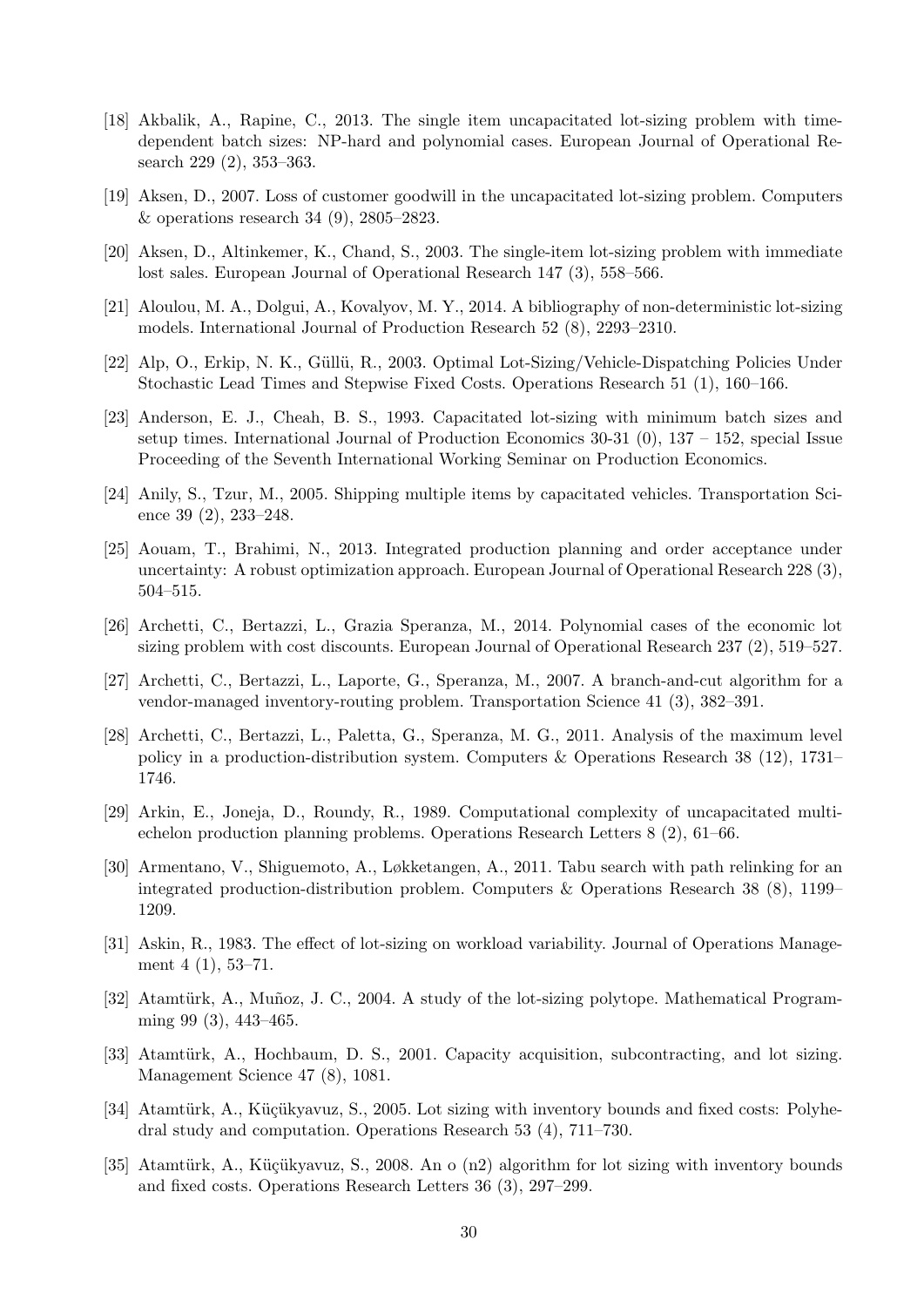- <span id="page-31-28"></span><span id="page-31-27"></span><span id="page-31-26"></span><span id="page-31-25"></span><span id="page-31-24"></span><span id="page-31-23"></span><span id="page-31-22"></span><span id="page-31-21"></span><span id="page-31-20"></span><span id="page-31-19"></span><span id="page-31-4"></span>[36] Baciarello, L., D'Avino, M., Onori, R., Schiraldi, M. M., 2013. Lot sizing heuristics performance. International Journal of Engineering Business Management 5 (6), 1–10.
- <span id="page-31-5"></span>[37] Bahl, H. C., Neelam, B., 2009. An empirical comparison of lot-sizing methods available in an erp system. California Journal of Operations Management 7 (1), 77–83.
- <span id="page-31-0"></span>[38] Bahl, H. C., Ritzman, L. P., Gupta, J. N. D., 1987. OR Practice-Determining lot sizes and resource requirements: A review. Operations Research 35 (3), 329–345.
- <span id="page-31-2"></span>[39] Bahl, H. C., Taj, S., 1991. A data-dependent efficient implementaton of the wagner-whitin algorithm for lot-sizing. Computers & Industrial Engineering  $20$  (2),  $289 - 291$ .
- <span id="page-31-1"></span>[40] Barany, I., Van Roy, T., Wolsey, L., 1984. Uncapacitated lot-sizing: The convex hull of solutions. In: Korte, B., Ritter, K. (Eds.), Mathematical Programming at Oberwolfach II. Vol. 22 of Mathematical Programming Studies. Springer Berlin Heidelberg, pp. 32–43.
- <span id="page-31-10"></span>[41] Bard, J. F., Nananukul, N., 2010. A branch-and-price algorithm for an integrated production and inventory routing problem. Computers & Operations Research 37 (12), 2202–2217.
- <span id="page-31-16"></span>[42] Ben-Tal, A., El Ghaoui, L., Nemirovski, A., 2009. Robust optimization. Princeton University Press.
- <span id="page-31-12"></span>[43] Benders, J. F., 1962. Partitioning procedures for solving mixed-variables programming problems. Numerische mathematik 4 (1), 238–252.
- <span id="page-31-3"></span>[44] Benli, O., Sabuncuoglu, I., Tufekci, S., 1988. A heuristic procedure for a single-item dynamic lot sizing problem. Computers & Industrial Engineering 14 (2), 181–192.
- <span id="page-31-13"></span>[45] Beraldi, P., Ruszczyński, A., 2002. A branch and bound method for stochastic integer problems under probabilistic constraints. Optimization Methods and Software 17 (3), 359–382.
- <span id="page-31-7"></span>[46] Berk, E., Toy, A. z., Hazir, n., 2008. Single item lot-sizing problem for a warm/cold process with immediate lost sales. European Journal of Operational Research 187 (3), 1251–1267.
- <span id="page-31-11"></span>[47] Bertazzi, L., Paletta, G., Speranza, M., 2005. Minimizing the total cost in an integrated Vendor-Managed inventory system. Journal of Heuristics 11 (5-6), 393–419.
- <span id="page-31-17"></span>[48] Bertsimas, D., Thiele, A., 2006. A robust optimization approach to inventory theory. Operations Research 54 (1), 150–168.
- <span id="page-31-18"></span>[49] Bhattacharjee, S., Ramesh, R., 2000. A multi-period profit maximizing model for retail supply chain management: An integration of demand and supply-side mechanisms. European Journal of Operational Research 122 (3), 584–601.
- <span id="page-31-9"></span>[50] Bitran, G. R., Matsuo, H., 1986. Approximation formulations for the single-product capacitated lot size problem. Operations Research 34 (1), 63–74.
- <span id="page-31-8"></span>[51] Bitran, G. R., Yanasse, H. H., 1982. Computational complexity of the capacitated lot size problem. Management Science 28 (10), 1174.
- <span id="page-31-6"></span>[52] Blackburn, J. D., Millen, R. A., 1980. Heuristic lot-sizing performance in a rolling-schedule environment. Decision Sciences 11 (4), 691–701.
- <span id="page-31-14"></span>[53] Bollapragada, R., Rao, U. S., 2006. Replenishment planning in discrete-time, capacitated, nonstationary, stochastic inventory systems. IIE Transactions 38 (7), 605–617.
- <span id="page-31-15"></span>[54] Bookbinder, J. H., Tan, J.-Y., 1988. Strategies for the probabilistic lot-sizing problem with service-level constraints. Management Science 34 (9), 1096–1108.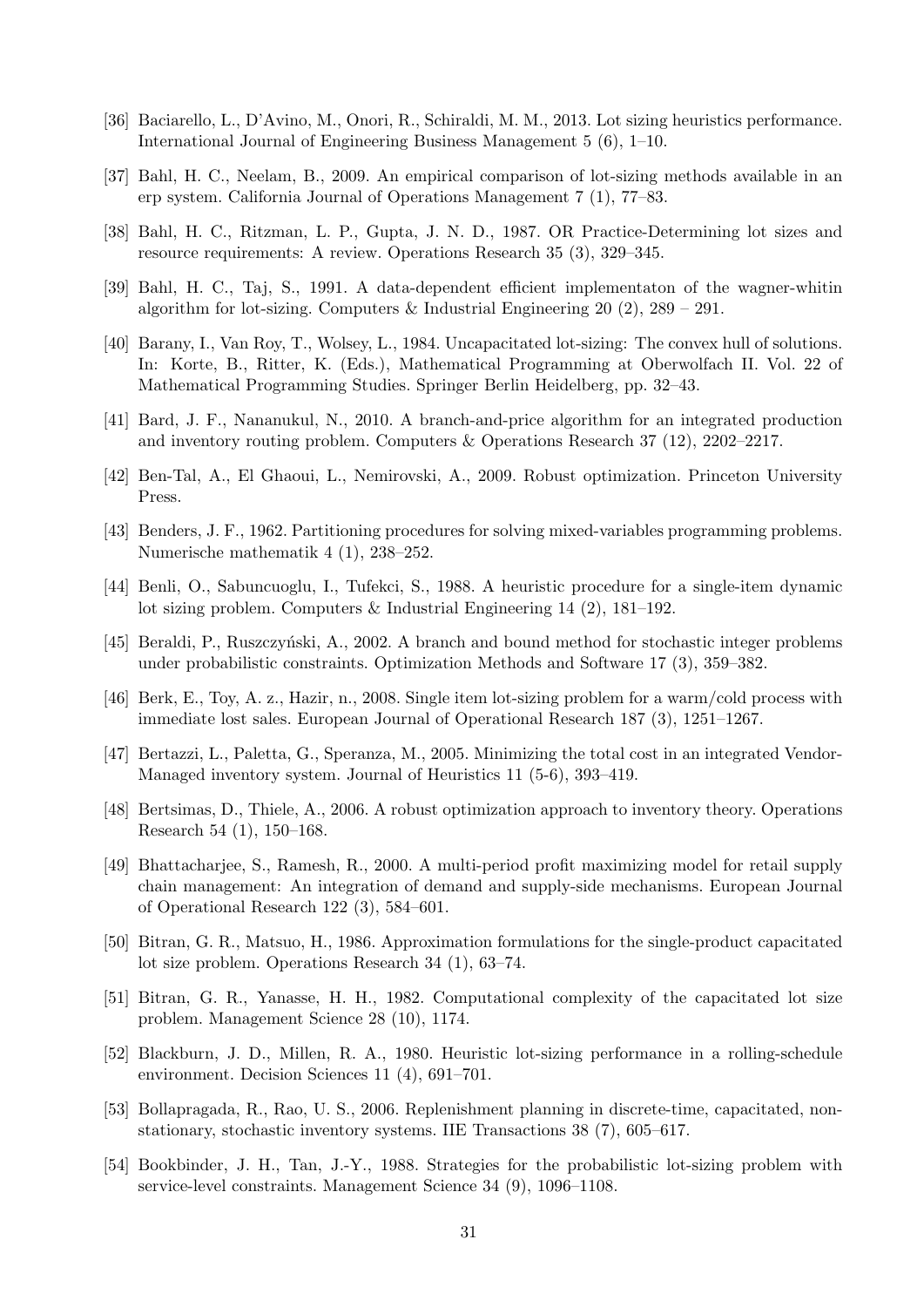- <span id="page-32-25"></span><span id="page-32-24"></span><span id="page-32-23"></span><span id="page-32-22"></span><span id="page-32-21"></span><span id="page-32-20"></span><span id="page-32-19"></span><span id="page-32-18"></span><span id="page-32-17"></span><span id="page-32-16"></span><span id="page-32-7"></span>[55] Boudia, M., Louly, M. A. O., Prins, C., 2007. A reactive GRASP and path relinking for a combined production-distribution problem. Computers & Operations Research 34 (11), 3402– 3419.
- <span id="page-32-3"></span>[56] Brahimi, N., 2004. Production planning: New lot-sizing models and algorithms. Ph.D. thesis, PhD Thesis, Université de Nantes.
- <span id="page-32-4"></span>[57] Brahimi, N., Absi, N., Dauzère-Pérès, S., Kedad-Sidhoum, S., 2015. Models and lagrangian heuristics for a two-level lot-sizing problem with bounded inventory. OR Spectrum 37 (4), 983– 1006.
- <span id="page-32-8"></span>[58] Brahimi, N., Aouam, T., Aghezzaf, E.-H., 2015. Integrating order acceptance decisions with flexible due dates in a production planning model with load-dependent lead times. International Journal of Production Research 53 (12), 3810–3822.
- <span id="page-32-2"></span>[59] Brahimi, N., Dauzère-Pérès, S., 2015. A lagrangian heuristic for capacitated single item lot sizing problems. 4OR 13 (2), 173–198.
- <span id="page-32-0"></span>[60] Brahimi, N., Dauzère-Pérès, S., Najid, N. M., Nordli, A., 2006. Single item lot sizing problems. European Journal of Operational Research 168 (1), 1–16.
- <span id="page-32-6"></span>[61] Brahimi, N., Khan, S. A., 2014. Warehouse location with production, inventory, and distribution decisions: a case study in the lube oil industry. 4OR 12 (2), 175–197.
- <span id="page-32-1"></span>[62] Buschk¨uhl, L., Sahling, F., Helber, S., Tempelmeier, H., 2010. Dynamic capacitated lot-sizing problems: a classification and review of solution approaches. Or Spectrum 32 (2), 231–261.
- <span id="page-32-15"></span>[63] Chan, L. M. A., Muriel, A., Shen, Z.-J., Simchi-Levi, D., 2002. On the effectiveness of zeroinventory-ordering policies for the economic lot-sizing model with a class of piecewise linear cost structures. Operations Research 50 (6), 1058–1067.
- <span id="page-32-11"></span>[64] Chan, L. M. A., Shen, Z. J. M., Simchi-Levi, D., Swann, J. L., 2004. Coordination of Pricing and Inventory Decisions: A Survey and Classification. In: Simchi-Levi, D., Wu, S. D., Shen, Z.-J. (Eds.), Handbook of Quantitative Supply Chain Analysis. No. 74 in International Series in Operations Research & Management Science. Springer US, pp. 335–392.
- <span id="page-32-9"></span>[65] Chan, L. M. A., Simchi-Levi, D., Swann, J., 2006. Pricing, production, and inventory policies for manufacturing with stochastic demand and discretionary sales. Manufacturing & Service Operations Management 8 (2), 149–168.
- <span id="page-32-14"></span>[66] Chen, J.-M., Chen, L.-T., 2005. Pricing and production lot-size/scheduling with finite capacity for a deteriorating item over a finite horizon. Computers & Operations Research 32 (11), 2801– 2819.
- <span id="page-32-5"></span>[67] Chen, S., Feng, Y., Lin, B., 2008. An algorithm for single-item economic lot-sizing problem with general inventory cost, non-decreasing capacity, and non-increasing setup and production cost. Operations Research Letters 36 (3), 300–302.
- <span id="page-32-13"></span>[68] Chen, X., Hu, P., 2012. Joint pricing and inventory management with deterministic demand and costly price adjustment. Operations Research Letters 40 (5), 385–389.
- <span id="page-32-10"></span>[69] Chen, X., Simchi-Levi, D., 2004. Coordinating inventory control and pricing strategies with random demand and fixed ordering cost: The finite horizon case. Operations Research 52 (6), 887–896.
- <span id="page-32-12"></span>[70] Chen, X., Simchi-Levi, D., 2012. Pricing and inventory management. In: Philips, R., Ozalp, O. (Eds.), The Oxford Handbook of Pricing Management. Oxford University Press, USA, pp. 784–824.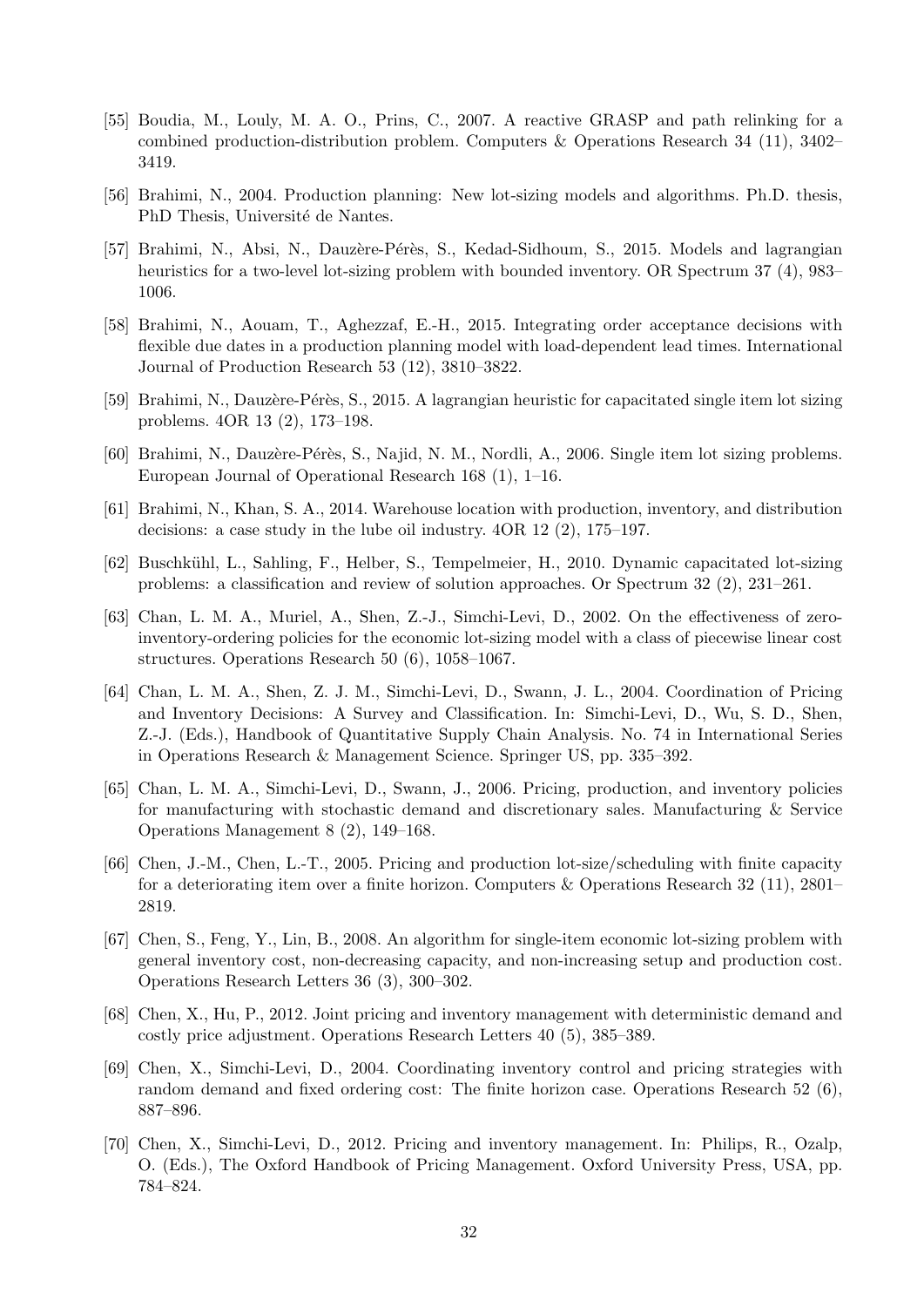- <span id="page-33-30"></span><span id="page-33-29"></span><span id="page-33-28"></span><span id="page-33-27"></span><span id="page-33-26"></span><span id="page-33-25"></span><span id="page-33-24"></span><span id="page-33-23"></span><span id="page-33-22"></span><span id="page-33-21"></span><span id="page-33-20"></span><span id="page-33-19"></span><span id="page-33-18"></span><span id="page-33-17"></span><span id="page-33-15"></span>[71] Chen, X., Zhou, S. X., Chen, Y. F., 2011. Integration of Inventory and Pricing Decisions with Costly Price Adjustments. Operations Research 59 (5), 1144–1158.
- <span id="page-33-11"></span>[72] Chew, E. P., Lee, C., Liu, R., 2009. Joint inventory allocation and pricing decisions for perishable products. International Journal of Production Economics 120 (1), 139–150.
- <span id="page-33-16"></span>[73] Choudhary, D., Shankar, R., 2011. Modeling and analysis of single item multi-period procurement lot-sizing problem considering rejections and late deliveries. Computers & Industrial Engineering 61 (4), 1318–1323.
- <span id="page-33-2"></span>[74] Choudhary, D., Shankar, R., 2014. A goal programming model for joint decision making of inventory lot-size, supplier selection and carrier selection. Computers & Industrial Engineering 71, 1–9.
- <span id="page-33-3"></span>[75] Chu, C., Chu, F., Zhong, J., Yang, S., 2013. A polynomial algorithm for a lot-sizing problem with backlogging, outsourcing and limited inventory. Computers & Industrial Engineering 64 (1), 200–210.
- <span id="page-33-4"></span>[76] Chu, F., Chu, C., 2007. Polynomial algorithms for single-item lot-sizing models with bounded inventory and backlogging or outsourcing. Automation Science and Engineering, IEEE Transactions on 4 (2), 233–251.
- <span id="page-33-7"></span>[77] Chubanov, S., Kovalyov, M. Y., Pesch, E., 2006. An FPTAS for a single-item capacitated economic lot-sizing problem with monotone cost structure. Mathematical Programming 106 (3), 453.
- <span id="page-33-6"></span>[78] Chubanov, S., Kovalyov, M. Y., Pesch, E., 2008. A single-item economic lot-sizing problem with a non-uniform resource: Approximation. European Journal of Operational Research 189 (3), 877–889.
- <span id="page-33-8"></span>[79] Chubanov, S., Pesch, E., 2012. An FPTAS for the single-item capacitated economic lot-sizing problem with supply and demand. Operations Research Letters 40 (6), 445–449.
- <span id="page-33-0"></span>[80] Chung, C.-S., Flynn, J., Lin, C.-H. M., 1994. An effective algorithm for the capacitated single item lot size problem. European Journal of Operational Research 75 (2), 427–440.
- <span id="page-33-9"></span>[81] Coleman, B., McKnew, M. A., 1995. A quick and effective method for capacitated lot sizing with startup and reservation costs. Computers & Operations Research 22 (6), 641–653.
- <span id="page-33-1"></span>[82] Coleman, B. J., 1992. A further analysis of variable demand lot-sizing techniques. Production and Inventory Management Journal; Third Quarter 33 (3), 19–24.
- <span id="page-33-5"></span>[83] Dauzère-Pérès, S., Brahimi, N., Najid, N., Nordli, A., April 2002. The single-item lot sizing problem with time windows. Tech. Rep. 02/4/AUTO, Ecole des Mines de Nantes, France.
- <span id="page-33-10"></span>[84] de Toledo, F. M. B., Shiguemoto, A. L., 2005. Lot-sizing problem with several production centers. Pesquisa Operacional 25 (3), 479–492.
- <span id="page-33-13"></span>[85] Dellaert, N., Melo, M., 1996. Production strategies for a stochastic lot-sizing problem with constant capacity. European Journal of Operational Research 92 (2), 281–301.
- <span id="page-33-14"></span>[86] Dellaert, N. P., Melo, M. T., 1996. Stochastic lot-sizing: Solution and heuristic methods. International Journal of Production Economics 46, 261–276.
- <span id="page-33-12"></span>[87] Dellaert, N. P., Melo, M. T., 2003. Approximate solutions for a stochastic lot-sizing problem with partial customer-order information. European Journal of Operational Research 150 (1), 163–180.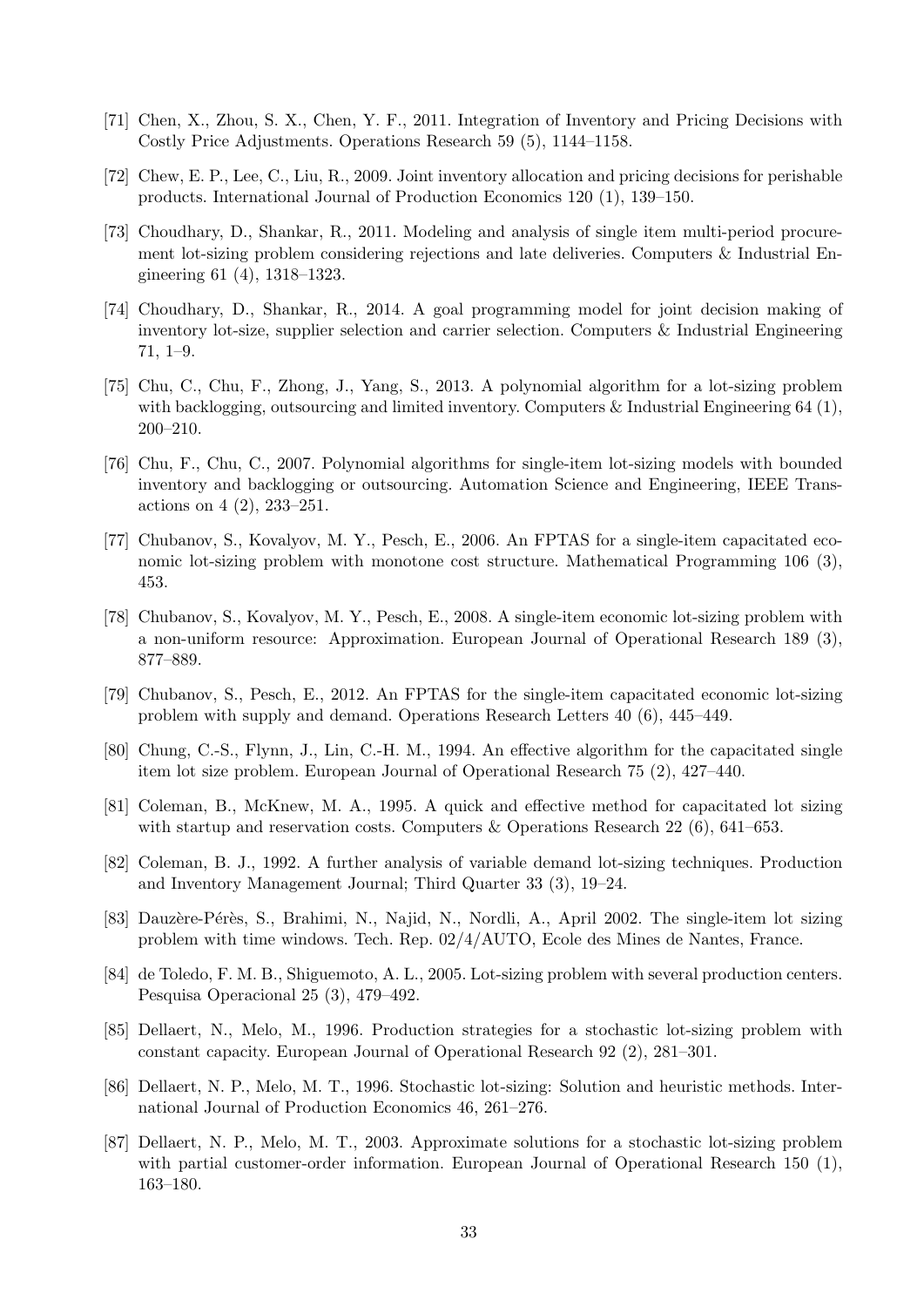- <span id="page-34-25"></span><span id="page-34-24"></span><span id="page-34-23"></span><span id="page-34-22"></span><span id="page-34-21"></span><span id="page-34-20"></span><span id="page-34-19"></span><span id="page-34-18"></span><span id="page-34-17"></span><span id="page-34-5"></span>[88] DeMatteis, J., 1968. An economic lot-sizing technique, i: The part-period algorithm. IBM Systems Journal 7 (1), 30–38.
- <span id="page-34-14"></span>[89] Deng, S., Yano, C. A., 2006. Joint production and pricing decisions with setup costs and capacity constraints. Management Science 52 (5), 741–756.
- <span id="page-34-7"></span>[90] Denizel, M., Solyalı, O., Süral, H., 2010. Tight formulations for the two and three level serial lot-sizing problems. In: International Workshop on Lot Sizing, IWLS'2010. Gardanne, France, pp. 40–42.
- <span id="page-34-3"></span>[91] Di Summa, M., Wolsey, L., 2010. Lot-sizing with stock upper bounds and fixed charges. SIAM Journal on Discrete Mathematics 24 (3), 853–875.
- <span id="page-34-0"></span>[92] Diaz-Madroñero, M., Mula, J., Peidro, D., 2014. A review of discrete-time optimization models for tactical production planning. International Journal of Production Research 52 (17), 5171– 205.
- <span id="page-34-10"></span>[93] Egri, P., Kis, T., Kovács, A., Váncza, J., 2014. An inverse economic lot-sizing approach to eliciting supplier cost parameters. International Journal of Production Economics 149, 80–88.
- <span id="page-34-13"></span>[94] Elmaghraby, W., Keskinocak, P., 2003. Dynamic Pricing in the Presence of Inventory Considerations: Research Overview, Current Practices, and Future Directions. Management Science 49 (10), 1287–1309.
- <span id="page-34-2"></span>[95] Erenguc, S., Aksoy, Y., 1990. A branch and bound algorithm for a single item nonconvex dynamic lot sizing problem with capacity constraints. Computers & Operations Research 17 (2), 199–210.
- <span id="page-34-1"></span>[96] Erenguc, S. S., Tufekci, S., 1987. A branch and bound algorithm for a single-item multi-source dynamic lot sizing problem with capacity constraints. IIE Transactions 19 (1), 73–80.
- <span id="page-34-4"></span>[97] Escalante, M. S., Marenco, J. L., del Carmen Varaldo, M., 2011. A polyhedral study of the singleitem lot-sizing problem with continuous start-up costs. Electronic Notes in Discrete Mathematics 37, 261–266.
- <span id="page-34-8"></span>[98] Fazle Baki, M., Chaouch, B. A., Abdul-Kader, W., 2014. A heuristic solution procedure for the dynamic lot sizing problem with remanufacturing and product recovery. Computers & Operations Research 43, 225–236.
- <span id="page-34-15"></span>[99] Federgruen, A., Heching, A., 1999. Combined Pricing and Inventory Control Under Uncertainty. Operations Research 47 (3), 454–475.
- <span id="page-34-16"></span>[100] Federgruen, A., Lee, C.-Y., 1990. The dynamic lot size model with quantity discount. Naval Research Logistics (NRL) 37 (5), 707–713.
- <span id="page-34-12"></span>[101] Feng, K., Rao, U. S., Raturi, A., 2011. Setting planned orders in master production scheduling under demand uncertainty. International Journal of Production Research 49 (13), 4007–4025.
- <span id="page-34-6"></span>[102] Feng, Y., Chen, S., Kumar, A., Lin, B., 2011. Solving single-product economic lot-sizing problem with non-increasing setup cost, constant capacity and convex inventory cost in  $o(n \log n)$  time. Computers & Operations Research 38 (4), 717–722.
- <span id="page-34-11"></span>[103] Fleischhacker, A. J., Zhao, Y., 2011. Planning for demand failure: A dynamic lot size model for clinical trial supply chains. European Journal of Operational Research 211 (3), 496–506.
- <span id="page-34-9"></span>[104] Fleischmann, B., 1990. The discrete lot-sizing and scheduling problem. European Journal of Operational Research 44, 337–348.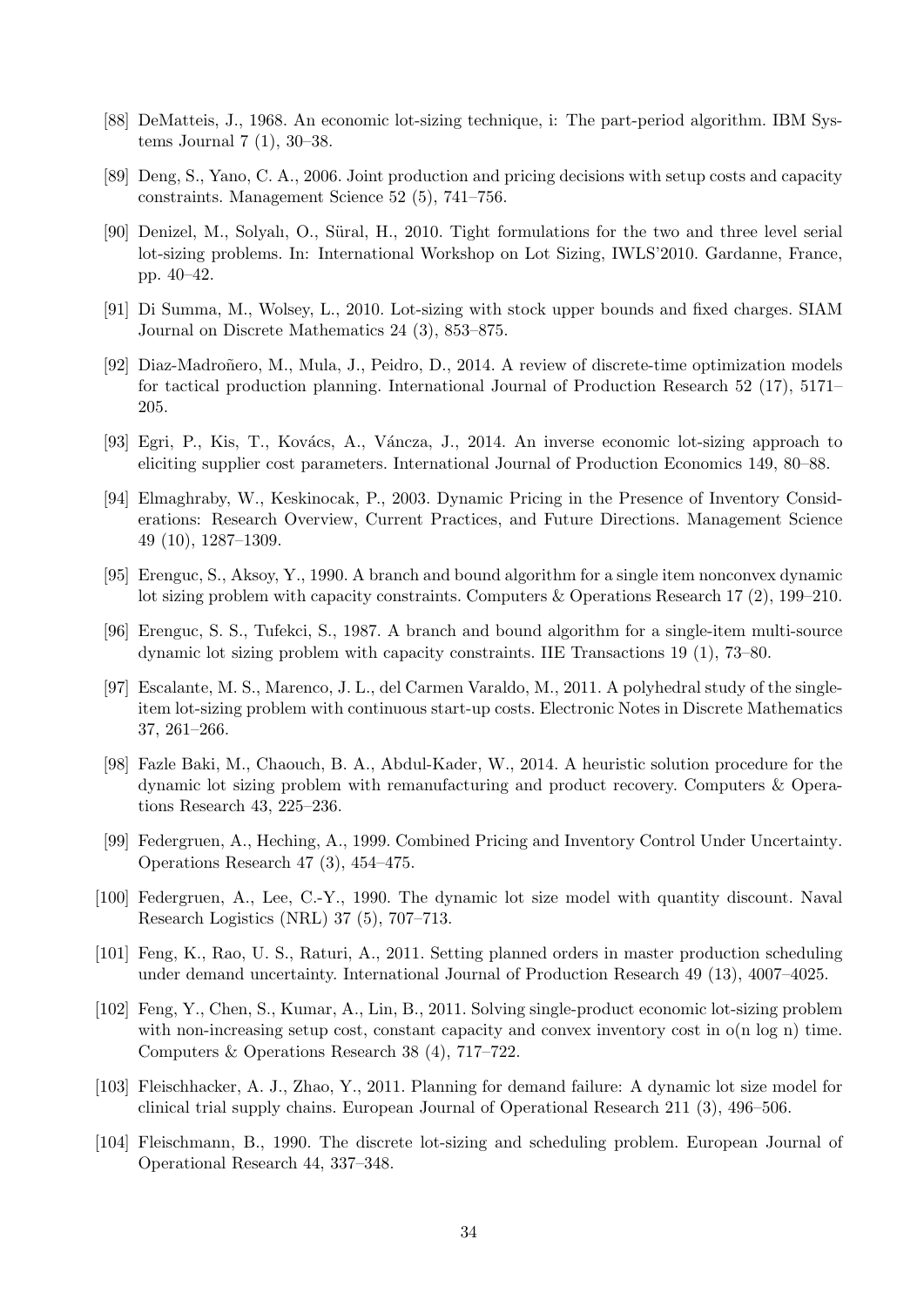- <span id="page-35-22"></span><span id="page-35-21"></span><span id="page-35-20"></span><span id="page-35-19"></span><span id="page-35-18"></span><span id="page-35-16"></span>[105] Florian, M., Klein, M., 1971. Deterministic production planning with concave costs and capacity constraints. Management Science 18, 12–20.
- <span id="page-35-2"></span>[106] Florian, M., Lenstra, J., Rinnooy Kan, H., 1980. Deterministic production planning: Algorithms and complexity. Management Science 26, 669–679.
- <span id="page-35-5"></span>[107] Friedman, Y., Hoch, Y., 1978. A dynamic lot-size model with inventory deterioration. INFOR 16, 183–188.
- <span id="page-35-3"></span>[108] Gade, D., Küçükyavuz, S., 2011. A note on "lot-sizing with fixed charges on stocks: the convex hull". Discrete Optimization 8 (2), 385–392.
- <span id="page-35-17"></span>[109] Gahm, C., Denz, F., Dirr, M., Tuma, A., 2016. Energy-efficient scheduling in manufacturing companies: a review and research framework. European Journal of Operational Research 248 (3), 744–757.
- <span id="page-35-13"></span>[110] Gallego, G., van Ryzin, G., 1994. Optimal Dynamic Pricing of Inventories with Stochastic Demand over Finite Horizons. Management Science 40 (8), 999–1020.
- <span id="page-35-0"></span>[111] Ganas, I., Papachristos, S., 2005. The single-product lot-sizing problem with constant parameters and backlogging: Exact results, a new solution, and all parameter stability regions. Operations Research 53 (1), 170–176.
- <span id="page-35-7"></span>[112] Gavish, B., Johnson, R. E., 1990. Fully polynomial approximation scheme for single-product scheduling in a finite capacity facility. Operations Research 38 (1), 70–83.
- <span id="page-35-12"></span>[113] Gebennini, E., Gamberini, R., Manzini, R., 2009. An integrated production–distribution model for the dynamic location and allocation problem with safety stock optimization. International Journal of Production Economics 122 (1), 286–304.
- <span id="page-35-15"></span>[114] Geunes, J., Romeijn, H. E., Taaffe, K., 2006. Requirements Planning with Pricing and Order Selection Flexibility. Operations Research 54 (2), 394–401.
- <span id="page-35-8"></span>[115] Geunes, J., Taaffe, K., Romeijn, H., 2002. Models for integrated production planning and order selection. In: Proceedings of the 2002 Industrial Engineering Research Conference (IERC). Orlando. pp. 1–6.
- <span id="page-35-4"></span>[116] Ghare, P., Shrader, G., 1963. A model for exponentially decaying inventories. Journal of Industrial Engineering 14, 238–243.
- <span id="page-35-9"></span>[117] Ghodsypour, S., O'Brien, C., 1998. A decision support system for supplier selection using an integrated analytic hierarchy process and linear programming. International Journal of Production Economics 56-57 (0),  $199 - 212$ .
- <span id="page-35-14"></span>[118] Gilbert, S. M., 1999. Coordination of pricing and multi-period production for constant priced goods. European Journal of Operational Research 114 (2), 330–337.
- <span id="page-35-6"></span>[119] Golany, B., Yang, J., Yu, G., 2001. Economic lot-sizing with remanufacturing options. IIE Transactions 33 (11), 995–1003.
- <span id="page-35-1"></span>[120] Guan, Y., 2011. Stochastic lot-sizing with backlogging: computational complexity analysis. Journal of Global Optimization 49 (4), 651–678.
- <span id="page-35-10"></span>[121] Guan, Y., Ahmed, S., Miller, A. J., Nemhauser, G. L., 2006. On formulations of the stochastic uncapacitated lot-sizing problem. Operations Research Letters 34 (3), 241–250.
- <span id="page-35-11"></span>[122] Guan, Y., Ahmed, S., Nemhauser, G. L., Miller, A. J., 2006. A branch-and-cut algorithm for the stochastic uncapacitated lot-sizing problem. Mathematical Programming 105 (1), 55–84.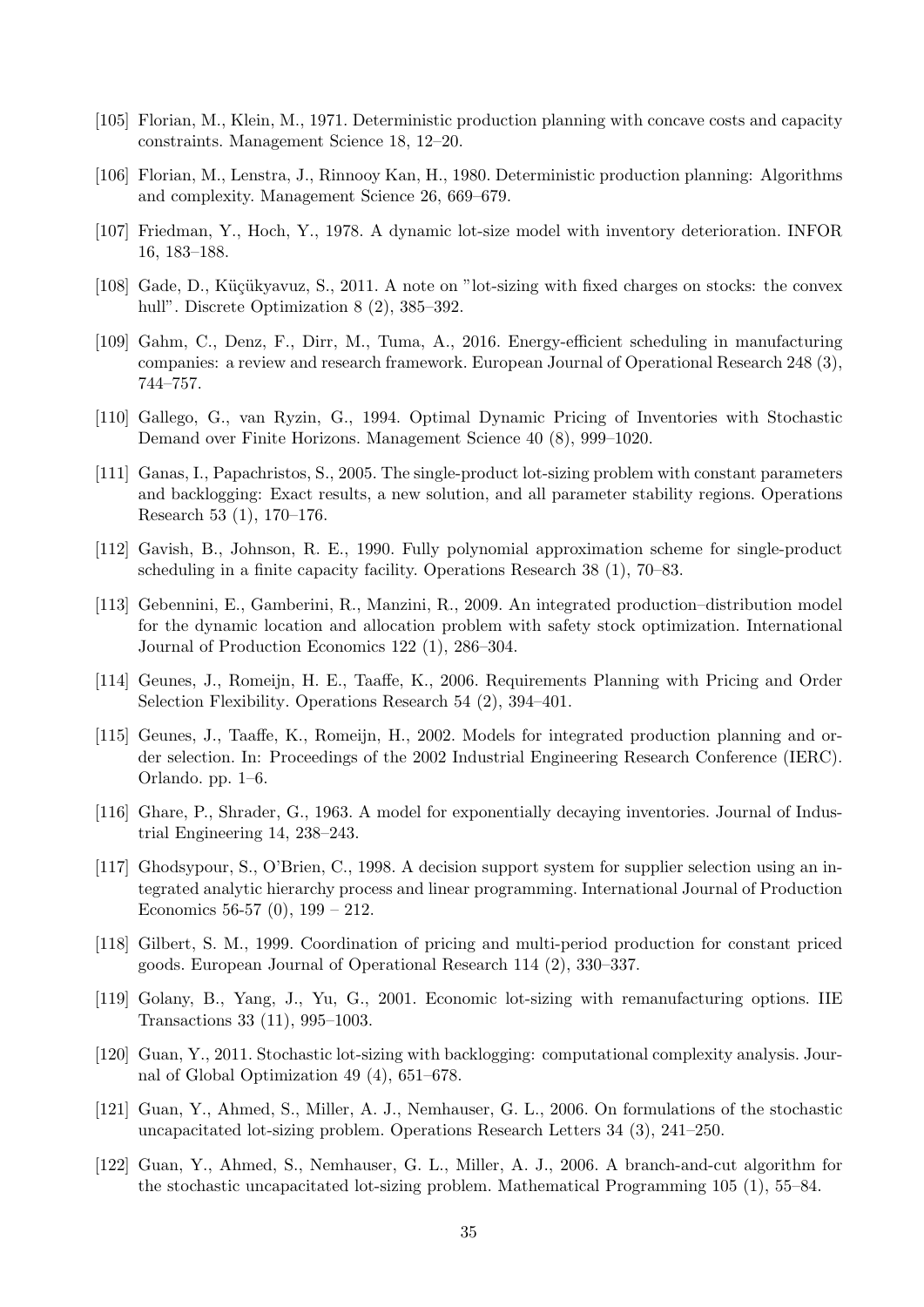- <span id="page-36-24"></span><span id="page-36-23"></span><span id="page-36-22"></span><span id="page-36-21"></span><span id="page-36-20"></span><span id="page-36-19"></span><span id="page-36-18"></span><span id="page-36-14"></span>[123] Guan, Y., Liu, T., 2010. Stochastic lot-sizing problem with inventory-bounds and constant order-capacities. European Journal of Operational Research 207 (3), 1398–1409.
- <span id="page-36-12"></span>[124] Guan, Y., Miller, A. J., 2008. Polynomial-Time Algorithms for Stochastic Uncapacitated Lot-Sizing Problems. Operations Research 56 (5), 1172–1183.
- <span id="page-36-6"></span>[125] Guide, J. V., R., D., Jayaraman, V., Srivastava, R., 1999. Production planning and control for remanufacturing: a state-of-the-art survey. Robotics and Computer-Integrated Manufacturing 15 (3), 221–230.
- <span id="page-36-13"></span>[126] Guillaume, R., Kobylański, P., Zieliński, P., 2012. A robust lot sizing problem with ill-known demands. Fuzzy Sets and Systems 206, 39–57.
- <span id="page-36-8"></span>[127] Gupta, A., Maranas, C. D., 2003. Managing demand uncertainty in supply chain planning. Computers & Chemical Engineering 27 (8-9), 1219–1227, 2nd Pan American Workshop in Process Systems Engineering.
- <span id="page-36-10"></span>[128] Gutiérrez, J., Puerto, J., Sicilia, J., 2004. The multiscenario lot size problem with concave costs. European Journal of Operational Research 156 (1), 162–182.
- <span id="page-36-3"></span>[129] Gutiérrez, J., Sedeno-Noda, A., Colebrook, M., Sicilia, J., 2001. A new characterization for the dynamic lot size problem with bounded inventory. Computers and Operations Research 30 (3), 383–395.
- <span id="page-36-9"></span>[130] Guu, S.-M., Zhang, A. X., 2003. The finite multiple lot sizing problem with interrupted geometric yield and holding costs. European Journal of Operational Research 145 (3), 635–644.
- <span id="page-36-2"></span>[131] Haase, K., 1994. Lotsizing and Scheduling for Production Planning. Springer-Verlag, New York.
- <span id="page-36-1"></span>[132] Hardin, J. R., Nemhauser, G. L., Savelsbergh, M. W. P., 2007. Analysis of bounds for a capacitated single-item lot-sizing problem. Computers & Operations Research 34 (6), 1721–1743.
- <span id="page-36-11"></span>[133] Haugen, K. K., Løkketangen, A., Woodruff, D. L., 2001. Progressive hedging as a meta-heuristic applied to stochastic lot-sizing. European Journal of Operational Research 132 (1), 116–122.
- <span id="page-36-5"></span>[134] Hellion, B., Mangione, F., Penz, B., 2012. A polynomial time algorithm to solve the single-item capacitated lot sizing problem with minimum order quantities and concave costs. European Journal of Operational Research 222 (1), 10–16.
- <span id="page-36-7"></span>[135] Hellion, B., Mangione, F., Penz, B., 2014. Stability contracts between supplier and retailer: a new lot sizing model. International Journal of Production Research 53 (1), 1–12.
- <span id="page-36-17"></span>[136] Hindi, K., 1995. Efficient solution of the single-item, capacitated lot-sizing problem with start-up and reservation costs. Journal of the Operational Research Society 46 (10), 1223–1236.
- <span id="page-36-0"></span>[137] Holmbom, M., Segerstedt, A., 2014. Economic order quantities in production: From harris to economic lot scheduling problems. International Journal of Production Economics 155, 82–90.
- <span id="page-36-4"></span>[138] Hsu, V., 2000. Dynamic economic lot size model with perishable inventory. Management Science. 46(8), 1159–1169.
- <span id="page-36-16"></span>[139] Hsu, V. N., Lowe, T. J., 2001. Dynamic economic lot size models with period-pair-dependent backorder and inventory costs. Operations Research 49 (2), 316–321.
- <span id="page-36-15"></span>[140] Hu, J., Munson, C. L., Silver, E. A., 2004. A modified silver-meal heuristic for dynamic lot sizing under incremental quantity discounts. The Journal of the Operational Research Society 55 (6), 671–673.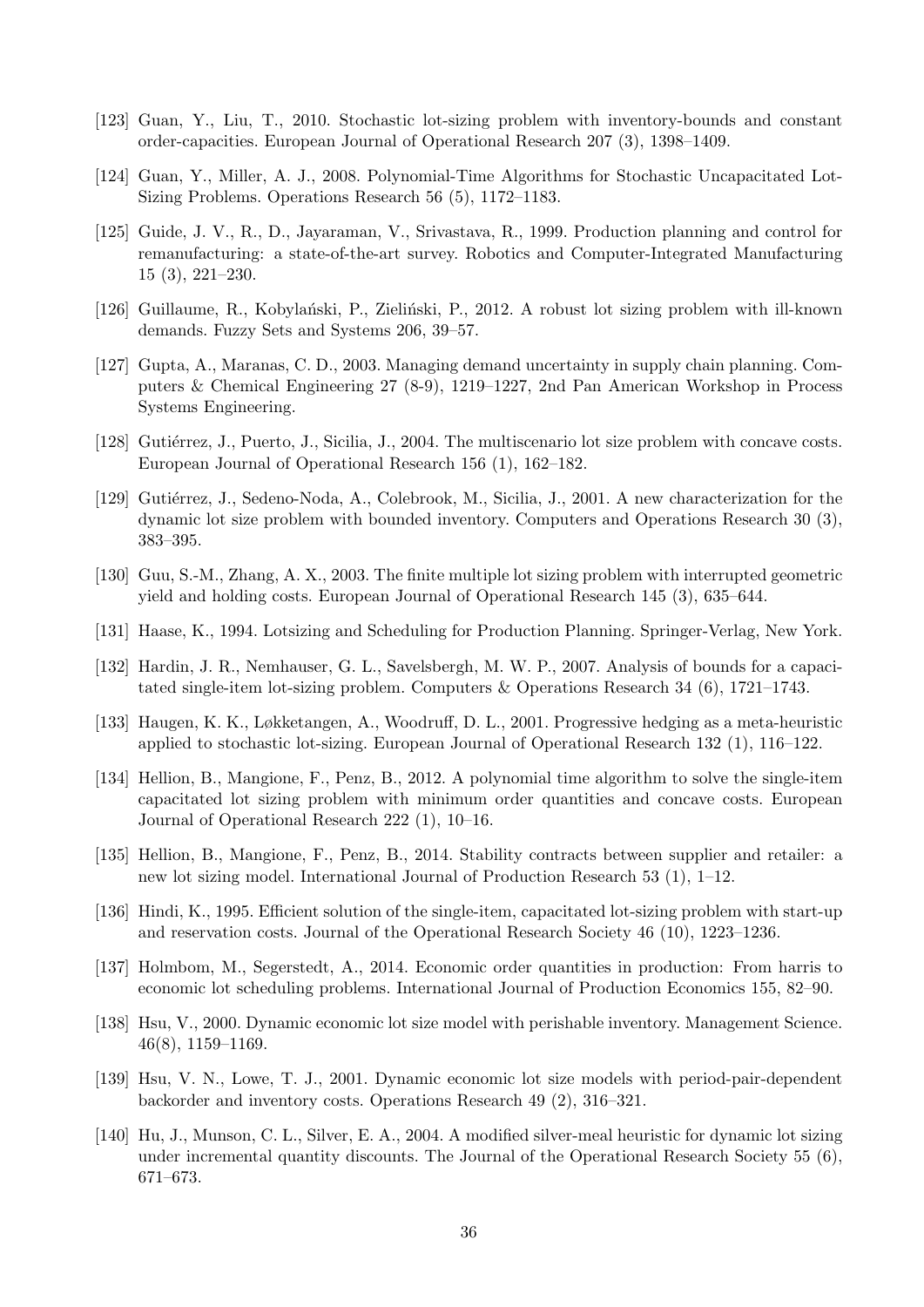- <span id="page-37-26"></span><span id="page-37-25"></span><span id="page-37-24"></span><span id="page-37-23"></span><span id="page-37-22"></span><span id="page-37-21"></span><span id="page-37-20"></span><span id="page-37-19"></span><span id="page-37-18"></span><span id="page-37-11"></span>[141] Huang, K., Ahmed, S., 2010. A stochastic programming approach for planning horizons of infinite horizon capacity planning problems. European Journal of Operational Research 200 (1), 74–84.
- <span id="page-37-17"></span>[142] Huang, K., Küçükyavuz, S., 2008. On stochastic lot-sizing problems with random lead times. Operations Research Letters 36 (3), 303–308.
- <span id="page-37-8"></span>[143] Huang, L., Zhong, J.-H., Ni, Z.-W., Yang, S.-L., 2008. Polynomial algorithm for capacitated lot sizing models with shortage and outsourcing. Journal of System Simulation 20 (11), 2800–2805.
- <span id="page-37-6"></span>[144] Hwang, H.-C., 2007. Dynamic lot-sizing model with production time windows. Naval Research Logistics (NRL) 54 (6), 692–701.
- <span id="page-37-2"></span>[145] Hwang, H.-C., 2007. An efficient procedure for dynamic lot-sizing model with demand time windows. Journal of Global Optimization 37 (1), 11–26.
- <span id="page-37-5"></span>[146] Hwang, H.-C., Jaruphongsa, W., 2008. Dynamic lot-sizing model for major and minor demands. European Journal of Operational Research 184 (2), 711–724.
- <span id="page-37-7"></span>[147] Hwang, H.-C., van den Heuvel, W., 2012. Improved algorithms for a lot-sizing problem with inventory bounds and backlogging. Naval Research Logistics (NRL) 59 (3-4), 244–253.
- <span id="page-37-3"></span>[148] Hwang, H.-C., van den Heuvel, W., Wagelmans, A. P., 2013. The economic lot-sizing problem with lost sales and bounded inventory. IIE Transactions 45 (8), 912–924.
- <span id="page-37-1"></span>[149] Jans, R., Degraeve, Z., 2008. Modeling industrial lot sizing problems: a review. International Journal of Production Research 46 (6), 1619–1643.
- <span id="page-37-4"></span>[150] Jaruphongsa, W., Cetinkaya, S., Lee, C.-Y., 2004. Warehouse space capacity and delivery time window considerations in dynamic lot-sizing for a simple supply chain. International Journal of Production Economics 92 (2), 169–180.
- <span id="page-37-12"></span>[151] Jiang, R., Guan, Y., 2011. An -time algorithm for the stochastic uncapacitated lot-sizing problem with random lead times. Operations Research Letters 39 (1), 74–77.
- <span id="page-37-9"></span>[152] Kaminsky, P., Simchi-Levi, D., 2003. Production and distribution lot sizing in a two stage supply chain. IIE Transactions 35 (11), 1065–1075.
- <span id="page-37-14"></span>[153] Kaminsky, P., Swaminathan, J. M., 2004. Effective Heuristics for Capacitated Production Planning with Multiperiod Production and Demand with Forecast Band Refinement. Manufacturing & Service Operations Management 6 (2), 184–194.
- <span id="page-37-0"></span>[154] Karimi, B., Fatemi Ghomi, S. M. T., Wilson, J. M., 2003. The capacitated lot sizing problem: a review of models and algorithms. Omega 31 (5), 365–378.
- <span id="page-37-16"></span>[155] Karmarkar, U. S., Kekre, S., Kekre, S., 1987. The dynamic lot-sizing problem with startup and reservation costs. Operations Research 35 (3), 389.
- <span id="page-37-13"></span>[156] Ketsarapong, S., Punyangarm, V., Phusavat, K., Lin, B., 2012. An experience-based system supporting inventory planning: A fuzzy approach. Expert Systems with Applications 39 (8), 6994–7003.
- <span id="page-37-10"></span>[157] Khouja, M., Goyal, S., 2008. A review of the joint replenishment problem literature: 1989-2005. European Journal of Operational Research 186  $(1)$ ,  $1 - 16$ .
- <span id="page-37-15"></span>[158] Kian, R., Ülkü Gürler, Berk, E., 2014. The dynamic lot-sizing problem with convex economic production costs and setups. International Journal of Production Economics 155 (0), 361 – 379, celebrating a century of the economic order quantity model.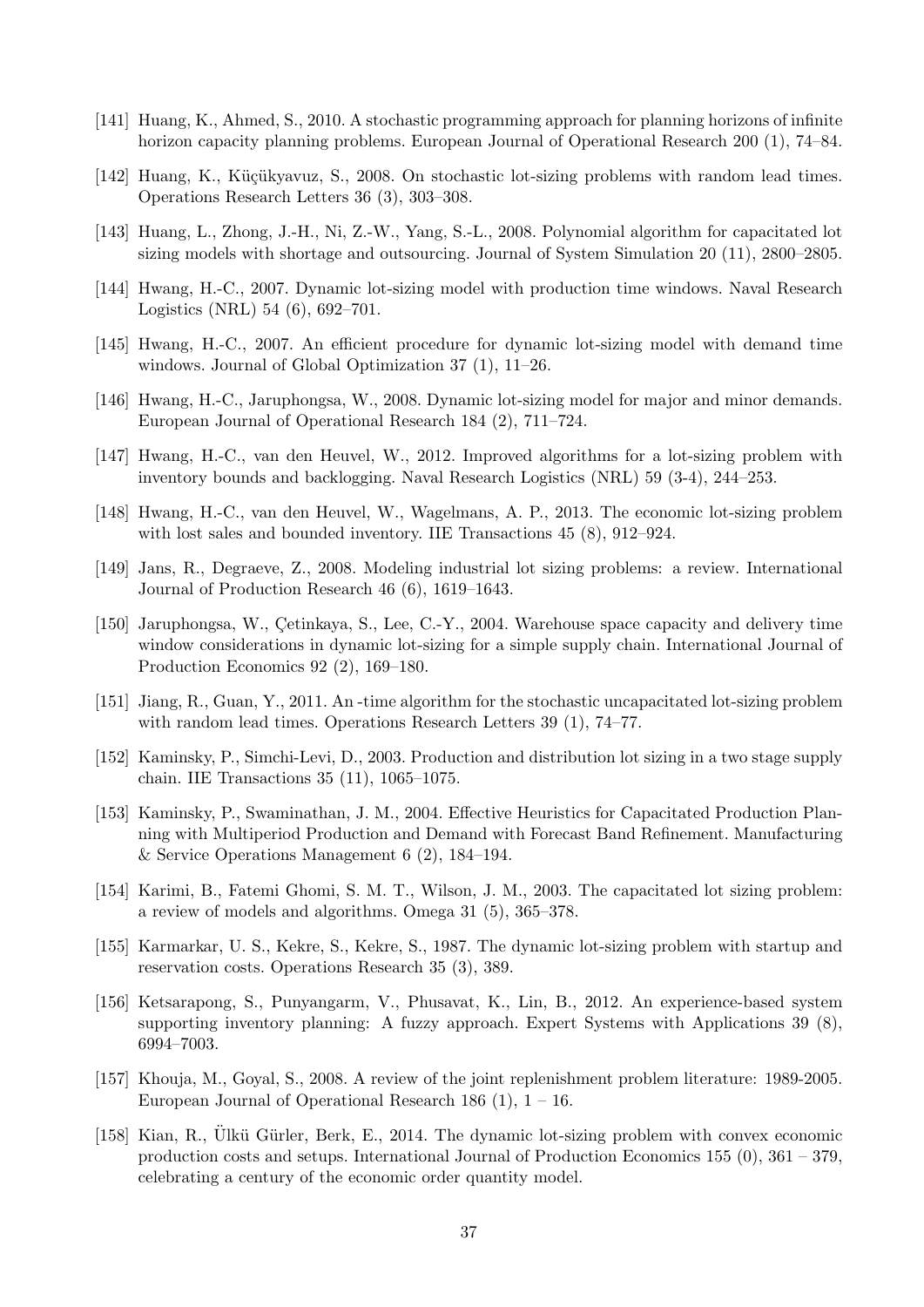- <span id="page-38-25"></span><span id="page-38-24"></span><span id="page-38-23"></span><span id="page-38-22"></span><span id="page-38-21"></span><span id="page-38-20"></span><span id="page-38-19"></span><span id="page-38-18"></span><span id="page-38-13"></span>[159] Kimes, S. E., 1989. Yield management: A tool for capacity-considered service firms. Journal of Operations Management 8 (4), 348–363.
- <span id="page-38-1"></span>[160] Küçükyavuz, S., Pochet, Y., 2009. Uncapacitated lot sizing with backlogging: the convex hull. Mathematical Programming 118 (1), 151–175.
- <span id="page-38-15"></span>[161] Koca, E., Yaman, H., Aktürk, M. S., 2014. Lot sizing with piecewise concave production costs. INFORMS Journal on Computing 26 (4), 767–779.
- <span id="page-38-9"></span>[162] Koh, S. C. L., Saad, S. M., Jones, M. H., 2002. Uncertainty under mrp-planned manufacture: Review and categorization. International Journal of Production Research 40 (10), 2399–2421.
- <span id="page-38-3"></span>[163] Kovalyov, M., Pesch, E., 2014. An o(n log n) algorithm for a single-item capacitated lot-sizing problem with linear costs and no backlogging. International Journal of Production Research 52 (13), 3758–3761.
- <span id="page-38-11"></span>[164] Küçükyavuz, S., 2011. Mixed-integer optimization approaches to deterministic and stochastic inventory management. INFORMS TutORials in Operations Research (ed. J. Geunes) 8, 90–105.
- <span id="page-38-17"></span>[165] Kuhn, H., 1997. A dynamic lot sizing model with exponential machine breakdowns. European Journal of Operational Research 100 (3), 514 – 536.
- <span id="page-38-14"></span>[166] Kunreuther, H., Schrage, L., 1973. Joint Pricing and Inventory Decisions for Constant Priced Items. Management Science 19 (7), 732–738.
- <span id="page-38-6"></span>[167] Lasserre, J.-B., 1992. An integrated model for job-shop planning and scheduling. Management Science 38 (8), 1201–1211.
- <span id="page-38-2"></span>[168] Lee, C., Cetinkaya, S., Wagelmans, A., 2001. A dynamic lot-sizing model with demand time windows. Management Science 47 (10), 1384–1395.
- <span id="page-38-4"></span>[169] Lee, C.-Y., 2004. Inventory replenishment model: lot sizing versus just-in-time delivery. Operations Research Letters  $32(6)$ ,  $581-590$ .
- <span id="page-38-5"></span>[170] Lee, C. Y., Cetinkaya, S., Jaruphongsa, W., 2003. A dynamic model for inventory lot sizing and outbound shipment scheduling at a third-party warehouse. Operations Research 51 (5), 735–747.
- <span id="page-38-7"></span>[171] Lei, L., Liu, S., Ruszczynski, A., Park, S., 2006. On the integrated production, inventory, and distribution routing problem. IIE Transactions 38 (11), 955–970.
- <span id="page-38-8"></span>[172] Levi, R., Geunes, J., Romeijn, H. E., Shmoys, D. B., 2005. Inventory and facility location models with market selection. In: Integer Programming and Combinatorial Optimization. Springer, pp. 111–124.
- <span id="page-38-0"></span>[173] Levi, R., Roundy, R. O., Shmoys, D. B., 2006. Primal-dual algorithms for deterministic inventory problems. Mathematics of Operations Research 31 (2), 267–284.
- <span id="page-38-12"></span>[174] Levi, R., Shi, C., 2013. Approximation algorithms for the stochastic lot-sizing problem with order lead times. Operations Research 61 (3), 593–602.
- <span id="page-38-10"></span>[175] Li, C., Liu, F., Cao, H., Wang, Q., 2009. A stochastic dynamic programming based model for uncertain production planning of re-manufacturing system. International Journal of Production Research 47 (13), 3657–3668.
- <span id="page-38-16"></span>[176] Li, Y., Nemhauser, G., Savelsbergh, M., 2012. Pricing for production and delivery flexibility in single-item lot-sizing. Computers & Operations Research 39 (12), 3408–3419.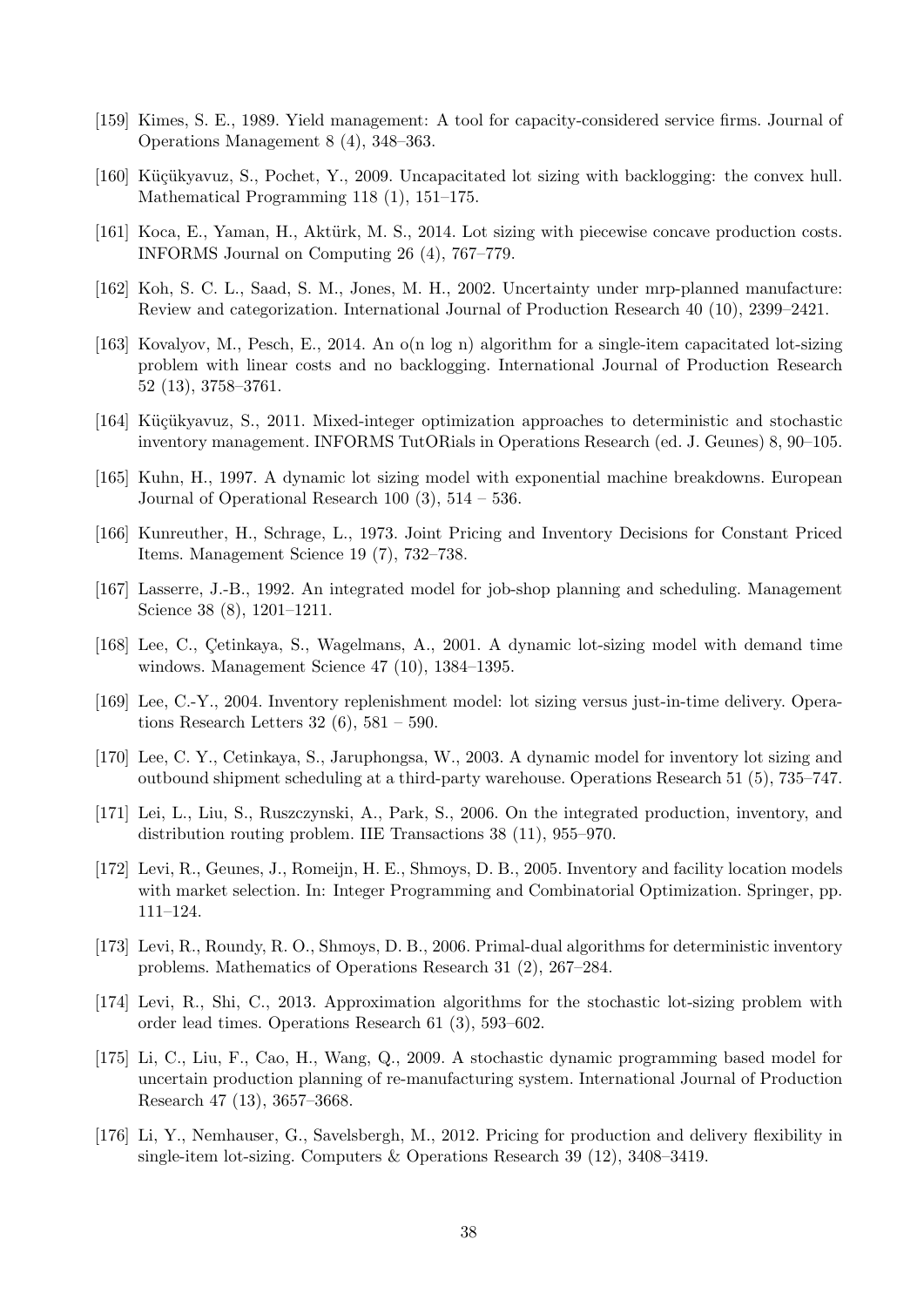- <span id="page-39-28"></span><span id="page-39-27"></span><span id="page-39-26"></span><span id="page-39-25"></span><span id="page-39-24"></span><span id="page-39-23"></span><span id="page-39-22"></span><span id="page-39-21"></span><span id="page-39-20"></span><span id="page-39-19"></span><span id="page-39-18"></span><span id="page-39-6"></span>[177] Liberopoulos, G., Tsikis, I., Delikouras, S., 2010. Backorder penalty cost coefficient "b": What could it be? International Journal of Production Economics  $123(1)$ ,  $166 - 178$ .
- <span id="page-39-12"></span>[178] Lippman, S. A., 1969. Optimal inventory policy with multiple set-up costs. Management Science 16 (1), 118–138.
- <span id="page-39-9"></span>[179] Liu, T., 2008. Economic lot sizing problem with inventory bounds. European journal of operational research 185 (1), 204–215.
- <span id="page-39-4"></span>[180] Liu, X., Chu, F., Chu, C., Wang, C., 2007. Lot sizing with bounded inventory and lost sales. International Journal of Production Research 45 (24), 5881–5894.
- <span id="page-39-5"></span>[181] Liu, X., Tu, Y., 2008. Production planning with limited inventory capacity and allowed stockout. International Journal of Production Economics 111 (1), 180–191.
- <span id="page-39-1"></span>[182] Loparic, M., Marchand, H., Wolsey, L. A., 2003. Dynamic knapsack sets and capacitated lotsizing. Mathematical Programming 95 (1), 53–69.
- <span id="page-39-3"></span>[183] Loparic, M., Pochet, Y., Wolsey, L. A., 2001. The uncapacitated lot-sizing problem with sales and safety stocks. Mathematical Programming 89 (3), 487–504.
- <span id="page-39-0"></span>[184] Lotfi, V., Yoon, Y.-S., 1994. Algorithm for the single-item capacitated lot-sizing problem with concave production and holding costs. Journal of the Operational Research Society 45 (8), 934– 941.
- <span id="page-39-8"></span>[185] Love, S., 1973. Bounded production and inventory models with piecewise concave costs. Management Science 20(3), 313–318.
- <span id="page-39-13"></span>[186] Melo, R. A., Wolsey, L. A., 2010. Uncapacitated two-level lot-sizing. Operations Research Letters  $38(4)$ ,  $241-245$ .
- <span id="page-39-16"></span>[187] Merzifonluoglu, Y., Geunes, J., Romeijn, H., 2007. Integrated capacity, demand, and production planning with subcontracting and overtime options. Naval Research Logistics (NRL) 54 (4), 433– 447.
- <span id="page-39-10"></span>[188] Minner, S., 2009. A comparison of simple heuristics for multi-product dynamic demand lotsizing with limited warehouse capacity. International Journal of Production Economics 118 (1), 305–310.
- <span id="page-39-17"></span>[189] Mirmohammadi, S. H., Shadrokh, S., Kianfar, F., 2009. An efficient optimal algorithm for the quantity discount problem in material requirement planning. Computers & Operations Research 36 (6), 1780–1788.
- <span id="page-39-14"></span>[190] Moqri, M., Javadi, M., Yazdian, A., 2011. Supplier selection and order lot sizing using dynamic programming. International Journal of Industrial Engineering Computations 2 (2), 319–328.
- <span id="page-39-15"></span>[191] Mula, J., Poler, R., García-Sabater, J., Lario, F., 2006. Models for production planning under uncertainty: A review. International Journal of Production Economics  $103$  (1),  $271 - 285$ .
- <span id="page-39-11"></span>[192] Nahmias, S., 1982. Perishable inventory theory: A review. Operations Research 30, 680–708.
- <span id="page-39-7"></span>[193] Ng, C., Kovalyov, M. Y., Cheng, T., 2010. A simple FPTAS for a single-item capacitated economic lot-sizing problem with a monotone cost structure. European Journal of Operational Research 200 (2), 621–624.
- <span id="page-39-2"></span>[194] Nydick, R. L., Weiss, H. J., 1989. An evaluation of variable-demand lot-sizing techniques. Production and Inventory Management Journal 30 (4), 41.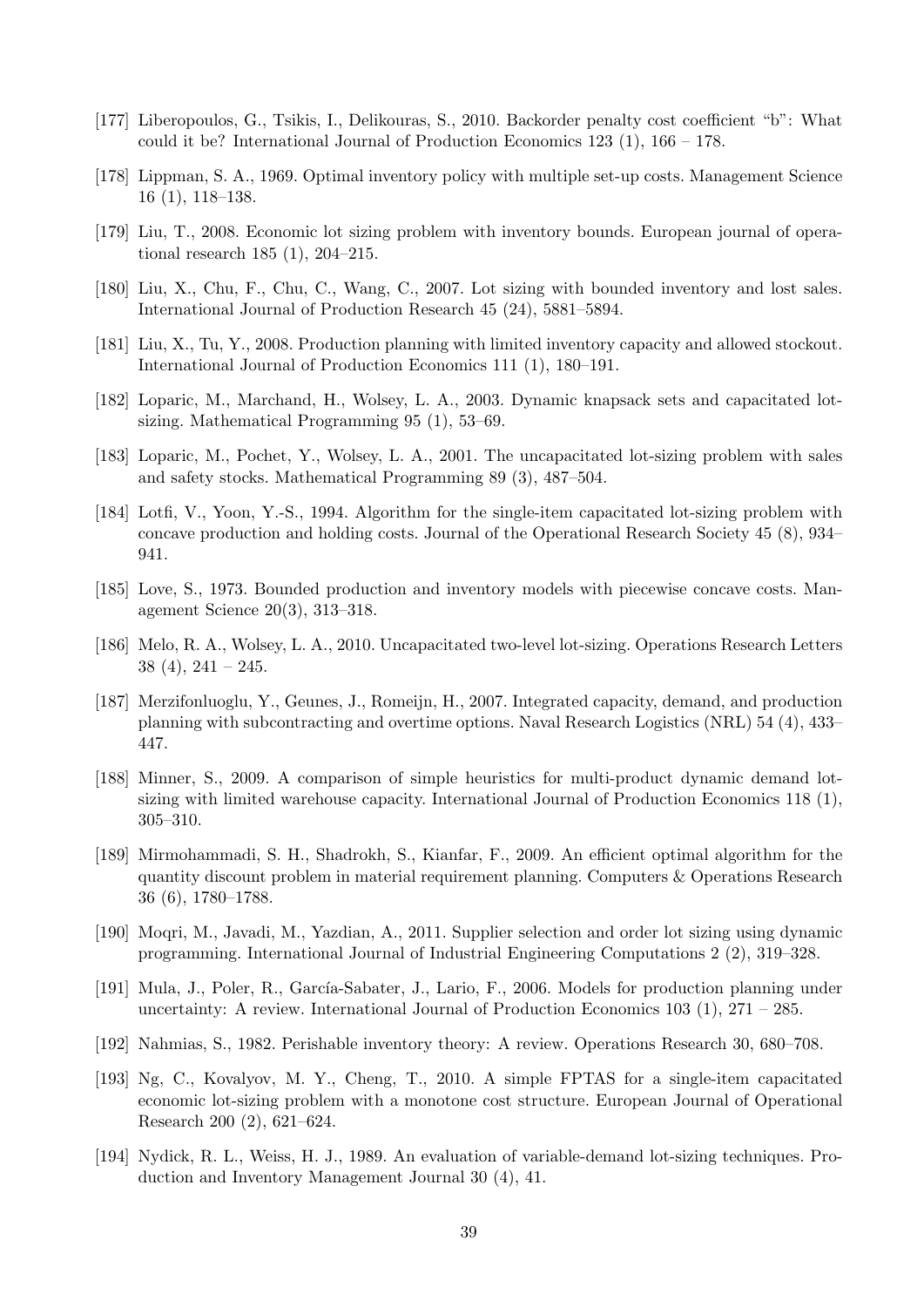- <span id="page-40-28"></span><span id="page-40-27"></span><span id="page-40-26"></span><span id="page-40-25"></span><span id="page-40-24"></span><span id="page-40-23"></span><span id="page-40-22"></span><span id="page-40-21"></span><span id="page-40-20"></span><span id="page-40-19"></span><span id="page-40-18"></span><span id="page-40-10"></span>[195] Okhrin, I., Richter, K., 2011. The linear dynamic lot size problem with minimum order quantity. International Journal of Production Economics 133 (2), 688–693.
- <span id="page-40-11"></span>[196] Okhrin, I., Richter, K., 2011. An o(t3) algorithm for the capacitated lot sizing problem with minimum order quantities. European Journal of Operational Research 211 (3), 507–514.
- <span id="page-40-9"></span>[197] Onal, M., 2016. The two-level economic lot sizing problem with perishable items. Operations Research Letters 44 (3), 403–408.
- <span id="page-40-8"></span>[198] Onal, M., Romeijn, H. E., Sapra, A., van den Heuvel, W., 2015. The economic lot-sizing prob- ¨ lem with perishable items and consumption order preference. European Journal of Operational Research 244 (3), 881–891.
- <span id="page-40-6"></span>[199] Onal, M., van den Heuvel, W., Liu, T., 2012. A note on "the economic lot sizing problem with inventory bounds". European Journal of Operational Research 223 (1), 290–294.
- <span id="page-40-5"></span>[200] Oral, M., Salvador, M. S., Reisman, A., Dean, B. V., 1972. On the evaluation of shortage costs for inventory control of finished goods. Management Science 18 (6), B–344–B–351.
- <span id="page-40-4"></span>[201] Ou, J., 2012. Economic lot sizing with constant capacities and concave inventory costs. Naval Research Logistics (NRL) 59 (7), 497–501.
- <span id="page-40-7"></span>[202] Pahl, J., Voß, S., 2014. Integrating deterioration and lifetime constraints in production and supply chain planning: A survey. European Journal of Operational Research 238  $(3)$ , 654 – 674.
- <span id="page-40-16"></span>[203] Pai, P.-F., 2003. Capacitated Lot size problems with fuzzy capacity. Mathematical and Computer Modelling 38 (5–6), 661–669.
- <span id="page-40-13"></span>[204] Pan, Z., Tang, J., Liu, O., 2009. Capacitated dynamic lot sizing problems in closed-loop supply chain. European Journal of Operational Research 198 (3), 810–821.
- <span id="page-40-12"></span>[205] Park, Y. W., Klabjan, D., 2015. Lot sizing with minimum order quantity. Discrete Applied Mathematics 181 (0), 235 – 254.
- <span id="page-40-3"></span>[206] Parsopoulos, K., Konstantaras, I., Skouri, K., 2015. Metaheuristic optimization for the singleitem dynamic lot sizing problem with returns and remanufacturing. Computers & Industrial Engineering 83 (0), 307 – 315.
- <span id="page-40-17"></span>[207] Perakis, G., Zaretsky, M., 2008. Multiperiod Models with Capacities in Competitive Supply Chain. Production and Operations Management 17 (4), 439–454.
- <span id="page-40-2"></span>[208] Pereira, O., Wolsey, L., 2001. On the wagner-whitin lot-sizing polyhedron. Mathematics of Operations Research 26 (3), 591–600.
- <span id="page-40-14"></span>[209] Piperagkas, G. S., Konstantaras, I., Skouri, K., Parsopoulos, K. E., 2012. Solving the stochastic dynamic lot-sizing problem through nature-inspired heuristics. Computers & Operations Research 39 (7), 1555–1565.
- <span id="page-40-1"></span>[210] Pochet, Y., Wolsey, L. A., 1993. Lot-sizing with constant batches: Formulation and valid inequalities. Mathematics of Operations Research 18 (4), 767–785.
- <span id="page-40-0"></span>[211] Pochet, Y., Wolsey, L. A., 2006. Production planning by mixed integer programming. Springer, New York; Berlin.
- <span id="page-40-15"></span>[212] Pujawan, I. N., Silver, E. A., 2008. Augmenting the lot sizing order quantity when demand is probabilistic. European Journal of Operational Research 188 (3), 705–722.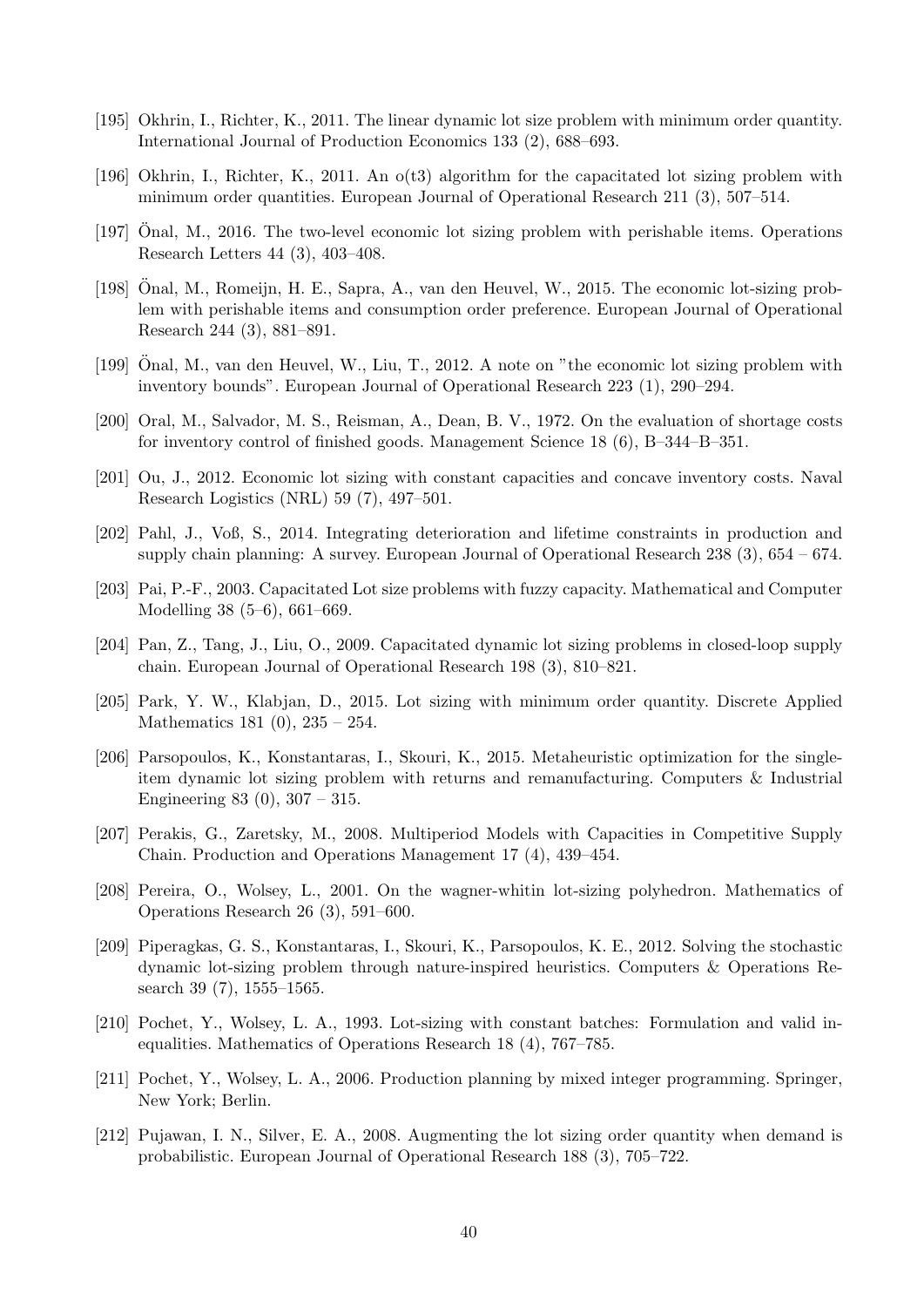- <span id="page-41-21"></span><span id="page-41-20"></span><span id="page-41-19"></span><span id="page-41-18"></span><span id="page-41-17"></span><span id="page-41-16"></span><span id="page-41-15"></span><span id="page-41-14"></span><span id="page-41-12"></span>[213] Pujawan, N., 2004. The effect of lot sizing rules on order variability. European Journal of Operational Research 159 (3), 617–635.
- <span id="page-41-1"></span>[214] Rajagopalan, S., 1992. Deterministic capacity expansion under deterioration. Management Science 38, 525–539.
- <span id="page-41-13"></span>[215] Retel Helmrich, M. J., Jans, R., van den Heuvel, W., Wagelmans, A. P., 2015. The economic lotsizing problem with an emission capacity constraint. European Journal of Operational Research  $241(1), 50-62.$
- <span id="page-41-5"></span>[216] Retel Helmrich, M. J., Jans, R., van den Heuvel, W., Wagelmans, A. P. M., 2014. Economic lot-sizing with remanufacturing: complexity and efficient formulations. IIE Transactions 46 (1), 67–86.
- <span id="page-41-3"></span>[217] Richter, K., Sombrutzki, M., 2000. Remanufacturing planning for the reverse wagner/whitin models. European Journal of Operational Research 121 (2), 304–315.
- <span id="page-41-4"></span>[218] Richter, K., Weber, J., 2001. The reverse wagner/whitin model with variable manufacturing and remanufacturing cost. International Journal of Production Economics 71 (1), 447–456.
- <span id="page-41-2"></span>[219] Robinson, P., Narayanan, A., Sahin, F., 2009. Coordinated deterministic dynamic demand lotsizing problem: A review of models and algorithms. Omega  $37(1)$ ,  $3 - 15$ .
- <span id="page-41-7"></span>[220] Ruokokoski, M., Solyali, O., Cordeau, J.-F., Jans, R., Sural, H., 2010. Efficient formulations and a branch-and-cut algorithm for a production-routing problem. GERAD technical report g-2010-66, HEC Montréal, Canada.
- <span id="page-41-11"></span>[221] Sana, S. S., Goyal, S. K., Chaudhuri, K., 2007. An imperfect production process in a volume flexible inventory model. International Journal of Production Economics 105 (2), 548–559.
- <span id="page-41-6"></span>[222] Schulz, T., 2011. A new silver-meal based heuristic for the single-item dynamic lot sizing problem with returns and remanufacturing. International Journal of Production Research 49 (9), 2519– 2533.
- [223] Sedeño-Noda, A., Gutiérrez, J., Abdul-Jalbar, B., Sicilia, J., 2004. An o(t log t) algorithm for the dynamic lot size problem with limited storage and linear costs. Computational Optimization and Applications 28 (3), 311–323.
- [224] Senoussi, A., Mouss, N. K., Penz, B., Brahimi, N., Dauzère-Pérès, S., 2015. Modeling and solving a one-supplier multi-vehicle production-inventory-distribution problem with clustered retailers. The International Journal of Advanced Manufacturing Technology, 1–19.
- <span id="page-41-10"></span>[225] Senyiğit, E., Düğenci, M., Aydin, M. E., Zeydan, M., Mar. 2013. Heuristic-based neural networks for stochastic dynamic lot sizing problem. Applied Soft Computing 13 (3), 1332–1339.
- <span id="page-41-8"></span>[226] Shiguemoto, A., Armentano, V., 2010. A tabu search procedure for coordinating production, inventory and distribution routing problems. International Transactions in Operational Research 17 (2), 179–195.
- [227] Shiue, Y.-C., 1990. Decision criteria on the branch-and-bound method for optimal single-level lot sizing with backlogging. Engineering Costs and Production Economics 20 (2), 139–150.
- <span id="page-41-9"></span>[228] Silver, E., 1978. Inventory control under a probabilistic time-varying, demand pattern. A I I E Transactions 10 (4), 371–379.
- <span id="page-41-0"></span>[229] Silver, E., Meal, H., 1973. A heuristic for selecting lot size quantities for the case of a deterministic time-varying demand rate and discrete opportunities for replenishment. Production and Inventory Management 14, 64–74.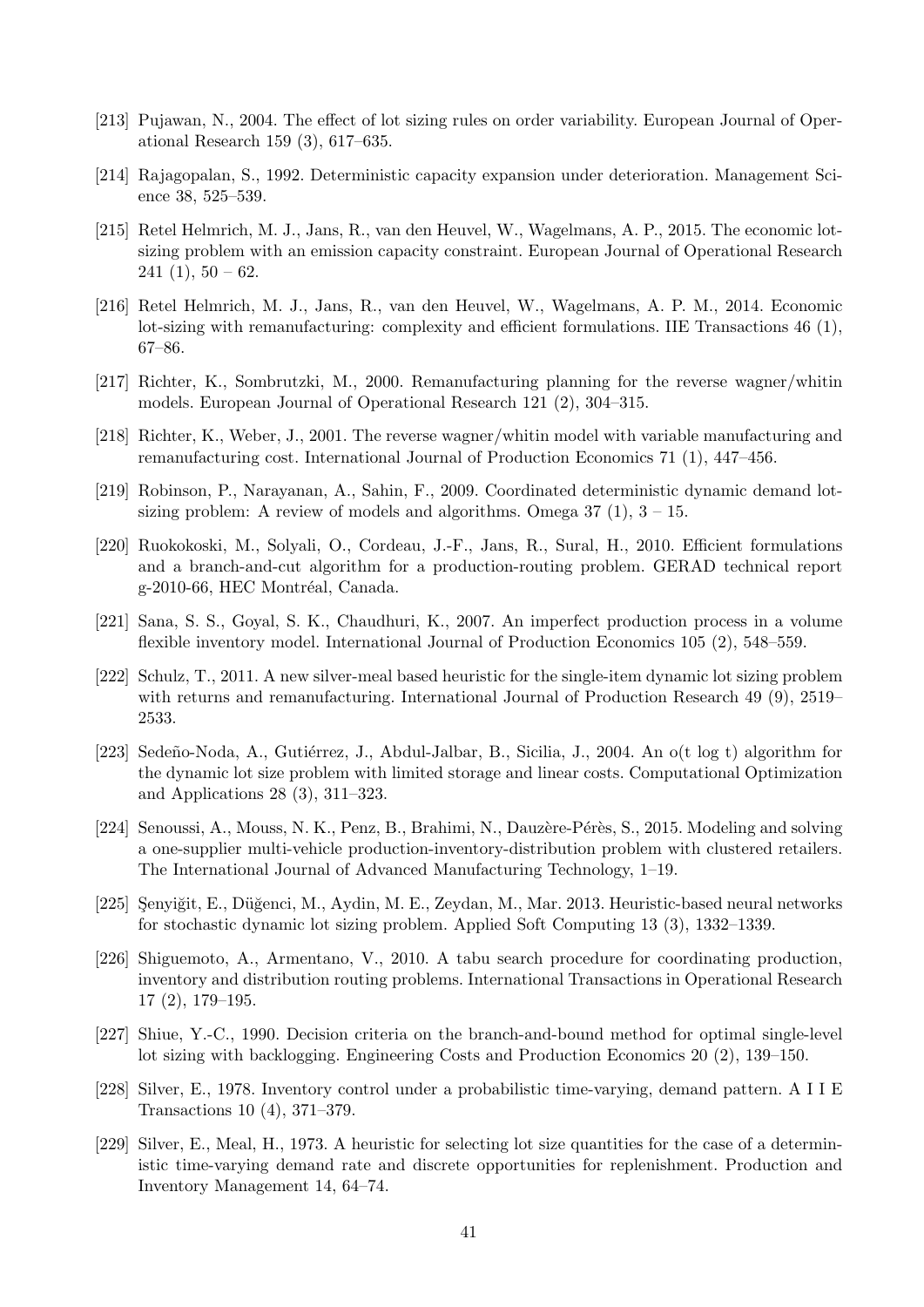- <span id="page-42-25"></span><span id="page-42-24"></span><span id="page-42-23"></span><span id="page-42-22"></span><span id="page-42-21"></span><span id="page-42-20"></span><span id="page-42-19"></span><span id="page-42-18"></span><span id="page-42-14"></span>[230] Simchi-Levi, D., Chen, X., Bramel, J., 2014. Integration of Inventory and Pricing. In: The Logic of Logistics. Springer Series in Operations Research and Financial Engineering. Springer New York, pp. 177–209.
- <span id="page-42-13"></span>[231] Sodhi, M. S., 2005. Managing Demand Risk in Tactical Supply Chain Planning for a Global Consumer Electronics Company. Production and Operations Management 14 (1), 69–79.
- <span id="page-42-3"></span>[232] Solyalı, O., Süral, H., 2012. The one-warehouse multi-retailer problem: reformulation, classification, and computational results. Annals of Operations Research 196 (1), 517–541.
- <span id="page-42-6"></span>[233] Sox, C. R., 1997. Dynamic lot sizing with random demand and non-stationary costs. Operations Research Letters 20 (4), 155–164.
- <span id="page-42-0"></span>[234] Stadtler, H., 2000. Improved rolling schedules for the dynamic single-level lot-sizing problem. Management Science 46 (2), 318–326.
- <span id="page-42-2"></span>[235] Stevenson, W. J., 2014. Operations Management, 12th Edition. McGraw-Hill Education.
- <span id="page-42-17"></span>[236] Swoveland, G., 1975. A deterministic multi-period production planning model with piecewise concave production and holding-backorder costs. Management Science 21 (9), 1007 – 1013.
- <span id="page-42-11"></span>[237] Tan, C. H., Hartman, J. C., 2011. Sensitivity analysis in markov decision processes with uncertain parameters. Journal of Applied Probability 48 (4), 954–967.
- <span id="page-42-7"></span>[238] Tang, O., Grubbström, R. W., 2002. Planning and replanning the master production schedule under demand uncertainty. International Journal of Production Economics 78 (3), 323–334.
- <span id="page-42-8"></span>[239] Tarim, S., Kingsman, B. G., 2004. The stochastic dynamic production/inventory lot-sizing problem with service-level constraints. International Journal of Production Economics 88 (1), 105– 119.
- <span id="page-42-12"></span>[240] Taskin, S., Lodree Jr., E. J., 2010. Inventory decisions for emergency supplies based on hurricane count predictions. International Journal of Production Economics 126 (1), 66–75.
- <span id="page-42-9"></span>[241] Tempelmeier, H., 2007. On the stochastic uncapacitated dynamic single-item lotsizing problem with service level constraints. European Journal of Operational Research 181 (1), 184–194.
- <span id="page-42-5"></span>[242] Tempelmeier, H., 2013. Stochastic Lot Sizing Problems. In: Smith, J. M., Tan, B. (Eds.), Handbook of Stochastic Models and Analysis of Manufacturing System Operations. No. 192 in International Series in Operations Research & Management Science. Springer New York, pp. 313–344.
- <span id="page-42-10"></span>[243] Tempelmeier, H., Herpers, S., 2011. Dynamic uncapacitated lot sizing with random demand under a fillrate constraint. European Journal of Operational Research 212 (3), 497–507.
- <span id="page-42-4"></span>[244] Teunter, R. H., Bayindir, Z. P., van den Heuvel, W., 2006. Dynamic lot sizing with product returns and remanufacturing. International Journal of Production Research 44 (20), 4377–4400.
- <span id="page-42-15"></span>[245] Thomas, J., 1970. Price-production decisions with deterministic demand. Management Science 16 (11), 747–750.
- <span id="page-42-16"></span>[246] Thomas, J., 1974. Price and production decisions with stochastic demand. Operations Research 22, 513–518.
- <span id="page-42-1"></span>[247] Toczylowski, E., 1995. An  $o(t^2)$  algorithm for the lot-sizing problem with limited inventory levels. In: Proceedings of the INRIA/IEEE Symposium on Emerging Technologies and Factory Automation (ETFA'95). Vol. 3. pp. 77–85.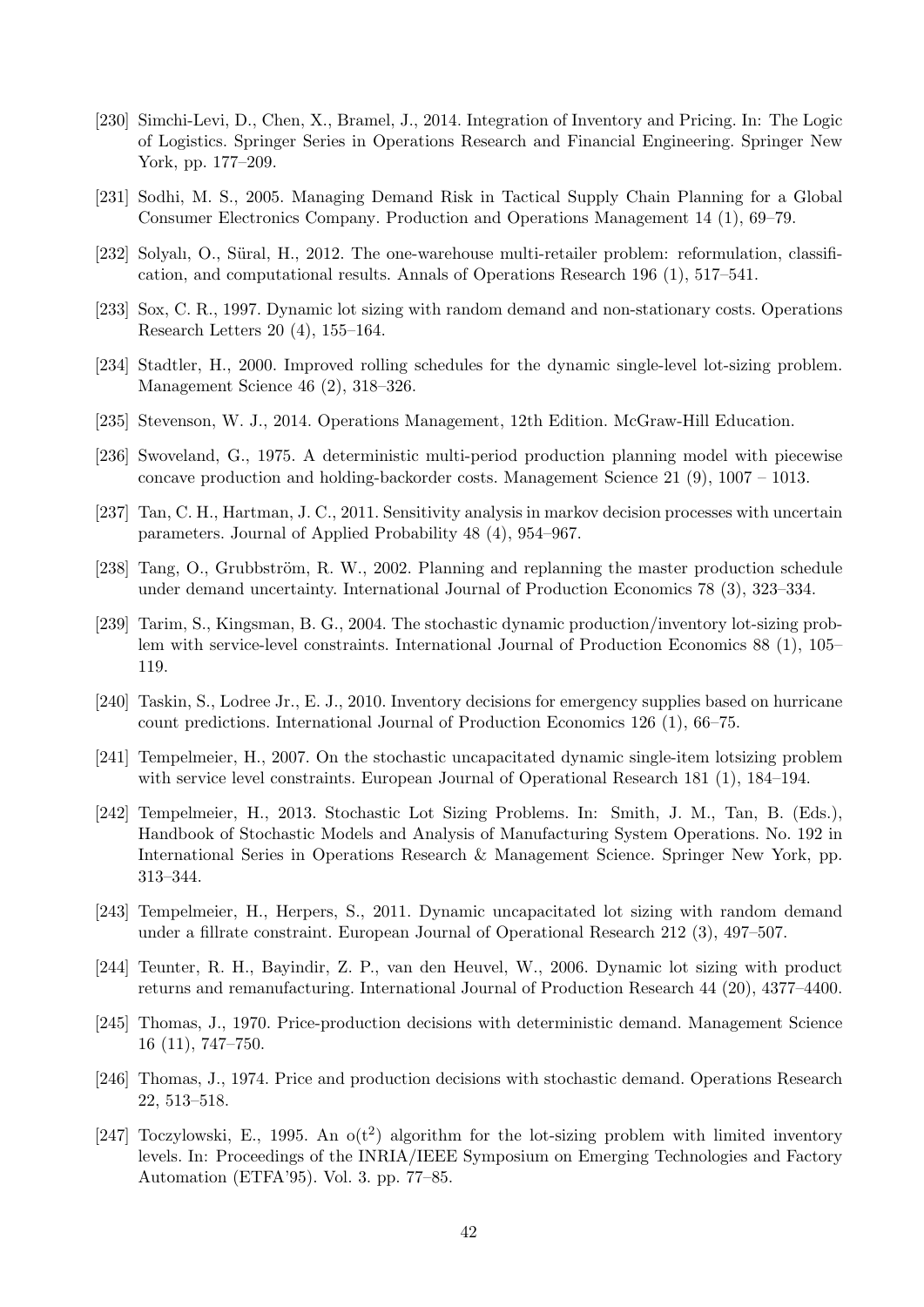- <span id="page-43-31"></span><span id="page-43-30"></span><span id="page-43-29"></span><span id="page-43-28"></span><span id="page-43-27"></span><span id="page-43-26"></span><span id="page-43-25"></span><span id="page-43-24"></span><span id="page-43-23"></span><span id="page-43-22"></span><span id="page-43-21"></span><span id="page-43-20"></span><span id="page-43-19"></span><span id="page-43-18"></span><span id="page-43-14"></span>[248] Topaloglu, H., 2005. An approximate dynamic programming approach for a product distribution problem. IIE Transactions 37 (8), 697–710.
- <span id="page-43-17"></span> $[249]$  Toy, A. O., Berk, E., 2006. Dynamic lot sizing problem for a warm/cold process. IIE Transactions 38 (11), 1027–1044.
- <span id="page-43-13"></span>[250] Tunc, H., Kilic, O. A., Tarim, S. A., Eksioglu, B., 2014. A reformulation for the stochastic lot sizing problem with service-level constraints. Operations Research Letters 42 (2), 161–165.
- <span id="page-43-4"></span>[251] Vachani, R., 1992. Performance of heuristics for the uncapacitated lot-size problem. Naval Research Logistics (NRL) 39 (6), 801–813.
- <span id="page-43-12"></span>[252] van den Heuvel, W., Kundakcioglu, O. E., Geunes, J., Romeijn, H. E., Sharkey, T. C., Wagelmans, A. P., M, 2012. Integrated market selection and production planning: complexity and solution approaches. Mathematical Programming 134 (2), 395–424.
- <span id="page-43-7"></span>[253] van den Heuvel, W., Wagelmans, A. P., 2006. An efficient dynamic programming algorithm for a special case of the capacitated lot-sizing problem. Computers & Operations Research 33 (12), 3583 – 3599, part Special Issue: Recent Algorithmic Advances for Arc Routing Problems.
- <span id="page-43-6"></span>[254] van den Heuvel, W., Wagelmans, A. P., 2008. Four equivalent lot-sizing models. Operations Research Letters 36 (4), 465–470.
- <span id="page-43-15"></span>[255] van den Heuvel, W., Wagelmans, A. P. M., 2006. A polynomial time algorithm for a deterministic joint pricing and inventory model. European Journal of Operational Research 170 (2), 463–480.
- <span id="page-43-2"></span>[256] van den Heuvel, W., Wagelmans, A. P. M., 2009. A holding cost bound for the economic lot-sizing problem with time-invariant cost parameters. Operations Research Letters 37 (2), 102–106.
- <span id="page-43-3"></span>[257] van den Heuvel, W., Wagelmans, A. P. M., 2010. Worst-case analysis for a general class of online lot-sizing heuristics. Operations research 58 (1), 59–67.
- <span id="page-43-11"></span>[258] van Eijl, C., van Hoesel, C., 1997. On the discrete lot-sizing and scheduling problem with wagner-whitin costs. Operations Research Letters 20 (1), 7–13.
- <span id="page-43-16"></span>[259] van Hoesel, C. P. M., Wagelmans, A. P. M., Wolsey, L. A., 1994. Polyhedral characterization of the economic lot-sizing problem with start-up costs. SIAM Journal on Discrete Mathematics 7 (1), 11.
- <span id="page-43-10"></span>[260] van Hoesel, S., Kuik, R., Salomon, M., van Wassenhove, L. N., 1994. The single item discrete lot-sizing and scheduling problem: Optimization by linear and dynamic programming. Discrete Applied Mathematics 48 (3), 289–303.
- <span id="page-43-9"></span>[261] van Hoesel, S., Romeijn, H. E., Morales, D. R., Wagelmans, A. P. M., 2005. Integrated lot sizing in serial supply chains with production capacities. Management Science 51 (11), 1706–1719.
- <span id="page-43-0"></span>[262] van Hoesel, S., Wagelmans, A., Kolen, A., 1991. A dual algorithm for the economic lot-sizing problem. European Journal of Operational Research 52 (3), 315–325.
- <span id="page-43-1"></span>[263] van Vyve, M., 2006. Linear-programming extended formulations for the single-item lot-sizing problem with backlogging and constant capacity. Mathematical Programming 108 (1), 53–77.
- <span id="page-43-5"></span>[264] van Vyve, M., 2007. Algorithms for single-item lot-sizing problems with constant batch size. Mathematics of Operations Research 32 (3), 594–613.
- <span id="page-43-8"></span>[265] van Vyve, M., Ortega, F., 2004. Lot-sizing with fixed charges on stocks: the convex hull. Discrete Optimization 1 (2), 189–203.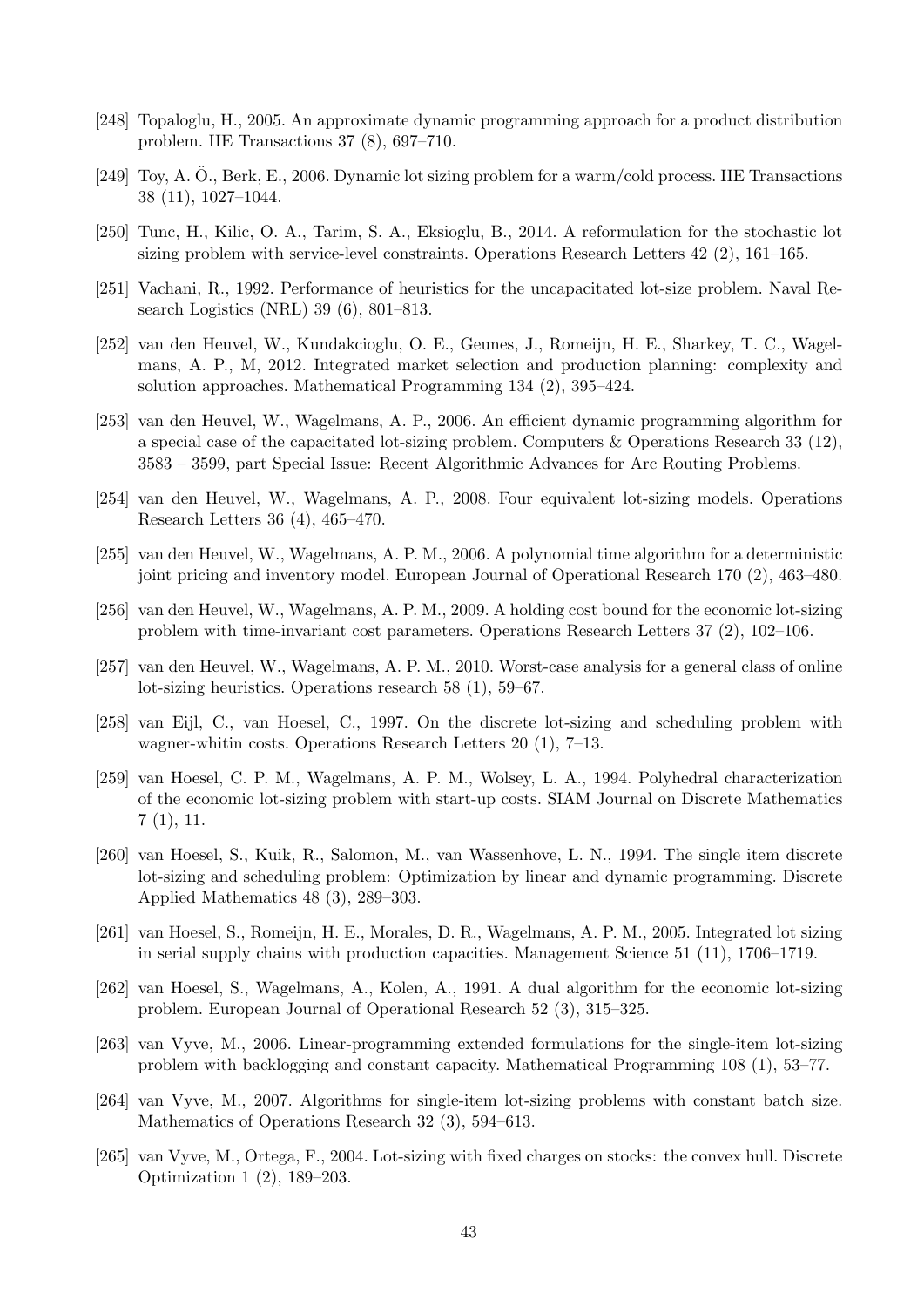- <span id="page-44-25"></span><span id="page-44-24"></span><span id="page-44-23"></span><span id="page-44-22"></span><span id="page-44-21"></span><span id="page-44-20"></span><span id="page-44-19"></span><span id="page-44-18"></span><span id="page-44-11"></span>[266] Vargas, V., 2009. An optimal solution for the stochastic version of the Wagner–Whitin dynamic lot-size model. European Journal of Operational Research 198 (2), 447–451.
- <span id="page-44-10"></span>[267] Vargas, V., Metters, R., 2011. A master production scheduling procedure for stochastic demand and rolling planning horizons. International Journal of Production Economics 132 (2), 296–302.
- <span id="page-44-17"></span>[268] Wagner, H. M., 1960. A postscript to "dynamic problems in the theory of the firm". Naval Research Logistics Quarterly 7 (1), 7–12.
- <span id="page-44-0"></span>[269] Wagner, H. M., Whitin, T. M., 1958. Dynamic version ot the economic lot size model. Management Science 5 (1), 89.
- <span id="page-44-13"></span>[270] Wagner, M. R., 2011. Online lot-sizing problems with ordering, holding and shortage costs. Operations Research Letters 39 (2), 144–149.
- <span id="page-44-12"></span>[271] Wang, C.-H., Sheu, S.-H., 2000. Fast approach to the optimal production/PM policy. Computers & Mathematics with Applications 40 (10–11), 1297–1314.
- <span id="page-44-15"></span>[272] Wang, J.-L., 2009. A supply chain application of fuzzy set theory to inventory control models – DRP system analysis. Expert Systems with Applications 36 (5), 9229–9239.
- <span id="page-44-5"></span>[273] Wang, N., He, Z., Sun, J., Xie, H., Shi, W., 2011. A single-item uncapacitated lot-sizing problem with remanufacturing and outsourcing. Procedia Engineering 15, 5170–5178.
- <span id="page-44-14"></span>[274] Wang, X., Tang, W., 2009. Optimal production run length in deteriorating production processes with fuzzy elapsed time. Computers  $\&$  Industrial Engineering 56 (4), 1627–1632.
- <span id="page-44-8"></span>[275] Wemmerlöv, U., 1989. The behavior of lot-sizing procedures in the presence of forecast errors. Journal of Operations Management 8 (1), 37–47.
- <span id="page-44-3"></span>[276] Wemmerlöv, U., 1983. The part-period balancing algorithm and its look ahead-look back feature: A theoretical and experimental analysis of a single stage lot-sizing procedure. Journal of Operations Management 4 (1), 23 – 39.
- <span id="page-44-4"></span>[277] Wolsey, L., 2006. Lot-sizing with production and delivery time windows. Mathematical Programming Ser. A 107, 471–489.
- <span id="page-44-2"></span>[278] Wolsey, L. A., 1989. Uncapacitated lot-sizing problems with start-up costs. Operations Research 37 (5), 741.
- <span id="page-44-1"></span>[279] Wolsey, L. A., 1995. Progress with single-item lot-sizing. European Journal of Operational Research 86 (3), 395–401.
- <span id="page-44-16"></span>[280] Yan, H., Tang, S.-l., 2009. Pre-distribution and post-distribution cross-docking operations. Transportation Research Part E: Logistics and Transportation Review 45 (6), 843–859.
- <span id="page-44-7"></span>[281] Yang, J., Golany, B., Yu, G., 2005. A concave-cost production planning problem with remanufacturing options. Naval Research Logistics (NRL) 52 (5), 443–458.
- [282] Yang, P., Wee, H., Chung, S., Ho, P., 2010. Sequential and global optimization for a closed-loop deteriorating inventory supply chain. Mathematical and Computer Modelling 52 (1-2), 161–176.
- <span id="page-44-9"></span>[283] Yano, C. A., Lee, H. L., 1995. Lot sizing with random yields: A review. Operations Research 43 (2), 311.
- <span id="page-44-6"></span>[284] Yilmaz, P., Catay, B., 2006. Strategic level three-stage production distribution planning with capacity expansion. Computers & Industrial Engineering 51 (4), 609–620.